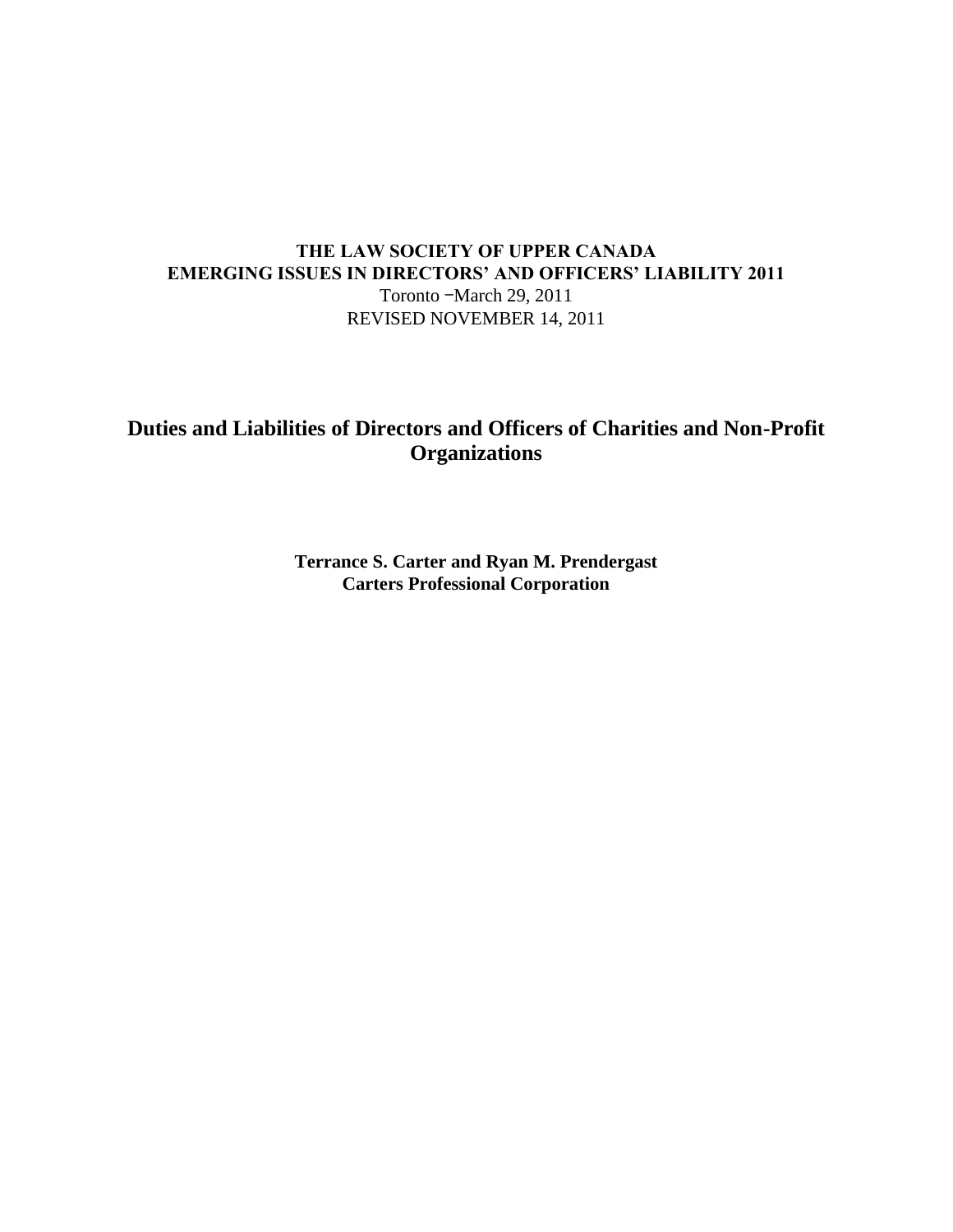# **Duties and Liabilities of Directors and Officers of Charities and Non-Profit Organizations**

Toronto –March 29, 2011 REVISED NOVEMBER 14, 2011

# **Terrance S. Carter and Ryan M. Prendergast Carters Professional Corporation**

# **Table of Contents**

| $B_{\cdot}$ |                                                                                  |  |
|-------------|----------------------------------------------------------------------------------|--|
|             |                                                                                  |  |
|             |                                                                                  |  |
|             |                                                                                  |  |
|             |                                                                                  |  |
|             |                                                                                  |  |
| $C_{\cdot}$ |                                                                                  |  |
|             |                                                                                  |  |
|             | 2. Standard of Care for Directors of Incorporated Charities and NPOs  11         |  |
|             | 3.                                                                               |  |
|             | 4. Application of Business Judgment Rule in the Not-for-profit Context 15        |  |
|             |                                                                                  |  |
|             |                                                                                  |  |
|             |                                                                                  |  |
|             |                                                                                  |  |
|             | a)                                                                               |  |
|             | b)                                                                               |  |
|             |                                                                                  |  |
|             |                                                                                  |  |
|             |                                                                                  |  |
| Е.          | Fiduciary Duties Concerning Charitable Property for Non-profit Organizations  33 |  |
| $F_{\cdot}$ |                                                                                  |  |
|             |                                                                                  |  |
|             | b)                                                                               |  |
|             |                                                                                  |  |
|             | $\rm d$                                                                          |  |
|             |                                                                                  |  |
|             |                                                                                  |  |
|             |                                                                                  |  |
|             | a)                                                                               |  |
|             |                                                                                  |  |
|             |                                                                                  |  |
|             | $\mathbf{d}$                                                                     |  |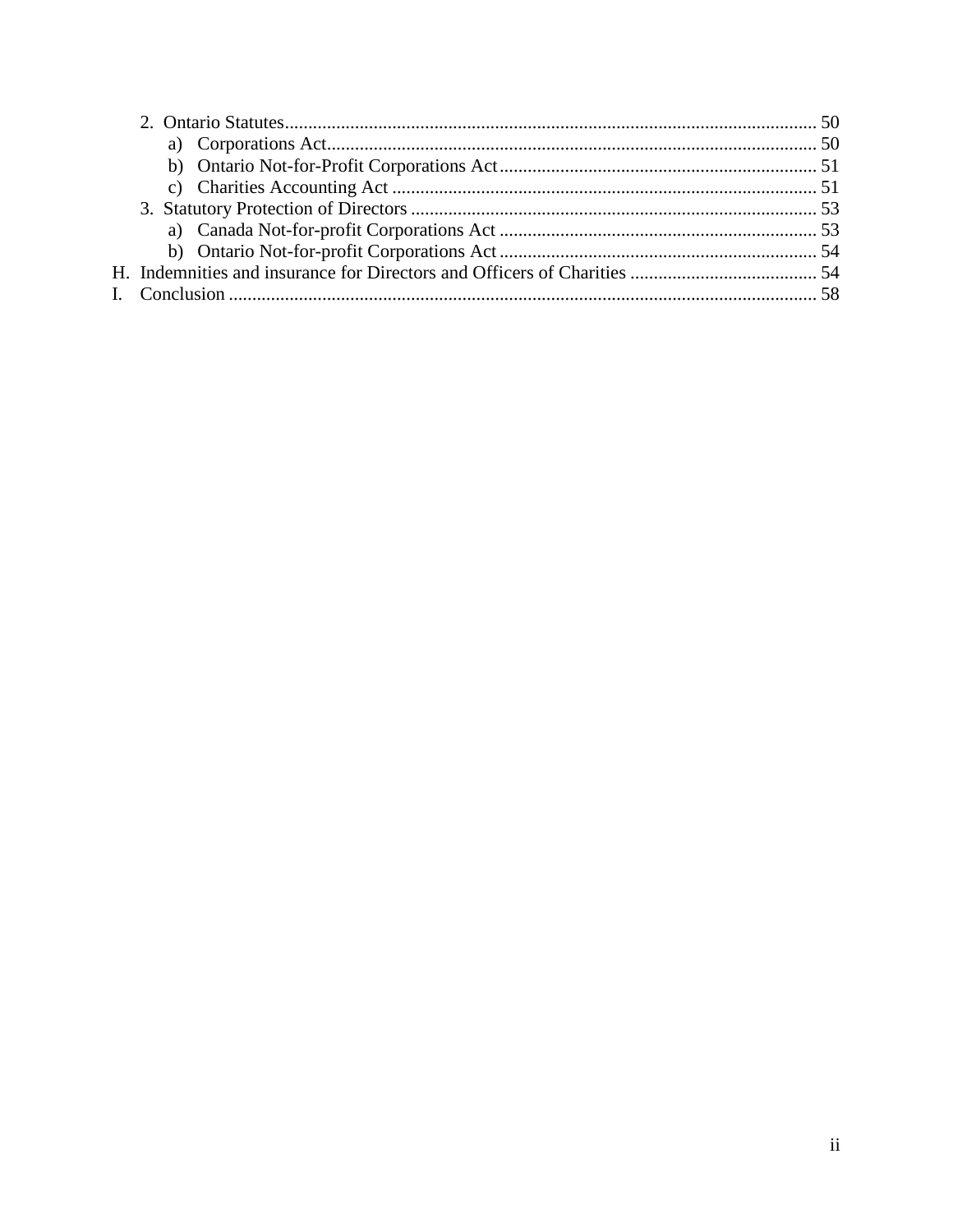# **Duties and Liabilities of Directors and Officers of Charities and Non-Profit Organizations**

**Toronto - March 29, 2011** REVISED NOVEMBER 14, 2011

# **Terrance S. Carter and Ryan M. Prendergast Carters Professional Corporation**

# <span id="page-3-0"></span>**A. INTRODUCTION**

 $\overline{a}$ 

Many community leaders, particularly professionals, often serve as volunteer directors or officers on the boards of charities and non-profit organizations ("NPOs"). In this regard, the 2007 Canada Survey of Giving, Volunteering and Participating by Statistics Canada and Imagine Canada reported that a third of all Canadian volunteers hold positions on boards and committees.<sup>1</sup> Such volunteerism is laudable and comes with a certain prestige. However, many individuals take on the position of director or officer of a charity or NPO unaware of the significant duties that are imposed on them and the resultant liability that they may face in so doing. While these individuals may hold a position on the board of a for-profit corporation concurrently with their position on the board of a charity or an NPO, there is often a mistaken belief that the position of a director or officer of a charity or NPO somehow involves less exposure to liability, notwithstanding that charities and NPOs are often involved in risky programs, such as working with vulnerable individuals or coordinating the activities of volunteer services for many individuals within a community. While there are many similarities in the duties and liabilities of directors and officers of for-profit corporations compared to those of directors and officers of charities and NPOs, there are also numerous differences in the duties

The authors would like to thank Jason Todoroff, B.A. (Hons), J.D., Student-at-Law, for his assistance in the preparation of this article.

<sup>1</sup> Michael Hall et al, *Caring Canadians, Involved Canadians: Highlights from the 2007 Canada Survey of Giving, Volunteering and Participating* (Ottawa: Minister of Industry, 2009) at 47. This publication can be found online: [<http://www.givingandvolunteering.ca/files/giving/en/csgvp\\_highlights\\_2007.pdf>](http://www.givingandvolunteering.ca/files/giving/en/csgvp_highlights_2007.pdf).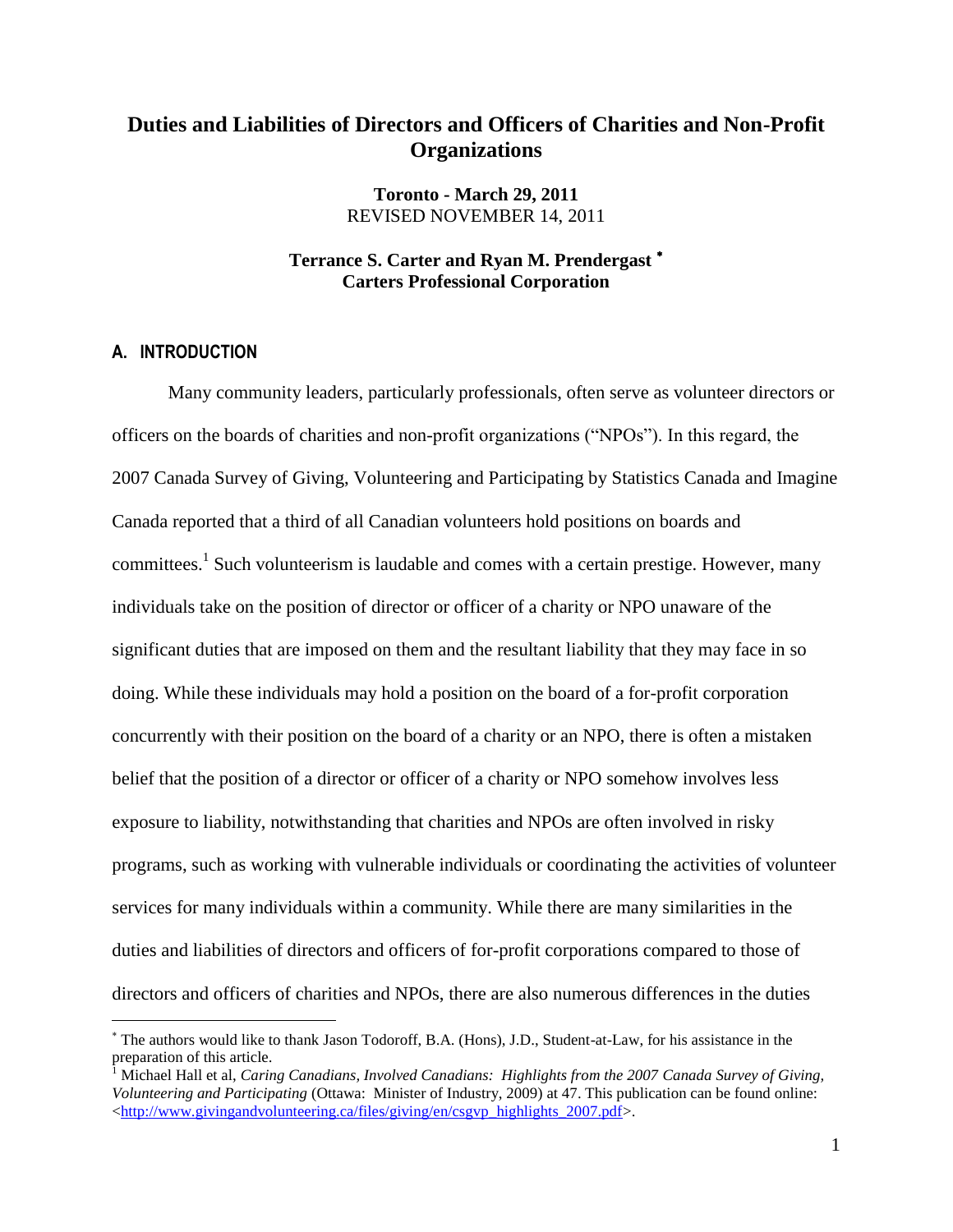imposed upon them that can expose directors and officers of charities and NPOs to a greater degree of liability, in certain situations, than that to which directors and officers of for-profit corporations may be exposed.

The purpose of this paper is to briefly outline the duties and liabilities that are unique to directors and officers of charities and NPOs. In this regard, the paper begins with a brief discussion of the differences between charities and NPOs. The paper next provides an explanation of the standard of care applicable to directors and officers of charities and NPOs, followed by a discussion of the high fiduciary obligations placed upon directors and officers of charities, and in some instances NPOs when dealing with charitable property. Lastly, the paper provides an overview of a select list of statutory duties, liabilities, as well as statutory protections, which are available to directors and officers of both charities and NPOs in certain situations.

# <span id="page-4-0"></span>**B. BASIC CHARACTERISTICS OF CHARITIES AND NON-PROFIT ORGANIZATIONS**

# <span id="page-4-1"></span>1. Preliminary Comments

<span id="page-4-3"></span><span id="page-4-2"></span>For definitional purposes, reference to "not-for-profit corporation" in this paper means corporations that are structured as corporate entities without share capital that have a membership base as its governance core as opposed to shareholders. Currently, not-for-profit corporations in Ontario are incorporated either provincially under the *Corporations Act* (Ontario), 2 or federally under the *Canada Corporations Act*, 3 although both acts are soon to be replaced with new legislation as explained later in this paper.

<sup>2</sup> *Corporations Act*, RSO 1990, c C38 [OCA].

<sup>3</sup> *Canada Corporations Act*, RSC 1970, c C32) [CCA].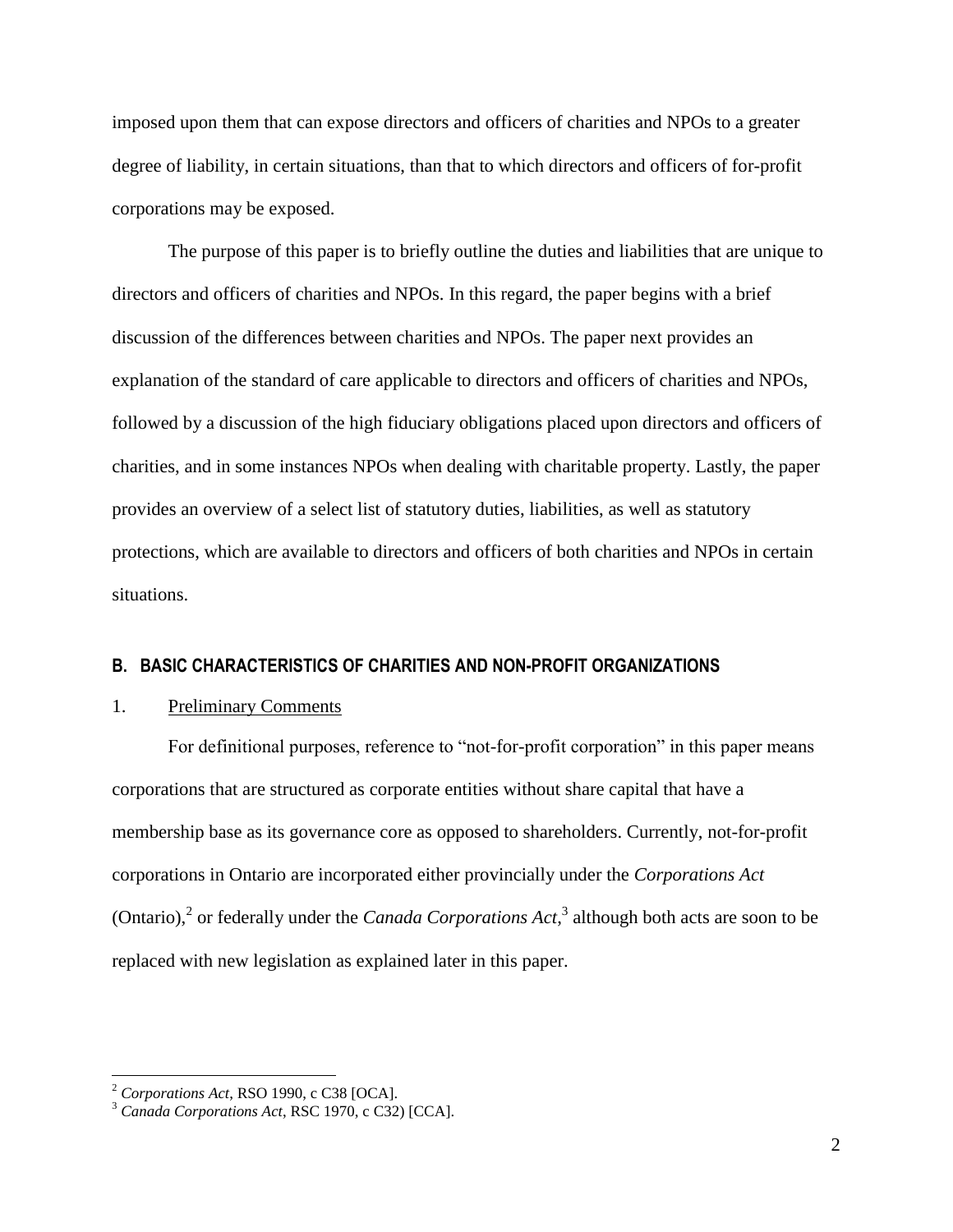<span id="page-5-1"></span><span id="page-5-0"></span>In general, not-for-profit corporations encompass entities which are registered charities, as defined under subsection 248(1) of the *Income Tax Act* (Canada) ("ITA"), 4 and NPOs as defined under paragraph 149(1)(*l*) of the ITA. There are, however, other types of tax exempt entities included in subsection 149(1) of the ITA which operate both as corporations and unincorporated associations in addition to registered charities and NPO's, such as agricultural organizations, boards of trade or a chambers of commerce, 5 certain low cost housing corporations, 6 labour organizations, 7 pension trusts, 8 as well as others. However, an exhaustive review of the specific duties and liabilities of each of these other tax-exempt entities is beyond the scope of this paper.

With regard to charities, not only do charities include those entities which are registered charities under the ITA, but also those which are considered to be charitable at common law, meaning an organization that is established exclusively under one or more of the four heads of recognized charitable purposes at common law, as discussed below.

With regard to the nomenclature involving charities and NPOs, many commentators, including those within the not-for-profit sector, mistakenly use the terms charities and NPOs interchangeably. Adding to this confusion in terminology is the fact that charities, as well as certain aspects of NPOs, are still largely governed by concepts developed in the  $17<sup>th</sup>$  and  $19<sup>th</sup>$ centuries.<sup>9</sup> There are differences, however, in the expectations and standards of accountability between these two types of organizations with which directors and officers of such organizations and their legal advisors in particular should be familiar.

<sup>4</sup> *Income Tax Act*, RSC 1985, c 1 (5th Supp) [ITA].

 $^5$ *Ibid* at s 149(1)(*e*).

 $^6$ *Ibid* at s 149(1)(*i*).

*<sup>&</sup>lt;sup>7</sup> Ibid*, at s  $149(1)(k)$ .

<sup>8</sup> *Ibid*, at s 149(1)(*o*).

<sup>9</sup> Donald Bourgeois, *The Law of Charitable and Not-for-Profit Organizations* (Markham: Butterworths, 2002) at 3.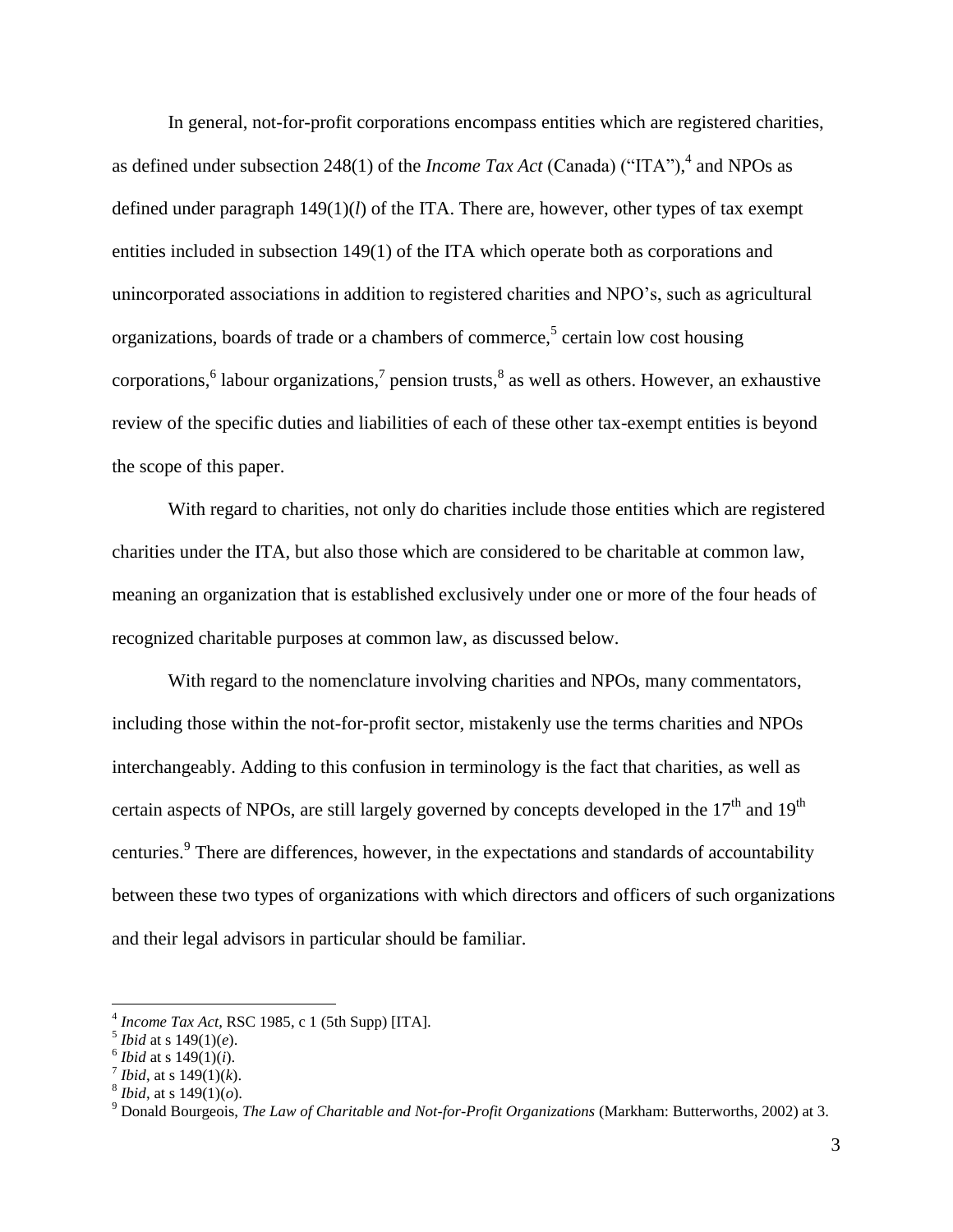<span id="page-6-1"></span>The following is a brief summary of the differences between registered charities and  $NPOs.$ <sup>10</sup>

## <span id="page-6-0"></span>2. Charities

 $\overline{a}$ 

At common law, the term "charity" has a specific meaning that often eludes the popular conception. For an organization to be considered charitable at law, its activities must be undertaken to achieve a charitable purpose. At common law, only four categories of charitable purposes are recognized by the courts in Canada, based upon a long history of jurisprudence from the United Kingdom. In the seminal decision of *Special Commissioners of Income Tax v*  Pemsel,<sup>11</sup> Lord MacNaghten of the House of Lords identified four "heads" or categories of charity as follows:

- Relief of poverty;
- Advancement of education:
- Advancement of religion; and
- Other purposes beneficial to the community not falling under any of the preceding heads.

Although the ITA does not make specific reference to these categories, the Charities Directorate of Canada Revenue Agency ("CRA"), the Ontario Public Guardian and Trustee ("OPGT"), and the courts in Canada rely on the same categories in regulating the charitable sector. In this regard, the Supreme Court of Canada in *Vancouver Society of Immigrant and*  Visible Minority Women v M.N.R.,<sup>12</sup> endorsed the categorization of charitable purposes listed above in *Pemsel*.

<sup>&</sup>lt;sup>10</sup> For a more fulsome discussion of the differences between charities and NPOs, see Kathryn Chan, "Key Differences Between Non-profit Organizations and Charities under the Federal Income Tax Act" (Paper delivered at the Canadian Bar Association/Ontario Bar Association National Charity Law Symposium, 7 May 2007), [unpublished].

<sup>11</sup> *Special Commissioners of Income Tax v Pemsel*, [1891] AC 531 (HL) [*Pemsel*].

<sup>&</sup>lt;sup>12</sup> Vancouver Society of Immigrant Visible Minority Women v M.N.R., [1999] 1 SCR 10, [1999] SCJ No 5 (SCC).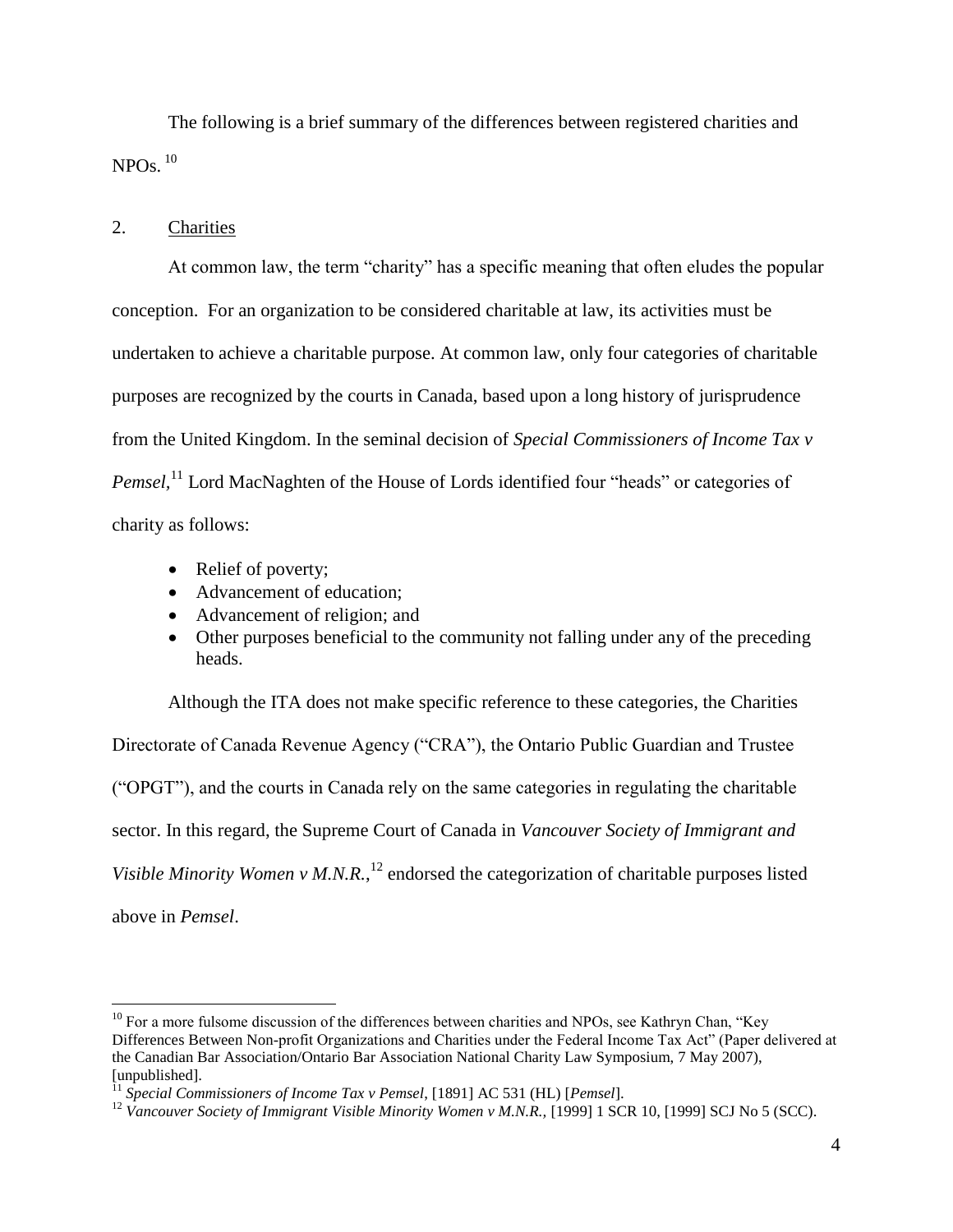There are clear tax advantages for obtaining charitable status, the primary ones being that a registered charity does not pay tax on income or capital gains and has the ability to issue charitable receipts to individual donors as tax credits, and to corporate donors as tax deductions, for income tax purposes. In this regard, if an organization has exclusively charitable purposes, it is normally the case that it will seek registration under the ITA in order to obtain the ability to issue charitable receipts for its donors. However, as noted above, an organization may qualify as a charity at common law even if it is not registered with CRA as a registered charity under the ITA.

A registered charity is categorized under the ITA as a charitable organization, a public foundation, or a private foundation, depending on which designation by CRA best reflects its objectives, its proposed activities, as well as the composition of its board. Which designation a registered charity falls under is important because it will determine which rules under the ITA will apply. In this regard, the following is a brief explanation of the different types of registered charity designations.<sup>13</sup>

## <span id="page-7-0"></span>a) Charitable Organization

 $\overline{a}$ 

Under the ITA, a charitable organization is an organization, whether or not incorporated, which devotes all of its resources to charitable activities carried on by the organization itself. In addition, no part of its income may be payable to or otherwise available for the personal benefit of a proprietor, member, shareholder, trustee or settlor of the charitable organization. However, charitable activities are not defined under the ITA. Rather, the meaning of charitable activities is based on jurisprudence. In any taxation year a charitable organization cannot disburse more than

<sup>&</sup>lt;sup>13</sup> For more information see Theresa L.M Man, "A Comparison of the Three Categories of Registered Charities", *Charity Law Bulletin No 74* (5 September 2005) online: Carters Professional Corporation <http://www.carters.ca/index.php>; Theresa L.M. Man, "Recent Income Tax Act Amendments that Affect Charities", *Charity Law Bulletin No 221* (9 July 2010) online: Carters Professional Corporation <http://www.carters.ca/index.php>..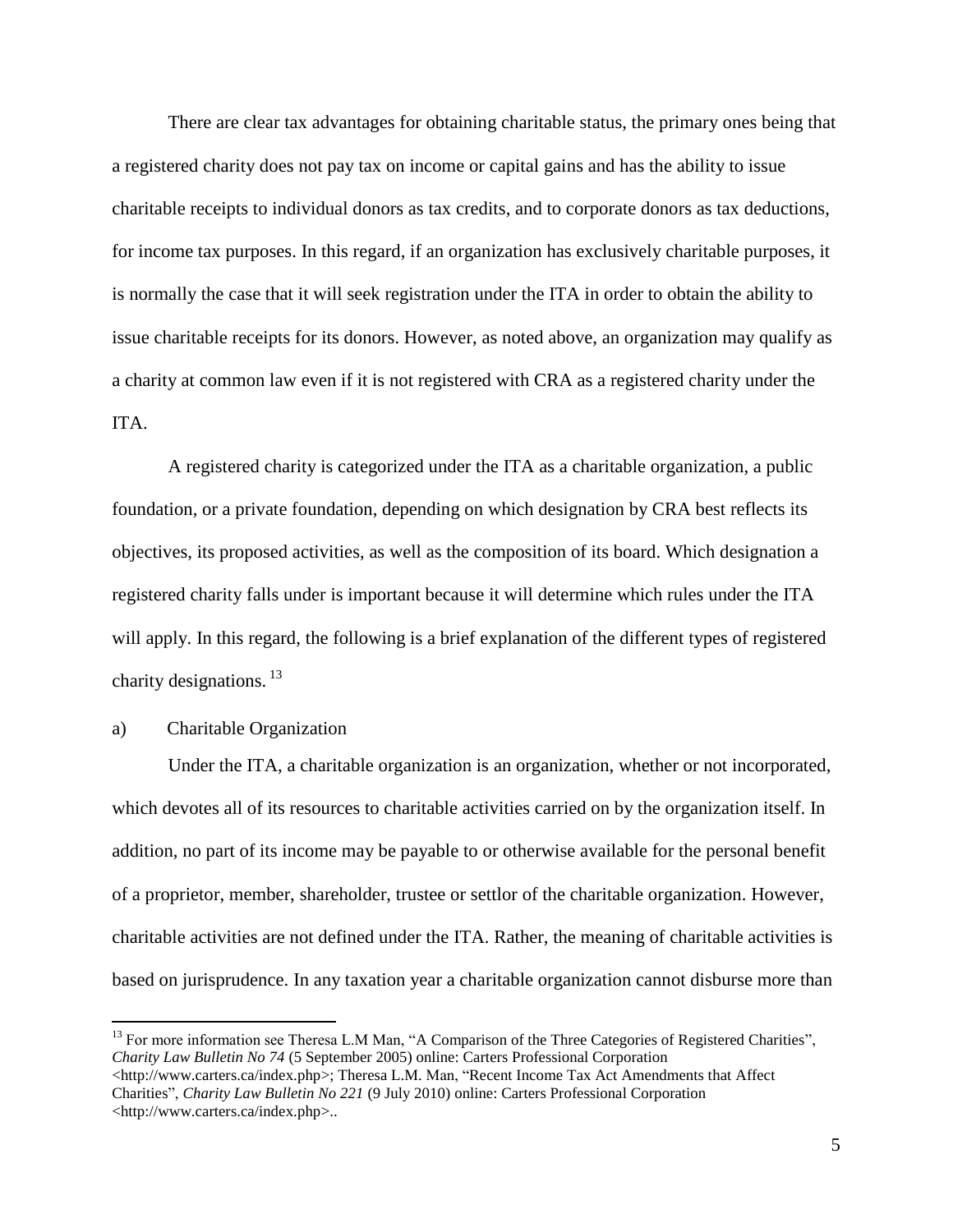50% of its income to "qualified donees."<sup>14</sup> Accordingly, a charitable organization is generally considered to be a "doer" type of charity.

The definition of "charitable organization" also requires that more than 50% of the directors, trustees, officers or similar officials of a charitable organization must deal with each other and with each of the other directors, trustees, officers or similar officials at arm's length.<sup>15</sup> Charitable organizations are also subject to a "control test", meaning a charitable organization is permitted to receive contributions of more than 50% of its capital from a donor, provided that the donor does not control the charity or represent more than 50% of the directors and trustees of the charity.

# <span id="page-8-0"></span>b) Charitable Foundations

A charitable foundation can be either a "public foundation" or a "private foundation". A "charitable foundation" is defined in subsection 149.1(1) as a trust or a corporation (unlike a charitable organization, which is not required to be a trust or corporation, and can include an unincorporated association) that is both constituted and operated exclusively for "charitable purposes" and that is not a charitable organization. Like a charitable organization, no part of its income may be payable to or otherwise available for the personal benefit of a proprietor, member, shareholder, trustee or settlor. While charitable foundations may carry on a limited number of charitable activities, charitable foundations generally provide funds to other charitable organizations or "qualified donees" so that those organizations may carry out their charitable activities. In this regard, charitable foundations are commonly considered to be "funding" organizations.

<sup>&</sup>lt;sup>14</sup> *Supra* note [4](#page-5-0) at s 149.1(6)(b). For a listing of "qualified donee" see s 110.1(1)(a) and s 118.1(1) and definition in s 149.1(1).

<sup>15</sup> *Supra* note [4](#page-5-1) at s 149.1.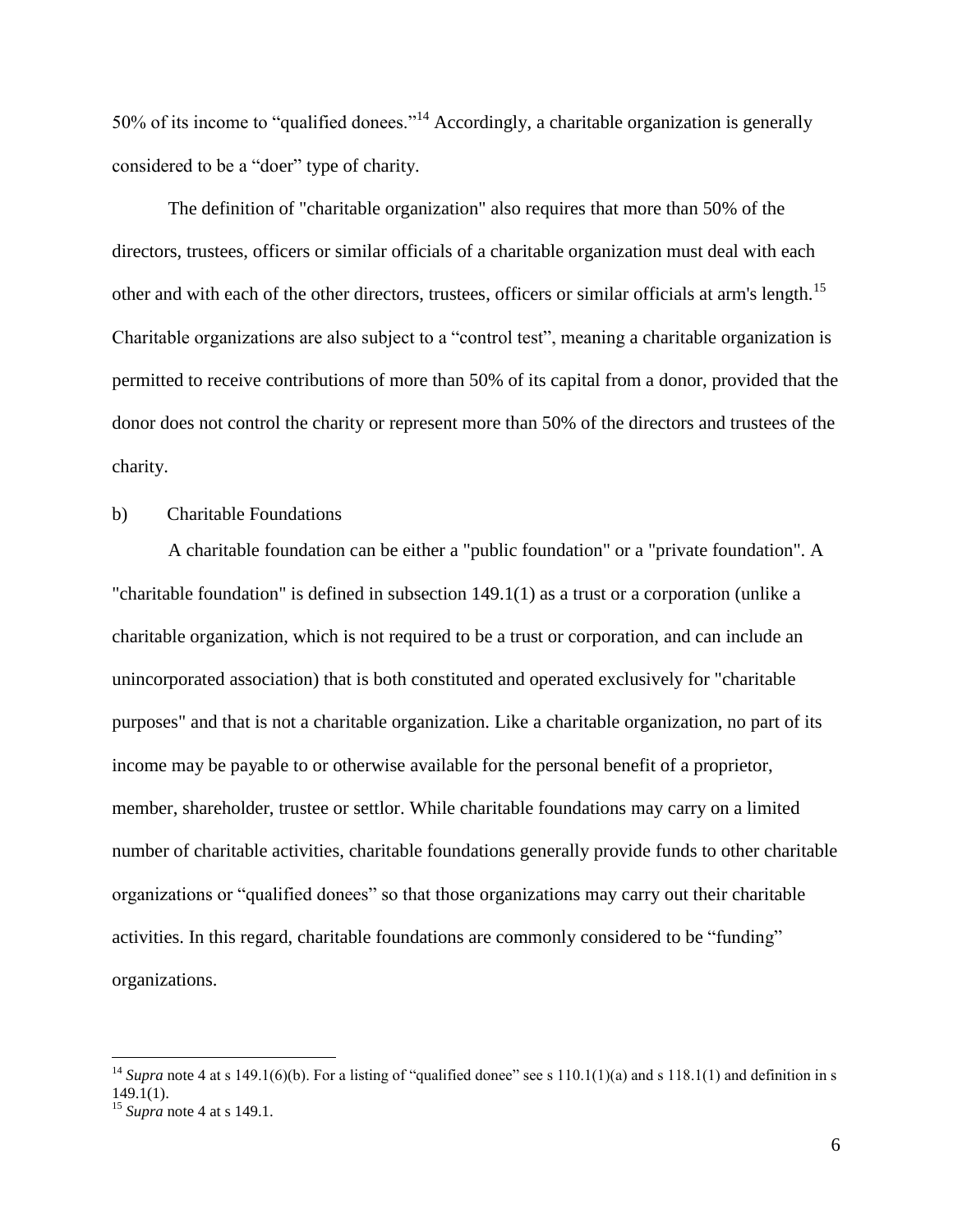### i) Public Foundation

Like a charitable organization, a public foundation must have more than 50% of the directors, trustees, officers or similar officials deal with each other and with each of the other directors, trustees, officers or similar officials at arm's length.<sup>16</sup> In addition, public foundations are subject to the same "control test" described above with respect to charitable organizations. Unlike charitable organizations, however, a public foundation is not limited in the amount of its income it can disburse to "qualified donees." However, a public foundation cannot acquire control of other corporations and cannot acquire debts other than those related to current operating expenses, the purchase and sale of investments, or the administration of charitable activities.<sup>17</sup>

# ii) Private Foundation

The term "private foundation" is defined negatively under the ITA to mean a charitable foundation that is not a public foundation. Generally, a private foundation is an entity established for philanthropic and/or tax planning purposes by either a family or a business which remains under their control. A private foundation is not allowed to engage in any business activity. A private foundation also cannot acquire control of other corporations and cannot acquire debts other than those related to current operating expenses, the purchase and sale of investments, or the administration of charitable activities. Complicated new rules placing limits on excessive holdings in businesses by private foundations were enacted in  $2007$ .<sup>18</sup>

 $\overline{a}$ <sup>16</sup> *Ibid*.

<sup>17</sup> *Ibid* at s 149.1(3).

<sup>18</sup> *Ibid* at s 149.1(4).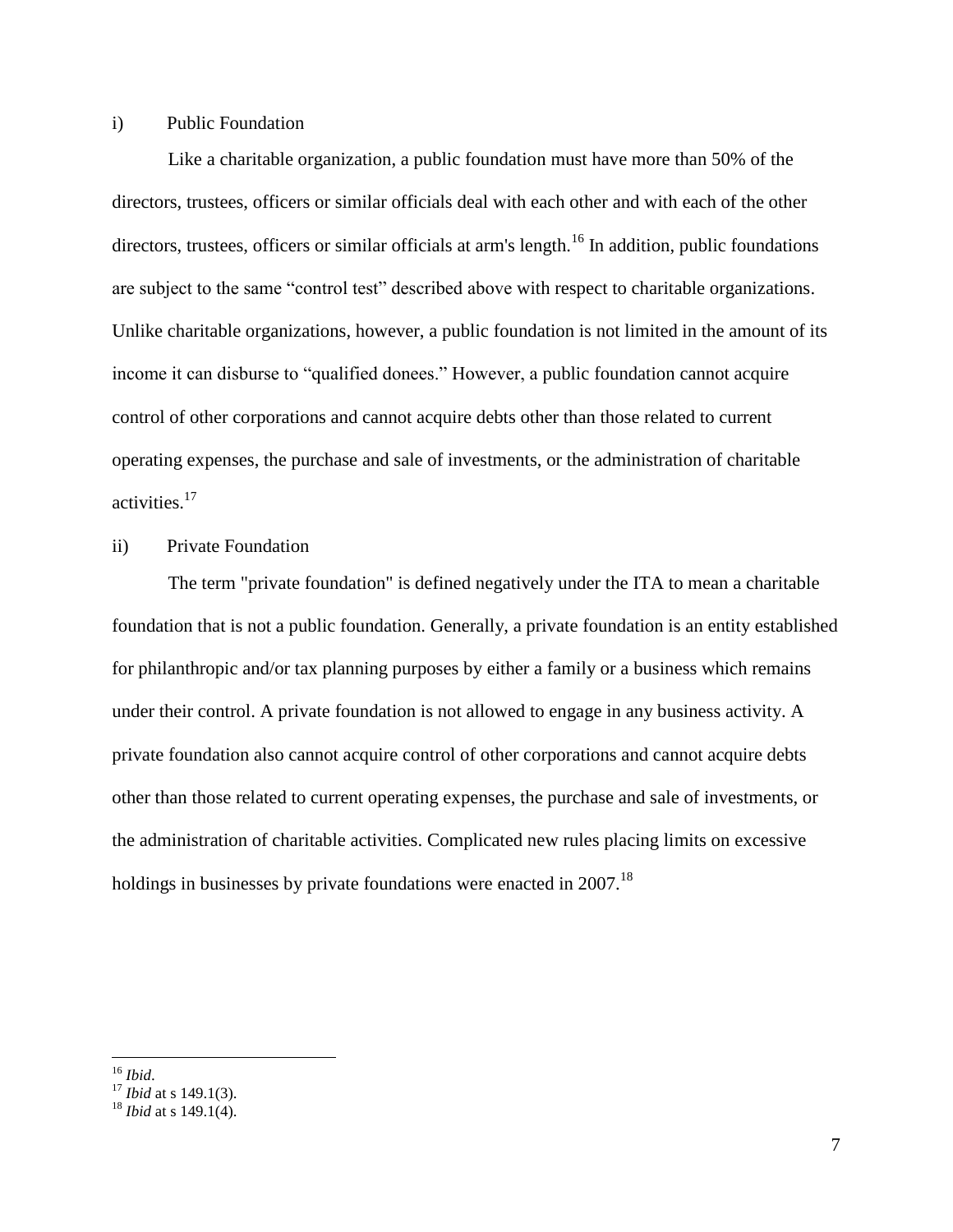# <span id="page-10-0"></span>3. Non-Profit Organizations

A NPO is more defined by what it is not than what it is. In this regard, under the ITA, a "non-profit organization" is defined as:

> a club, society or association that … was not a charity … and that was organized and operated exclusively for social welfare, civic improvement, pleasure or recreation or for any other purpose except profit, no part of the income of which was payable to, or was otherwise available for the personal benefit of, any proprietor, member or shareholder...<sup>19</sup>

As such, the ITA clearly establishes that, for income tax purposes, registered charities and NPOs are two mutually exclusive categories of organizations. It is up to CRA, through an audit, to determine whether or not a corporation qualifies as an NPO under paragraph 149(1)(*l*) of the ITA. This is a question of fact that will be examined on a year by year basis.<sup>20</sup> In this regard, CRA has indicated that it does not maintain a list of NPOs as is done with registered charities, since NPOs are not required to register with the CRA. As noted above, any organization whose objectives and activities fall exclusively within the four categories of charitable purposes does not qualify as an NPO and should therefore seek registration as a charity with CRA in order to avoid becoming a taxable entity.

Common examples of NPOs would include sport clubs, recreation clubs, trade associations and professional associations, such as the Canadian Bar Association. Although an NPO, like a charity, is tax-exempt and does not pay tax on income or capital gains (except income from property of an organization whose main purpose is to provide dining, recreation, or sporting facilities),  $^{21}$  an NPO is not able to issue charitable receipts to donors for income tax purposes. NPOs though, are not subject to the considerably onerous set of restrictions and

<sup>19</sup> *Ibid* at s 149(1)(*l*).

 $^{20}$  CRA document 2009-0329991C6, (9 October 2009).

<sup>&</sup>lt;sup>21</sup> *Supra* note [4](#page-5-0) at s  $149(5)(e)$ (ii).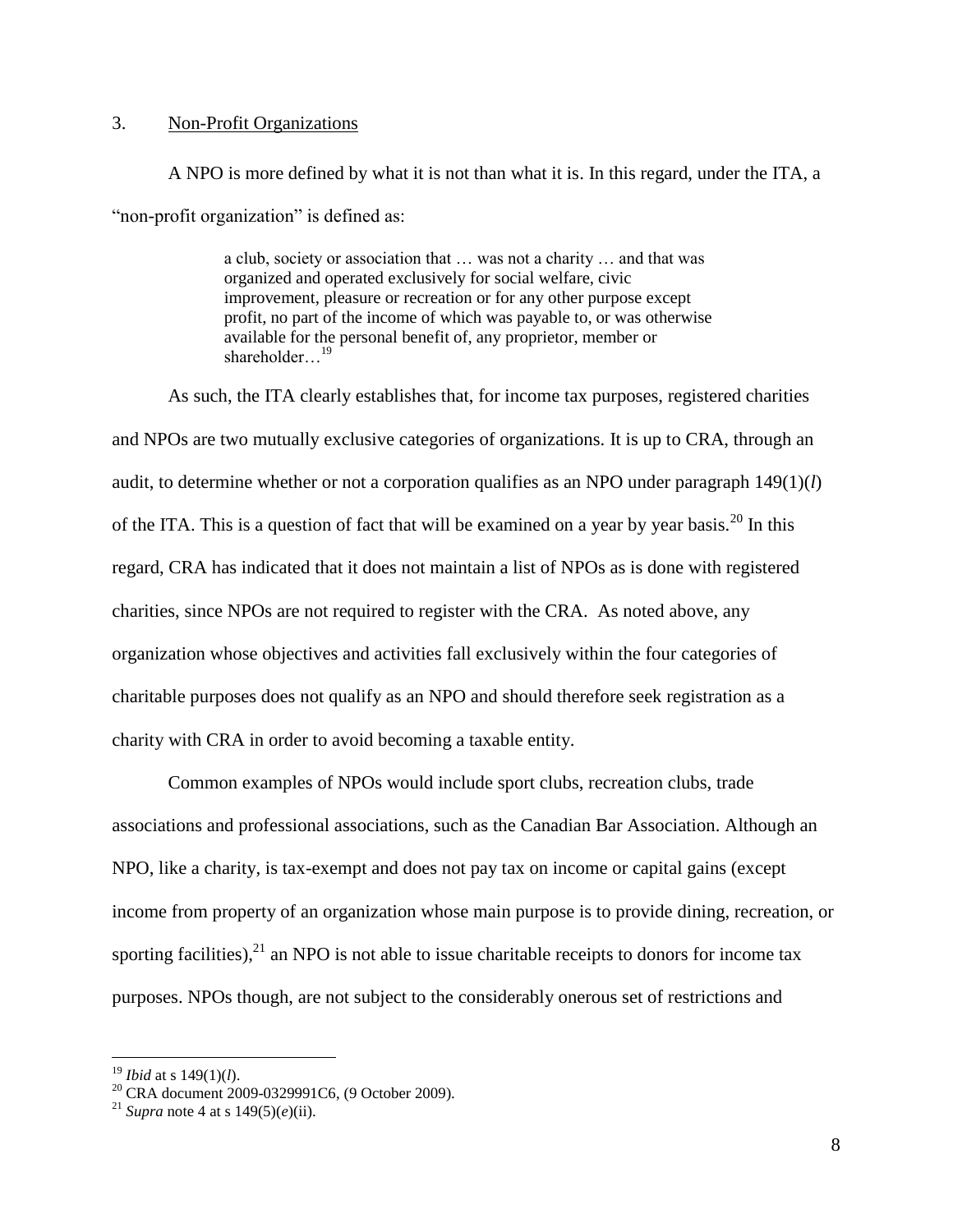requirements that are placed on registered charities, such as the requirement to disburse 3.5% of investment income, the prohibition on unrelated business activities and the prohibition on partisan political activities, to name but a few.

Recently, CRA has taken a much narrower interpretation in relation to a number of definitional aspects involving NPOs under paragraph 149(1)(*l*) of the ITA. In this regard, an NPO must now be far more vigilant in ensuring that it continues to comply with the definition of an NPO under the ITA. A recent Technical Interpretation by CRA states that an NPO can earn a profit but only so long as it is unanticipated and incidental to carrying out the NPOs exclusively non-profit purposes.<sup>22</sup> In this regard, the profit earning activity cannot be the principal activity of the NPO and the income must be used by the NPO to carry out its non-profit purposes.<sup>23</sup> The requirement that business income must be unanticipated is obviously problematic for many NPOs and is not reflective of the common law. Where an NPO accumulates surplus assets that are more than what is required to carry out the purposes of the NPO, CRA has indicated that the organization will not be able to maintain its status as an NPO.

#### <span id="page-11-0"></span>**C. STANDARDS OF CARE**

#### <span id="page-11-1"></span>1. Charities and NPOs Operating as Unincorporated Associations

While the focus of this paper is on charities and NPOs which are incorporated as not-forprofit corporations, liability may also extend to directors and officers of charities and NPOs operating as unincorporated associations. At common law, an unincorporated association has been described as "... two or more persons bound together for one or more common purposes, not being business purposes, by mutual undertakings, each having mutual duties and obligations,

 $22$  CRA document 2009-0337311E5, (5 November 2009).

<sup>23</sup> CRA document 1998-97046.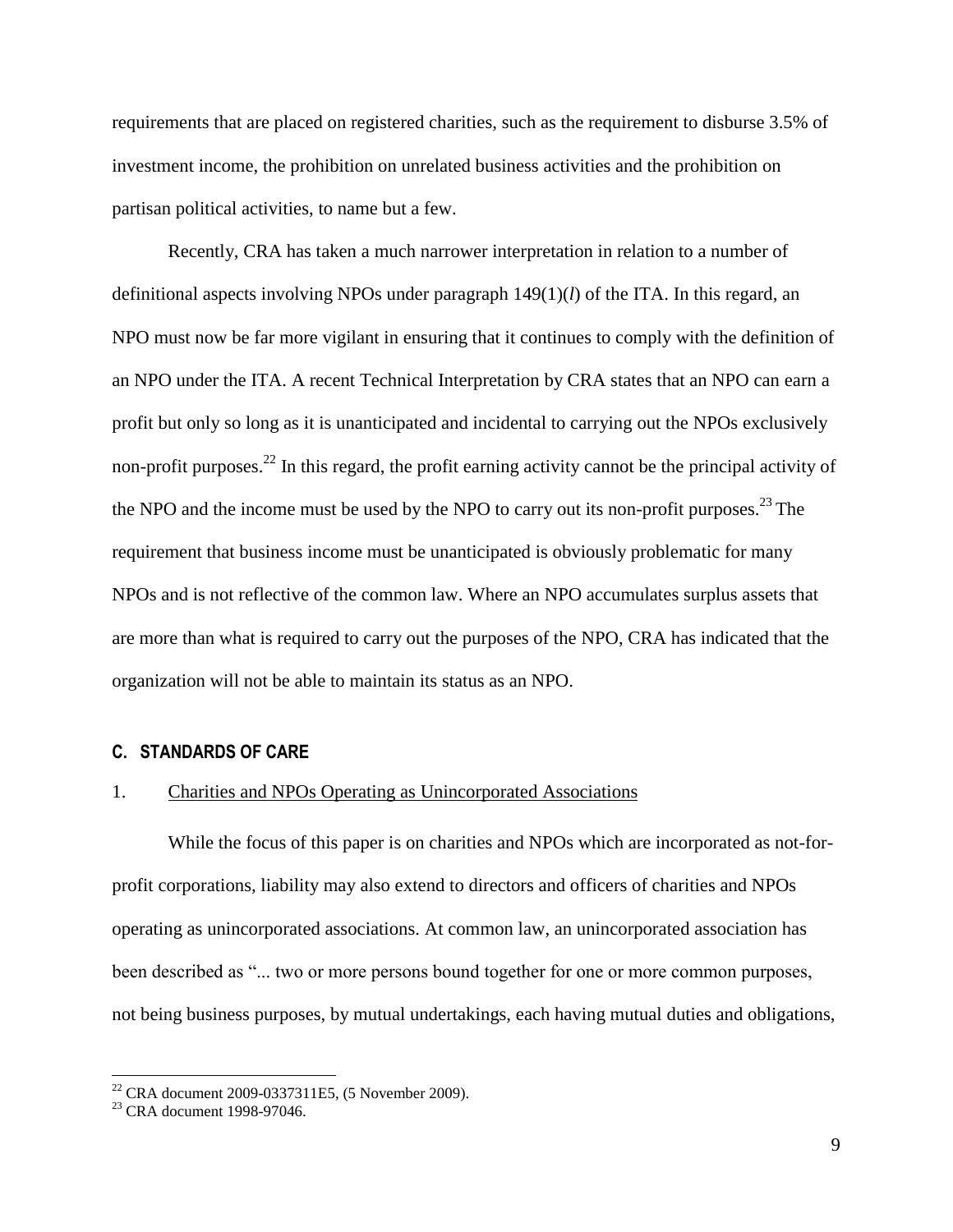in an organisation which had rules which identified in whom control of it and its funds rested and on what terms and which could be joined or left at will."<sup>24</sup> The management of an unincorporated association is generally in the hands of its members, unless specified otherwise in its by-laws or other constating documents. The by-laws of unincorporated associations typically permit the members to elect from amongst themselves an executive body to manage the organization.<sup>25</sup>

<span id="page-12-0"></span>It is not clear what standard of care applies to directors and officers of unincorporated associations. In part, this is because unincorporated associations are not governed by statute at either the federal or provincial level, and therefore no statutory duty of care has been articulated for those who would be considered to be the equivalent of directors or officers of unincorporated associations.<sup>26</sup> While some unincorporated associations may have "boards" and director-like positions provided for in their constating documents, it is unclear if the standard of care developed at common law and applied to directors and officers of not-for-profit corporations also applies to directors and officers of unincorporated associations.<sup>27</sup> However, the high fiduciary duties applicable to charities as discussed later in this paper will generally apply to directors and officers of an unincorporated charity or NPO that deals with charitable property.

<sup>&</sup>lt;sup>24</sup> Conservative and Unionist Central Office v Burrell (Inspector of Taxes), [1982] 1 WLR 522, [1982] 2 All ER 1 (Austl CA (Civ Div)).

<sup>25</sup> Ronald Davis, *Directors' Liability in Canada*, Loose-leaf, (North Vancouver: Specialty Technical Publishers, 2010), ch 8 at 105.

<sup>26</sup> The Uniform Law Conference of Canada released the *Uniform Unincorporated Non-profit Associations Act* in 2008. Section 20(a) of the proposed act imports on "managers" of the unincorporated non-profit association the duties of loyalty, good faith and care that a director or officer of a non-profit corporation in the enacting jurisdiction. Section 20(b) also states that the "manger" is "liable for a breach of any of those duties to the same extent that a director or officer of a non-profit corporation would be liable under that law." However, this proposed legislation has not been adopted in any Canadian jurisdiction.

<sup>27</sup> Sheila Nemet-Brown & Donald J. Bourgeois, *Halsbury's Laws of Canada* - *Cemeteries and Interment / Charities, Associations and Not-for-Profit Organizations,* (Markham: LexisNexis, 2008) at 328.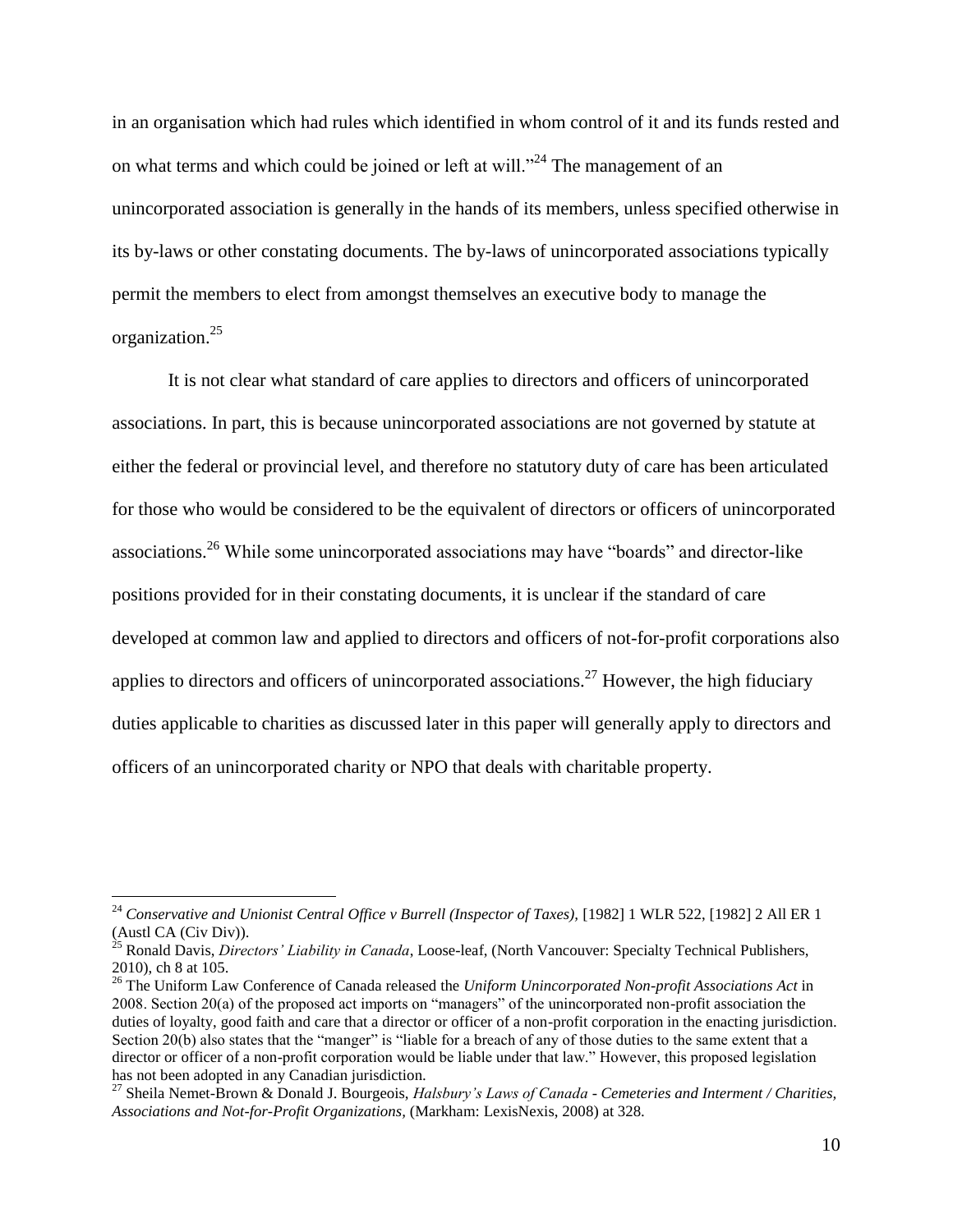## <span id="page-13-0"></span>2. Standard of Care for Directors of Incorporated Charities and NPOs

Directors of corporations, whether they be for-profit corporations or not-for-profit corporations, must accord with a certain standard of care at common law in fulfilling their duties, unless they are stated to be otherwise under the applicable statute. In this regard, directors of forprofit corporations are held to an objective standard of care under the *Canada Business Corporations Act* ("CBCA") and the Ontario *Business Corporations Act* ("OBCA").<sup>28</sup> As a consequence, in exercising their duties, directors of for-profit corporations must act honestly and in good faith with a view to the best interests of the corporation, and exercise the care and diligence that a reasonably prudent person would exercise in similar circumstances.

Unfortunately for directors and officers of charities and NPOs, as opposed to for-profit corporations, identifying the standard of care with any precision is a challenging task. This is because the sources of law governing charities and NPOs are at best a mix of the law of trusts, the law of corporations and the prerogative jurisdiction over charitable property by the courts of equity.<sup>29</sup> This difficulty has been described by one commentator as being

> ... exacerbated by uncertainty about which standard of care is to be applied. Moreover, different persons or authorities may have jurisdiction to apply differing standards or to have the rights, duties and obligations enforced. These persons and authorities include: members of the organization; members of the public; the department incorporating the corporation; Canada Revenue Agency; provincial revenue departments; departments responsible for labour and environmental legislation; the Attorneys General; the Public Guardian and Trustee in Ontario and the courts.<sup>30</sup>

<sup>28</sup> *Canada Business Corporations Act*, RSC 1985, c C 44, s 122(1) [CBCA], and *Business Corporations Act*, RSO 1990, c B 16, s 134(1) [OBCA].

<sup>&</sup>lt;sup>29</sup> Maurice C. Cullity, "The Charitable Corporation: A "Bastard" Legal Form Revisited", online: (2002) 17:1 The Philanthropist 2 at 17 <http://www.thephilanthropist.ca/index.php/phil/article/view/88/88>.

 $30$  Donald J. Bourgeois, "Board Governance – When Does It Become Director's Negligence" (Paper delivered at the Canadian Bar Association/Ontario Bar Association 2nd National Symposium on Charity Law, 14 April 2004), online: Carters Professional Corporation [<http://www.carters.ca/pub/article/charity/2004/djb0414.pdf>](http://www.carters.ca/pub/article/charity/2004/djb0414.pdf) at 8.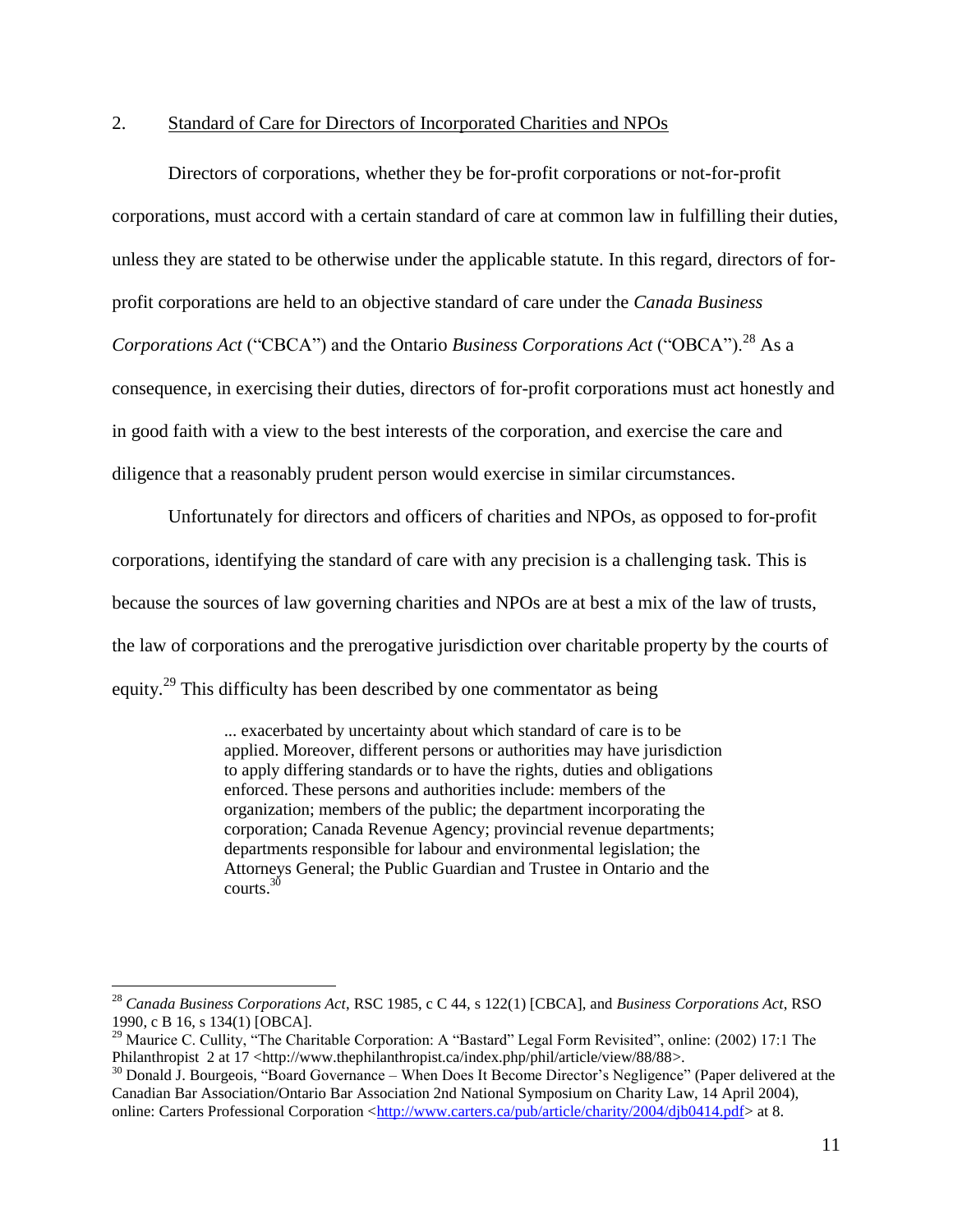Given the multitude of overlapping statutory authorities and regulators, directors of charities and NPOs can be forgiven for not being able to easily identify which standard of care applies to them.

As noted earlier, charities and NPOs that are incorporated at either the provincial level in Ontario or the federal level are currently incorporated under either the OCA or the CCA, which as discussed later in the paper, will soon be replaced with new legislation. Unlike the OBCA and CBCA, a statutory standard of care is not provided for not-for-profit corporations incorporated under either the OCA or CCA. Therefore, the standard of care for directors and officers of incorporated charities and NPOs under the OCA and CCA at present remains the common law subjective standard of care as articulated in *Re: City Equitable Fire Insurance Company Limited*  ("*Re City Equitable*"). 31 In this regard, directors of incorporated charities and NPOs at the federal and provincial level, "need not exhibit in the performance of his duties a greater degree of skill than may reasonably be expected from a person of his knowledge and experience."<sup>32</sup>

This common law subjective standard of care is applied differently depending on the knowledge level of the person. Specifically, a more knowledgeable and sophisticated director will be subject to a higher standard of care than a less sophisticated one, and as such will find themselves more exposed to liability. The subjective standard of care has lead to the imposition of an unequal standard on members of the same board and could lead to uncertainty concerning the amount of reasonable prudence required from board members with differing degrees of knowledge and skill.<sup>33</sup> While this might lead some to conclude that less sophisticated directors

<span id="page-14-0"></span><sup>31</sup> *Re: City Equitable Fire Insurance Company Limited*, [1925] 40 ChD 41 [*Re City Equitable*].

<sup>32</sup> *Ibid*.

<sup>&</sup>lt;sup>33</sup> William Innes, C. Michael Kray, & Brian J. Burke, "Selected Issues Regarding the Liability of Directors and Officers of Charitable and Nonprofit Corporations", online: (2004) 19:1 The Philanthropist 1 at 18 <http://www.thephilanthropist.ca/index.php/phil/article/view/56/56>.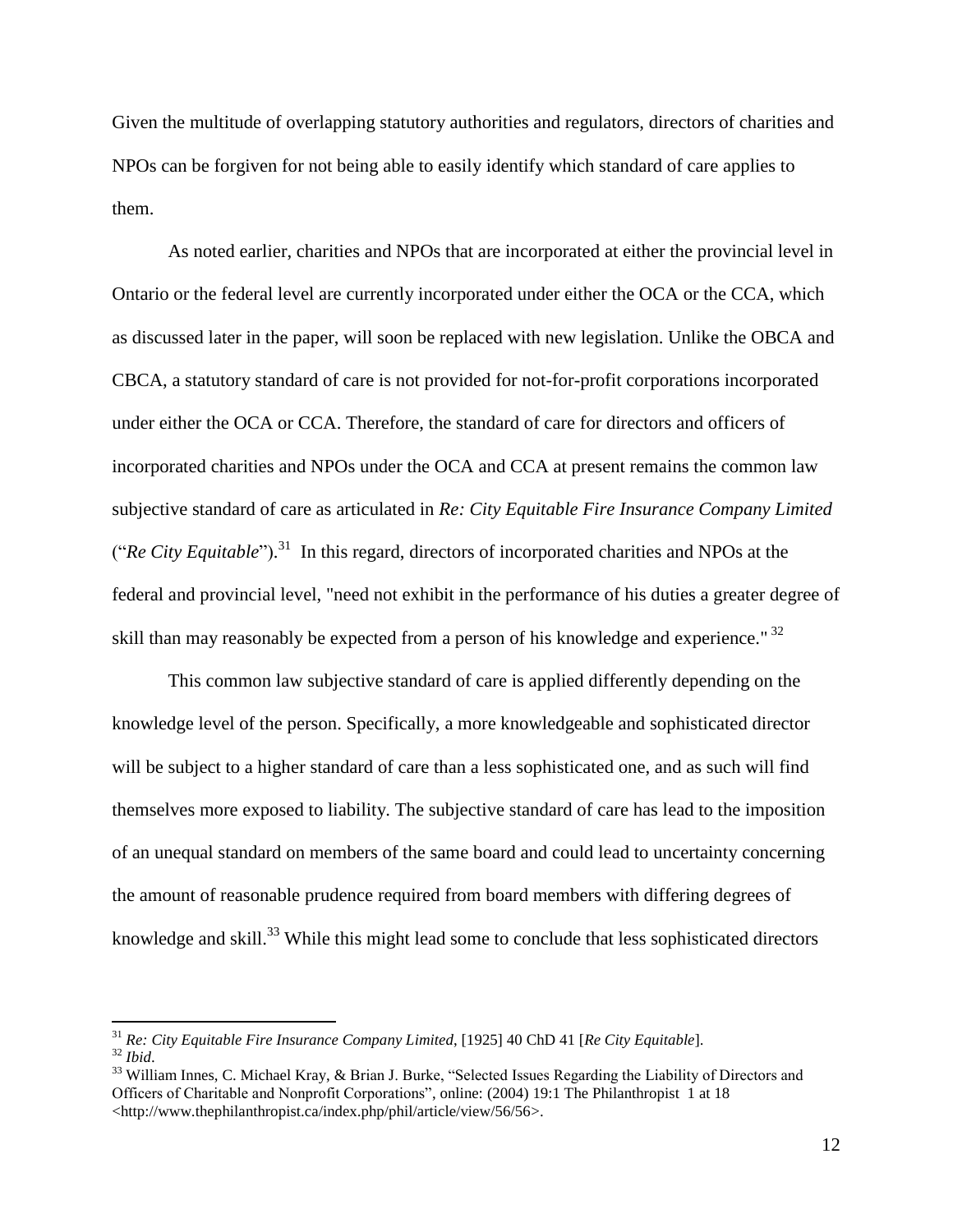will be held to a lower standard of care by the courts, Industry Canada's *Primer for Directors of Not-for-Profit Corporations<sup>34</sup>* has stated that this may not be the case:

> <span id="page-15-0"></span>Even when the subjective standard of care applies, this does not mean that a director with few skills or little experience will escape liability. The conventional wisdom is that such a director is required to act in accordance with conduct expected of a reasonably prudent person. This means that a director without the skills required to meet that standard is obliged to acquire them, or some of them. A director must become informed if he or she is not already knowledgeable.<sup>35</sup>

In addition to the subjective standard of care at common law, directors of charitable corporations in dealing with charitable property are held to a high fiduciary standard of care as discussed later in this paper. In this regard, the OPGT has stated that directors of corporations with charitable property "must handle the charity's property with the care, skill and diligence that a prudent person would use. They must treat the charity's property the way a careful person would treat their own property. They must always protect the charity's property from undue risk of loss and must ensure that no excessive administrative expenses are incurred."<sup>36</sup>

This high fiduciary duty of care with regard to charitable property is in part a function of

the *Charities Accounting Act* ("CAA")<sup>37</sup> in Ontario, which states in subsection 1(2) that:

<span id="page-15-1"></span>Any corporation incorporated for a religious, educational, charitable or public purpose shall be deemed to be a trustee within the meaning of this Act, its instrument of incorporation shall be deemed to be an instrument in writing within the meaning of this Act, and any real or personal property acquired by it shall be deemed to be property within the meaning of this Act.

The purpose of subsection 1(2) of the CAA is not to define what a charitable corporation is, but

rather to identify what corporations are deemed to be a trustee within the meaning of the CAA

 $\overline{a}$ <sup>34</sup> Jane Burke-Robertson, *Primer for Directors of Not-for-Profit Corporations* (Industry Canada, 2002). This publication is available online: Industry Canada <http://www.ic.gc.ca/eic/site/cilppdci.nsf/vwapj/Primer\_en.pdf/\$FILE/Primer\_en.pdf>.

<sup>35</sup> *Ibid* at 16.

<sup>&</sup>lt;sup>36</sup> Ontario Public Guardian and Trustee, "Duties, Responsibilities and Powers of Directors and Trustees of Charities", (9 December 2010) online: Ministry of the Attorney General

[<sup>&</sup>lt;http://www.attorneygeneral.jus.gov.on.ca/english/family/pgt/charbullet/bullet3.asp>](http://www.attorneygeneral.jus.gov.on.ca/english/family/pgt/charbullet/bullet3.asp) [OPGT].

<sup>37</sup> *Charities Accounting Act*, RSO 1990, c C 10 [CAA].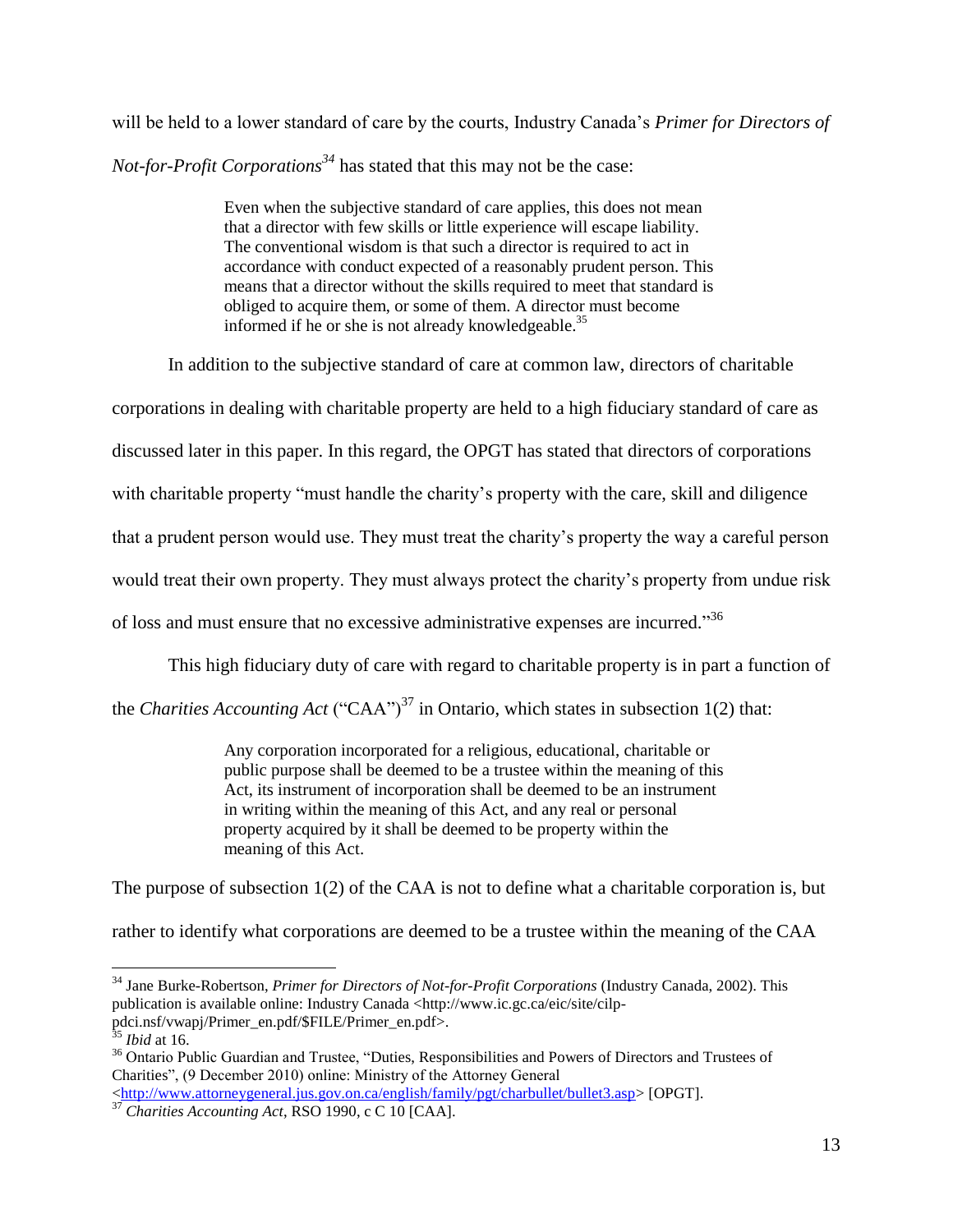and to provide that any property acquired by such corporations is deemed to be charitable property within the meaning of the CAA. In this regard, while the section is silent on the directors and officers of a charity or NPO, such directors or officers, as the guiding minds of a corporation that falls under subsection  $1(2)$  of the CAA, would likely have to comply with a high fiduciary duty of care with respect to the charitable purposes or charitable property of the corporation in addition to the common law subjective standard of care for corporations.

Notwithstanding the common law subjective standard of care discussed above, certain statutes that not-for-profit corporations are required to comply with for certain specific purposes provide an objective standard of care, as explained later in this paper.

#### <span id="page-16-0"></span>3. Objective Standard of Care Under New Corporate Legislation

The common law subjective standard of care for not-for-profit corporations with regards to both charities and NPOs in their capacity as corporate entities (but not dealing with charitable property) will soon be replaced by an objective statutory standard of care under new corporate governing legislation at both the federal and provincial levels.

At the federal level, the *Canada Not-for-profit Corporations Act* ("CNCA")<sup>38</sup> will provide for an objective standard of care for directors and officers of federal not-for-profit corporations. The CNCA received Royal Assent on June 23, 2009 and is expected to come into force in June of 2011. In this regard, subsection 148(1) of the CNCA states:

> <span id="page-16-1"></span>Every director and officer of a corporation in exercising their powers and discharging their duties shall:

(a) act honestly and in good faith with a view to the best interests of the corporation

(b) exercise the care, diligence and skill that a reasonably prudent person would exercise in comparable circumstances.

<sup>38</sup> *Canada Not-for-profit Corporations Act*, SC 2009, c 23 [CNCA].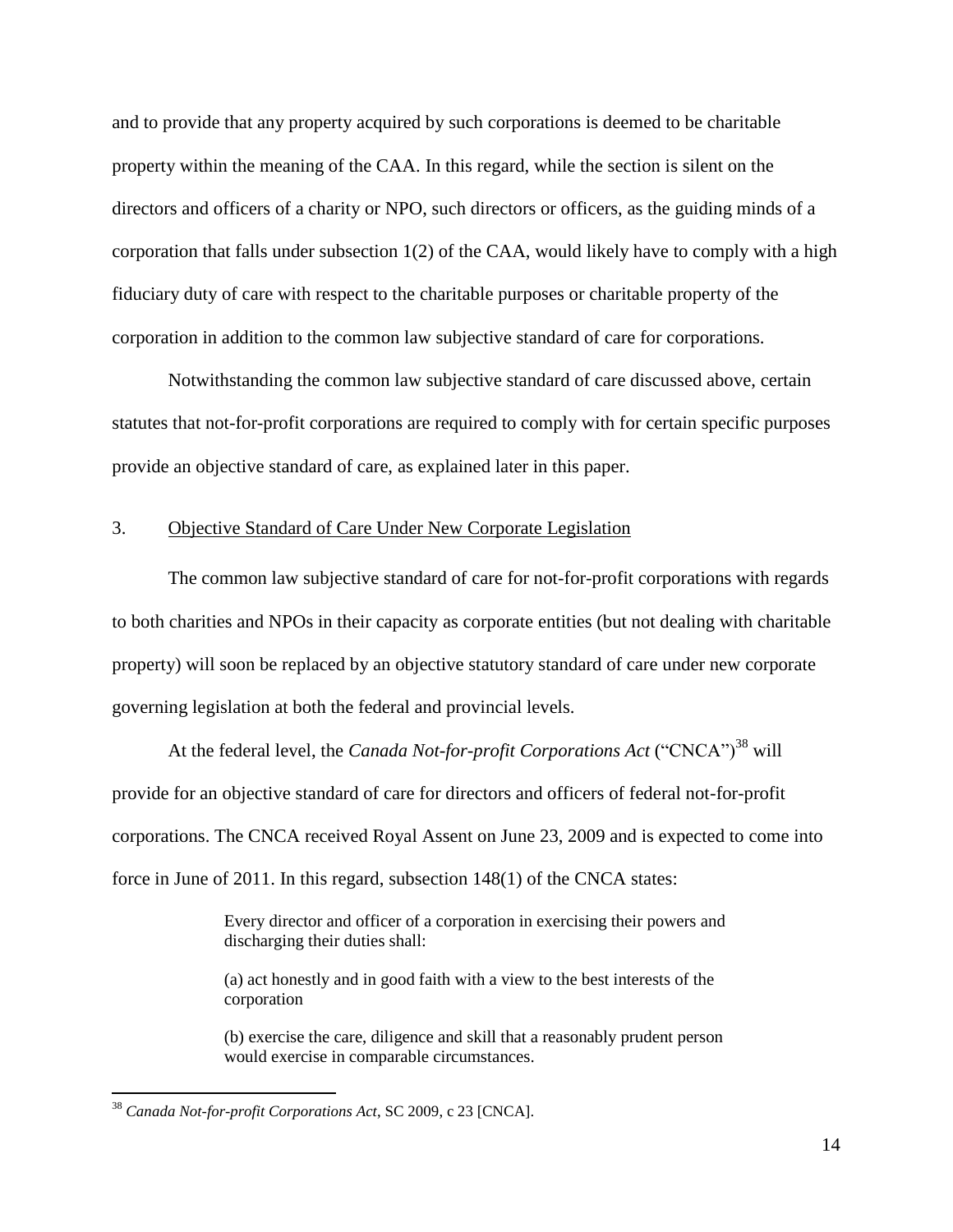<span id="page-17-1"></span>At the provincial level, the Ontario *Not-for-Profit Corporations Act* ("ONCA")<sup>39</sup> received Royal Assent in the Provincial Legislature on October 25, 2010, but is not expected to come into force until sometime in 2012. The ONCA provides for an objective standard of care for directors which, like the CNCA, mirrors the objective standard of care provided for under modern for-profit corporate statutes across Canada.

Both the ONCA and CNCA will therefore mirror the objective standard provided for under the CBCA and OBCA. These statutes will also provide for a due diligence defence for directors in the execution of their duty of care, as is explained later in this paper. However, directors and officers of existing not-for-profit corporations currently incorporated under the OCA or the CCA will continue to be held to the common law subjective standard of care until such corporations continue under the legislation applicable to their incorporating jurisdiction, which continuance must be done within three years of the respective statute coming into force.

#### <span id="page-17-0"></span>4. Application of Business Judgment Rule in the Not-for-profit Context

The "business judgment rule" will be familiar to lawyers with experience concerning how an applicable standard of care will be examined by courts in the context of for-profit corporations. In essence, the business judgement rule states that a director will not be held liable for mistakes that had been made after an honest and good faith evaluation of the decision.<sup>40</sup> The business judgment rule was recently commented on by the Supreme Court of Canada, where the court recognized that:

> Directors may find themselves in a situation where it is impossible to please all stakeholders … There is no principle that one set of interests - for example the interests of shareholders -- should prevail over another set of interests. Everything depends on the particular situation faced by

<sup>39</sup> *Not-For-Profit Corporations Act*, 2010, SO 2010, c 15 [ONCA].

<sup>40</sup> S*upra* not[e 34](#page-15-0) at 16.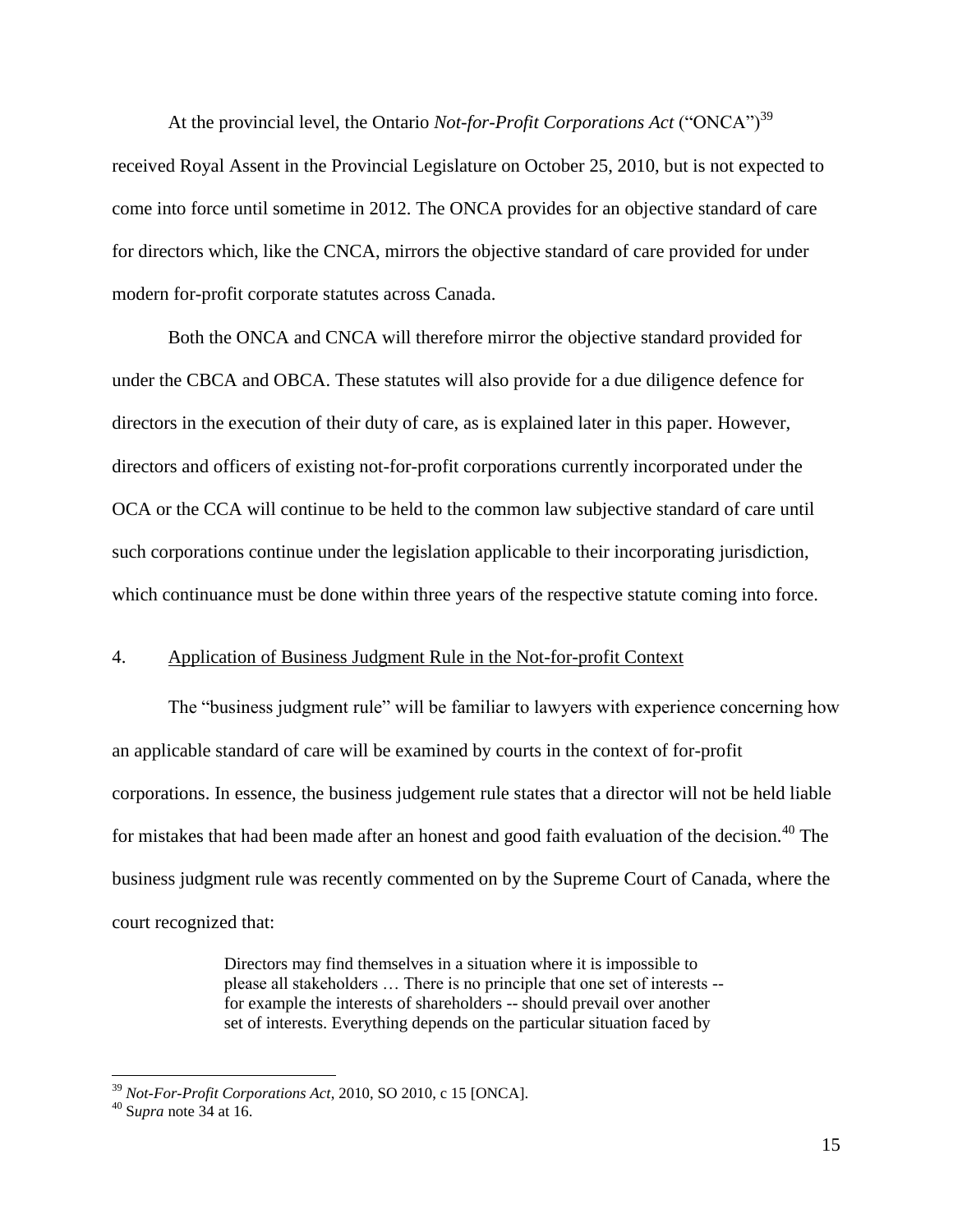the directors and whether, having regard to that situation, they exercised business judgment in a responsible way. 41

Specifically, the business judgment rule has recently been applied in the context of notfor-profit corporations, including charities. In *Hadjor v Homes First Society*<sup>42</sup>, a charity operated various housing facilities throughout Toronto for persons in need, including women's shelters, and for those with mental illnesses or criminal convictions. The charity received funding from donations, but over 70% of the funding came from the City of Toronto.

The directors of the charity altered the by-laws of the corporation so that some members of the board of directors were required to be residents of housing provided by the corporation. As the City of Toronto was accumulating a deficit, a consultant was appointed to review the affairs of the charity in order to determine if there were any inefficiencies in the governance of the charity. The consultant found that the governance structure of the charity was flawed because a majority of resident members could take over the board, which purportedly would jeopardize the charitable status of the organization and pose a risk to its funding.

The directors therefore implemented the recommendations of the consultant by applying for supplementary letters patent which would change the governance of the charity to ensure that the residents would no longer be members of the charity. In addition, the board also admitted as members 313 non-residents who had made donations to the charity, which the court assumed had been done to ensure that the members would approve the application for supplementary letters patent at the next AGM. Hadjor, who was both a resident of the charity and a former director, brought his application to set aside these amendments. Hadjor's application argued that the board of directors breached their fiduciary obligations, violated the principles of natural justice and acted contrary to the OCA. The application was dismissed.

<sup>41</sup> *BCE Inc. v 1976 Debentureholders*, 2008 SCC 69, [2008] 3 SCR 560, [2008] SCJ No 37 (SCC).

<sup>42</sup> *Hadjor v Homes First Society* (2010), 2010 ONSC 1589, [2010] OJ No 4079, 70 BLR (4th) 101, (Ont Sup Ct J).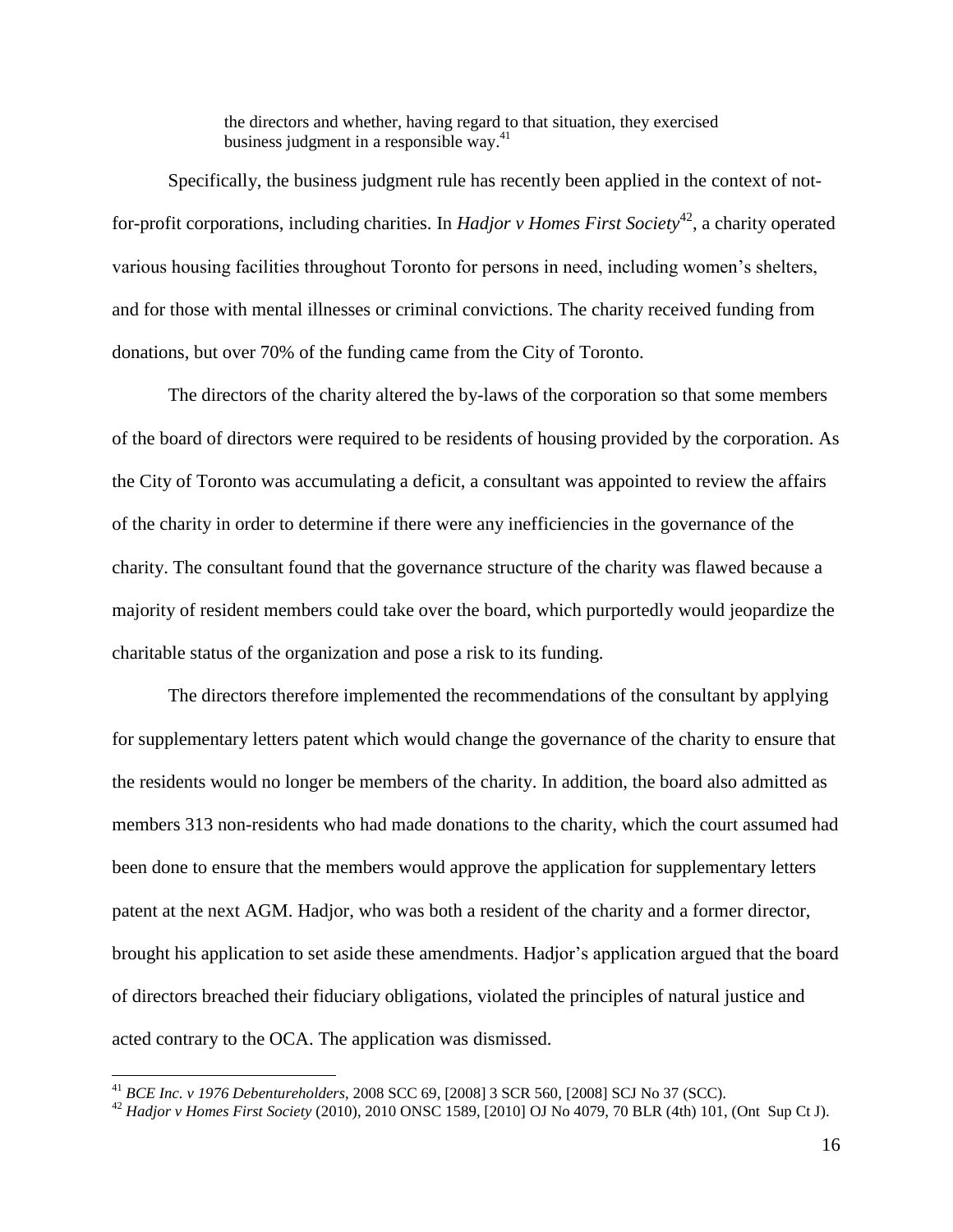What is worth noting from the decision is that Justice Belobaba applied the business judgment rule to the decision of the board of directors in order to protect the board of directors from being unnecessarily second guessed by the court. Since the implementation of the amendments in the supplementary letters patent purportedly went to the very viability of the charity to maintain its status and carry on receiving funding, Justice Belobaba found that at all times the board proceeded in what was in the best interests of the corporation.

In finding that the business judgment rule applied to the actions of the directors, the court made reference to the decision of *UPM-Kymmene Corp. v UPM-Kymmene Miramichi Inc.*<sup>43</sup> In that case, the court explained that, "directors are only protected to the extent that their actions actually evidence their business judgment."<sup>44</sup> Therefore, directors of charities and NPOs wanting to rely upon the business judgment rule need to be able to demonstrate that they have been diligent in their decision making, since the business judgment rule will only be available where the directors have conducted adequate scrutiny of the issues prior to making a decision.

While the *Hadjor* case dealt with a registered charity where the directors of the corporation made a decision in order to prevent the corporation from losing its charitable status, as well as charitable donations from United Way, and the extra funding from Toronto, it was not a case where on its face the court was commenting on the high fiduciary duties discussed later in this paper with respect to charitable property. In this regard, a 1997 Missouri Court of Appeal decision of *Nixon v Lichtenstein*<sup>45</sup> did speak to this issue in an appeal by two board members from a judgment against them which ordered them removed as board members of the Lichtenstein Foundation and that they had to reimburse approximately \$300,000 to the corporation for breach of fiduciary duties arising from improper expenses and misapplied funds.

<sup>&</sup>lt;sup>43</sup> [2002] OJ No 2412, 214 DLR (4th) 496, 27 BLR (3d) 53 (Ont Sup Ct J).

<sup>44</sup> *Ibid* at para 153.

<sup>45</sup> (1997), 959 SW 2d 854, (MO Ct App (East Dist, Div 4)) [*Nixon*].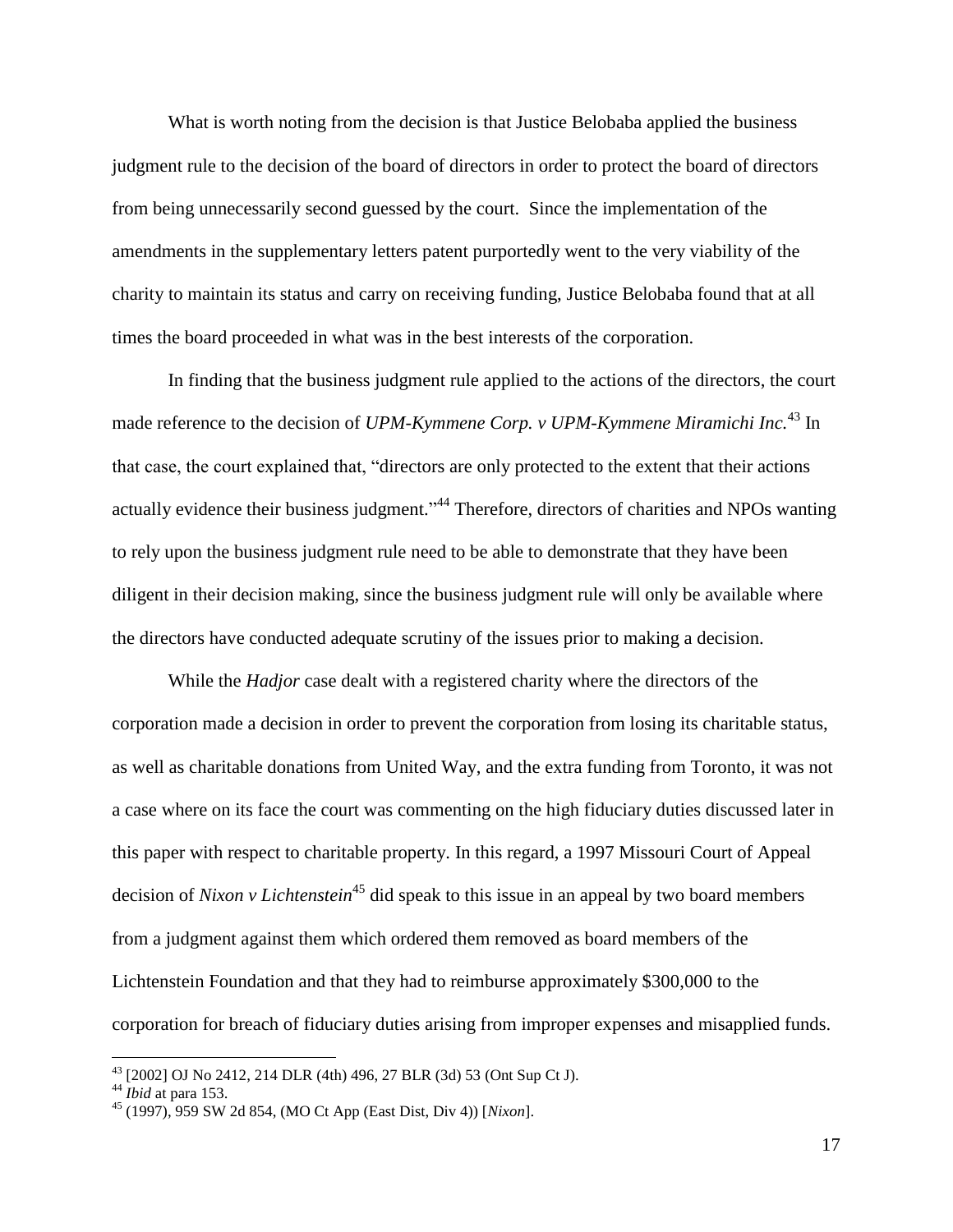The Lichtenstein Foundation was a foundation created by a trust indenture in 1947. The trust was dissolved in 1991 and its assets put into a corporation with articles of incorporation retaining the provisions and restrictions contained in the original trust. The Attorney General of Missouri filed claims against the board members alleging that the appellants engaged in selfdealing and breached their fiduciary duties to the foundation. The appellants argued on appeal that the lower court erred in applying the stricter standard imposed on trustees rather than the less restrictive standard under the business judgment rule through corporate law principles. The Court of Appeal affirmed the decision of the lower court, finding:

> the Corporation's articles of incorporation retained the provisions and restrictions set forth in the trust indenture, including the prohibition against self-dealing by board members and the five percent gross income cap on board members' compensation. The trust indenture did not expressly impose a lesser fiduciary duty on the Corporation's directors. Because of these circumstances, we find no error in the trial court's application of trust law instead of the business judgment rule.<sup>46</sup>

Although the *Nixon* decision is an older decision of a U.S. court, given the comments by the court in the decision, it is possible that the business judgment rule may not have application to a charity where misapplication of charitable property is involved, notwithstanding the decision of the Ontario court in Hadjor.

# <span id="page-20-0"></span>**D. DUTIES OF DIRECTORS AND OFFICERS**

# <span id="page-20-1"></span>1. General Fiduciary Duty at Common Law

The following section of the paper provides a brief overview of the common law fiduciary duties owed by directors of charities and NPOs. Whether or not this fiduciary relationship applies to the officers of a charity or NPO is unclear and will be discussed in more detail below.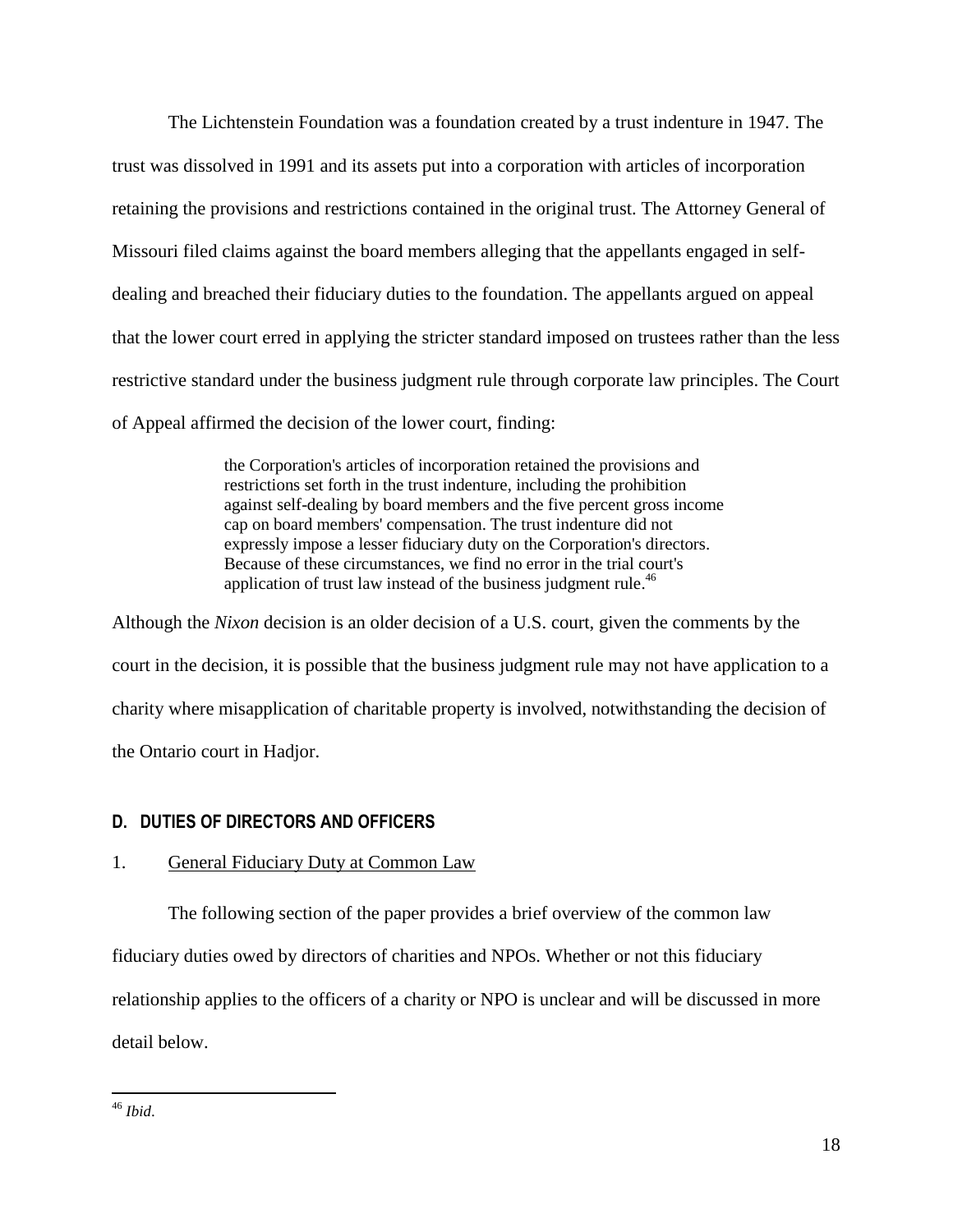<span id="page-21-2"></span>It is well established law that directors owe a fiduciary relationship to the corporation.<sup>47</sup> Specifically, directors are responsible for all aspects of the corporation's operations. The most basic role or duty of a director is to manage the affairs of the corporation.<sup>48</sup> In essence, the directors are the guiding minds of the corporation, while the officers and staff are to manage its day-to-day operations under the oversight of the directors. Overseeing the affairs of the corporation encompasses a broad spectrum of duties, including: ensuring the organization adheres to and carries out the goals of the corporation; setting long-term objectives in accordance with these goals; ensuring financing stability; assessing the corporation's performance; establishing policies; and being the public face of the corporation.<sup>49</sup>

<span id="page-21-1"></span>While these common law duties apply equally to charities and NPOs, as will be discussed below, certain high fiduciary duties with respect to charitable property will only apply to charities, or those NPOs that deal with charitable property in the course of their activities as explained further below.

#### <span id="page-21-0"></span>2. High Fiduciary Duties for Charitable Property

 $\overline{a}$ 

As noted above with respect to the standard of care of directors and officers of charities and NPOs, the CAA specifically characterizes the legal nature of any corporation that is "incorporated for a religious, educational, charitable or public purpose" as that of a trustee for the purposes of the CAA. In this regard, the courts in Ontario have held that directors of

<sup>47</sup> *Canadian Aero Service Ltd. v O'Malley*, [1974] SCR 592, [1973] SCJ No 97 (SCC) [*Canadian Aero*].

<sup>48</sup> OCA, *supra* note [2](#page-4-2) at s 283, ONCA, *supra* note [39](#page-17-1) at s 21 and CNCA, *supra* note [38](#page-16-1) at s 124.

<sup>49</sup> R. Jane Burke-Robertson & Arthur B.C. Drache, *Non-Share Capital Corporations*, loose-leaf, (Toronto: Carswell, 1992) ch 5 at 1-2.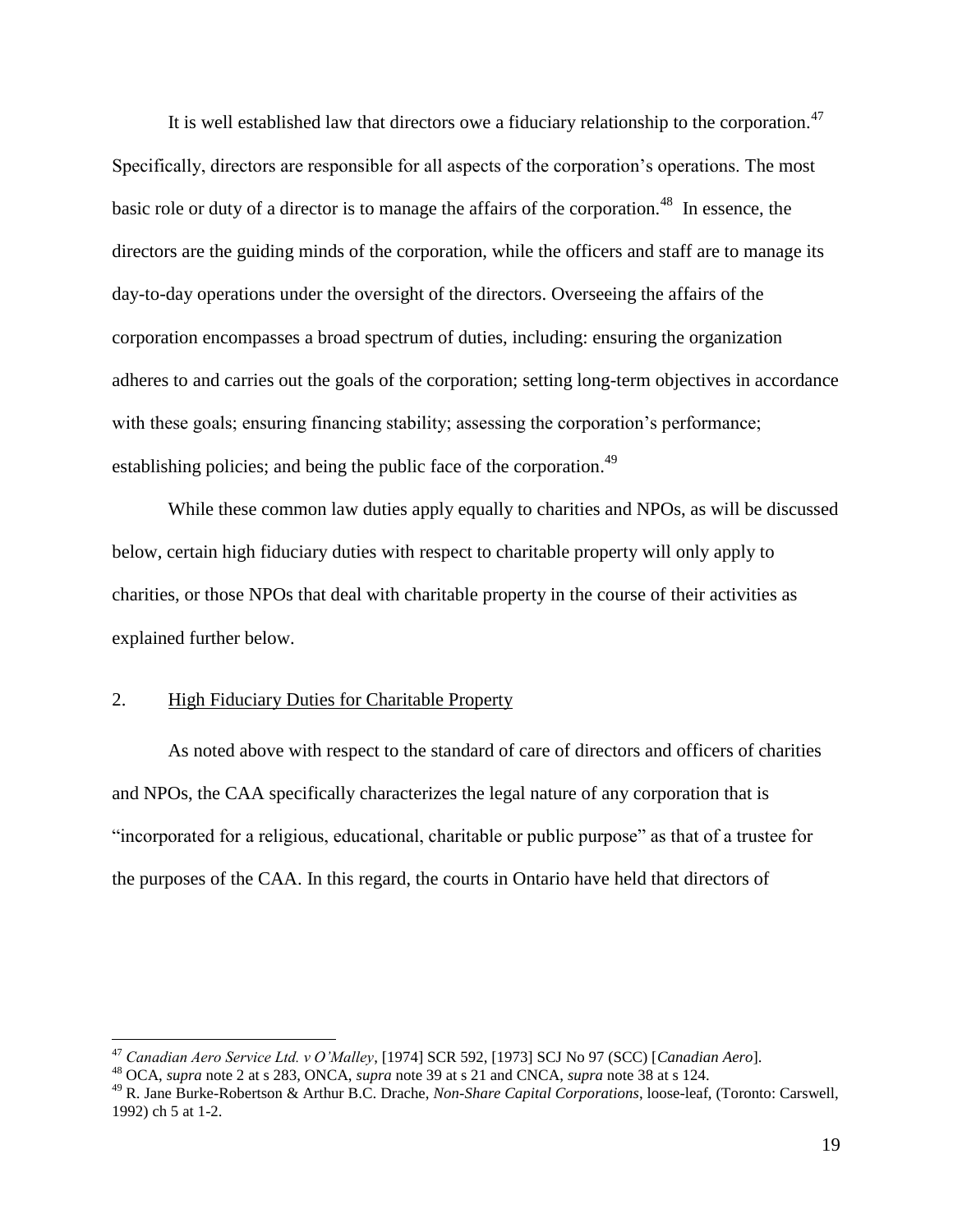<span id="page-22-0"></span>charitable corporations are subject to high order fiduciary obligations similar to those of trustees with regard to charitable property.<sup>50</sup>

In the past, the courts in Ontario have held that directors of charitable corporations were akin to quasi-trustees with respect to their relationship to the charitable property of the corporation.<sup>51</sup> Over time, this evolved into the concept that directors are not necessarily akin to trustees, but rather are high order fiduciaries with quasi-trustee responsibilities.<sup>52</sup>

In this regard, one commentator has stated that "directors of charitable corporations are not themselves trustees of the general assets of the corporation; they appear to be subject to the same types of fiduciary obligations as are directors of other forms of corporations."<sup>53</sup> This is because charitable corporations are not trustees of their general charitable assets. As was noted by Justice Blair in *Christian Brothers*:

> <span id="page-22-1"></span>A charitable corporation does not hold its assets "as trustee" for charitable purposes ... It holds its assets beneficially, like any other corporation. As a matter of corporate law, of course, it must use those assets in a manner consistent with its corporate objects, and its directors have fiduciary obligations to ensure that such is the case. Where its corporate objects and its charitable purposes coincide – as they do in this case – it must use its assets in a manner consistent with those charitable purposes. Nevertheless, this does not mean that it holds all of its assets in some kind of trust capacity.<sup>54</sup>

….

In the end, while it may be said that for some purposes a charitable corporation is in a position analogous to that of a trustee with respect to the use and disposition of its property – at least with respect to the court's power to exercise its "ancient supervisory equitable jurisdiction" over it – the weight of authority supports the conclusion that its assets are not held by it "as trustee" for its charitable objects, but are owned

<sup>&</sup>lt;sup>50</sup> Ken Goodman, "Fiduciary Considerations Involving Charitable Property" (Paper delivered at the Canadian Bar Association/Ontario Bar Association 2010 Annual Church & Charity Law Seminar, 18 November 2010) at 5 [unpublished].

<sup>51</sup> *Ontario (Public Trustee) v Toronto Humane Society* (1987), 60 OR (2d) 236, 27 ETR 40, (Ont H Ct J) [*Toronto Humane Society*].

<sup>52</sup> *Supra* note [50.](#page-22-0)

<sup>53</sup> S*upra* not[e 33](#page-14-0) at 10.

<sup>54</sup> *Christian Brothers of Ireland in Canada (Re)* (1998), 37 OR (3d) 367 at 390-391, [1998] OJ No 823 (Ont Ct (Gen Div)).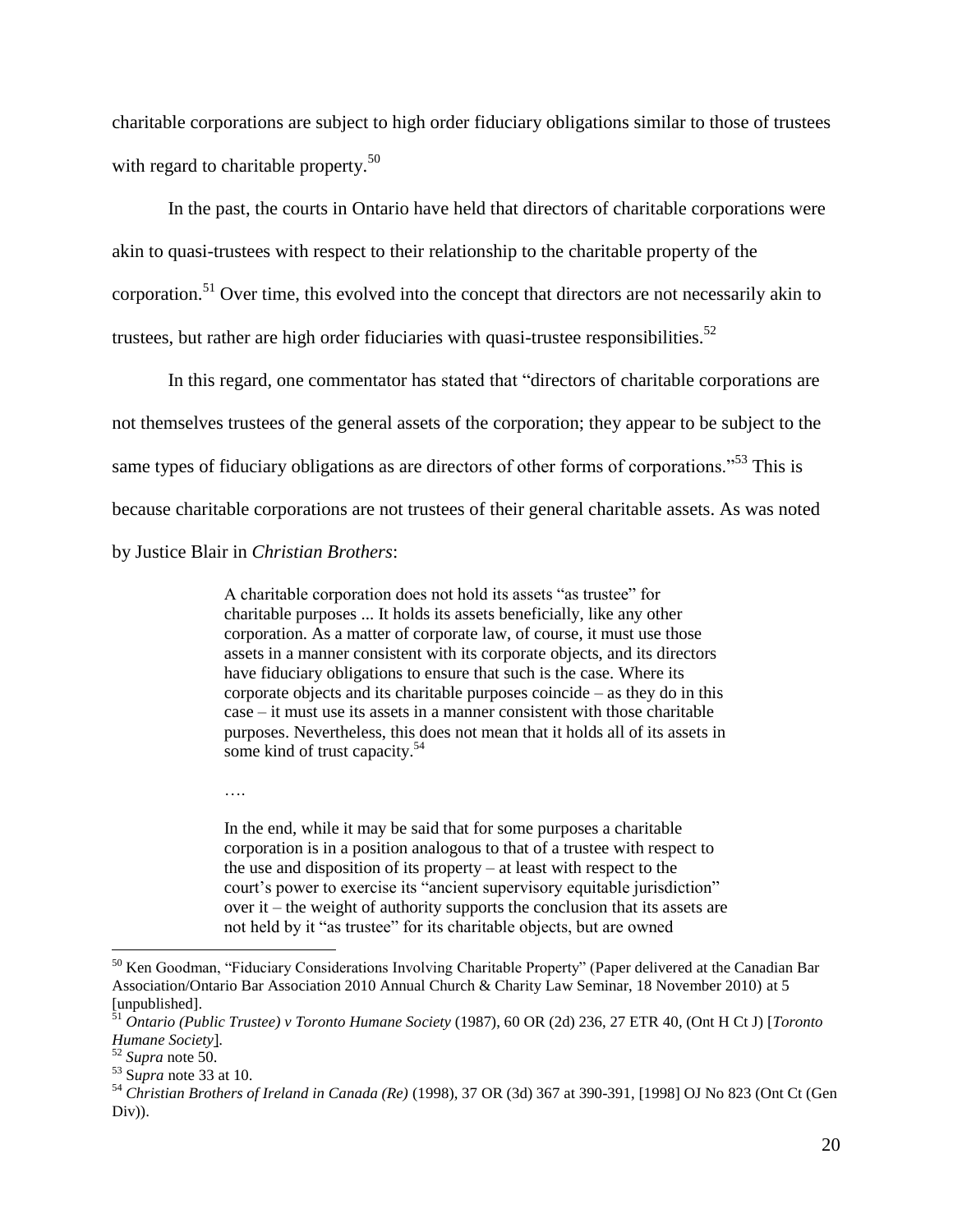<span id="page-23-0"></span>beneficially to be used by the corporation in a fashion consistent with its objects.<sup>55</sup>

This position was confirmed by the Ontario Court of Appeal in the same case.<sup>56</sup>

Under the ONCA and CNCA, this approach appears to have been codified. In this regard,

section 87 of the ONCA states:

A corporation owns any property of any kind that is transferred to or otherwise vested in the corporation and does not hold any property in trust unless that property was transferred to the corporation expressly in trust for a specific purpose or purposes.

The CNCA does not differ materially, in that sections 31 and 32 state that:

A corporation owns any property of any kind that is transferred to or otherwise vested in the corporation and does not hold any property in trust unless that property was transferred to the corporation expressly in trust for a specific purpose or purposes.

Directors are not, in that capacity, trustees for any property of the corporation, including property held in trust by the corporation.

With respect to the CNCA, the OPGT has informally taken the position that sections 31

and 32 of the CNCA do not change the common law rule with respect to charities. In situations where a charitable corporation holds property subject to express or implied terms of trust, arguably the common law with respect to high fiduciary duties would continue to apply where property has been transferred, either directly or indirectly in trust to a corporation under the CNCA, in that the corporation would hold those funds as trustee. In this regard, while the directors are not themselves trustees, since the corporation can do nothing without the directors acting as its "guiding mind," the directors would take on a high order fiduciary duty to ensure that the corporation carries out the terms of the express or implied trust with regard to charitable property. Given that section 87 of the ONCA is identical to section 31 of the CNCA, it is likely that the same position would apply under the ONCA as well as the CNCA.

<sup>55</sup> *Ibid* at 392.

<sup>56</sup> *Christian Brothers of Ireland in Canada, Re* (2000), 47 OR (3d) 674 at para 69, [2000] OJ No 1117 (Ont CA), as well as *Wasauksing First Nation v Wasausink Lands Inc*., [2002] 3 CNLR 287 (Ont Sup Ct J).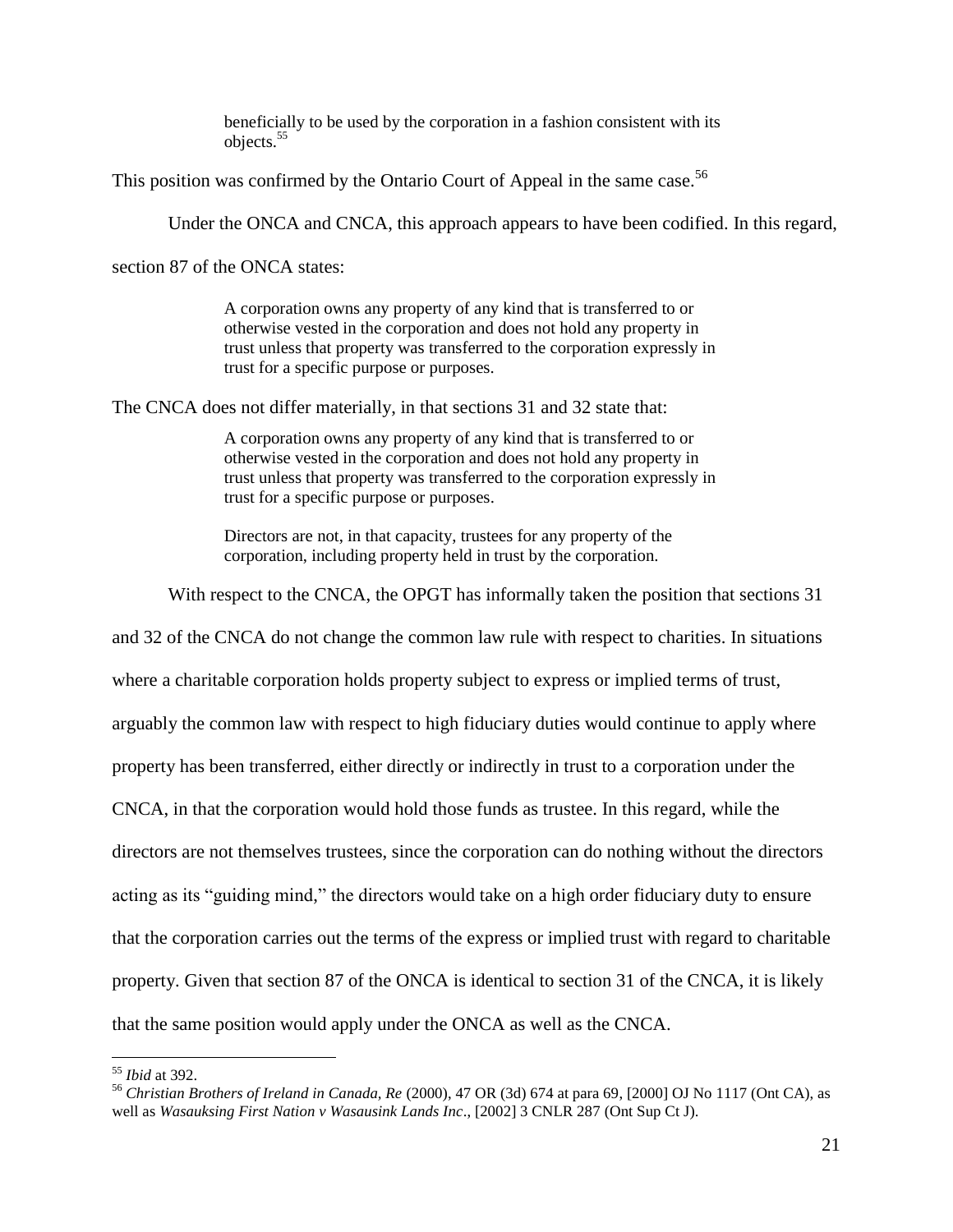## <span id="page-24-0"></span>3. To Whom is the Fiduciary Duty Owed?

#### <span id="page-24-1"></span>a) The Corporation

As noted above, the directors of a charity and/or an NPO are responsible for supervising

senior staff, providing strategic planning to the corporation, and developing and implementing

corporate policy.<sup>57</sup> These duties flow from the director's fiduciary relationship to the corporation.

This duty was affirmed in a recent 2010 decision of the Ontario Superior Court, *London Humane* 

<span id="page-24-2"></span>*Society* (*Re)*. 58

The court in *London Humane Society* affirmed that directors of both for-profit and notfor-profit corporations are in a fiduciary relationship to the corporation, not its shareholders or members. In this regard, Justice Granger stated that:

> Directors of not-for-profit and charitable organizations are subject to fiduciary duties at common law. The Supreme Court of Canada has held that directorial fiduciary duties are owed primarily to the corporation, not to the corporation's shareholders or other stakeholders (See *Re BCE Inc.*, 2008 SCC 69 at paras. 36-38). While most litigation in this area focuses on for-profit corporations, various academic texts apply the same concept to the directors of not-for-profit corporations. … Consequently, the Board of Directors at the LHS owed a fiduciary duty to the LHS as a corporation, but not separately to its members.

As a consequence of the general fiduciary duty owed to the corporation, directors of

charities and NPOs must comply with the following duties:

i) Duty to Act in Good Faith, Honestly and Loyally

As explained earlier, a director's sole interest is to the corporation. Directors must

therefore deal honestly with the corporation. In this regard, a director must disclose to the

corporation the entire truth in his or her dealings as a director.<sup>59</sup> A breach of the duty of honesty

<sup>57</sup> S*upra* not[e 34](#page-15-0) at 14.

<sup>58</sup> *London Humane Society (Re)*, 2010 ONSC 5775, [2010] OJ No 4827 (Ont Sup Ct J) [*London Humane Society*].

<sup>59</sup> S*upra* not[e 49](#page-21-1) at 6-16.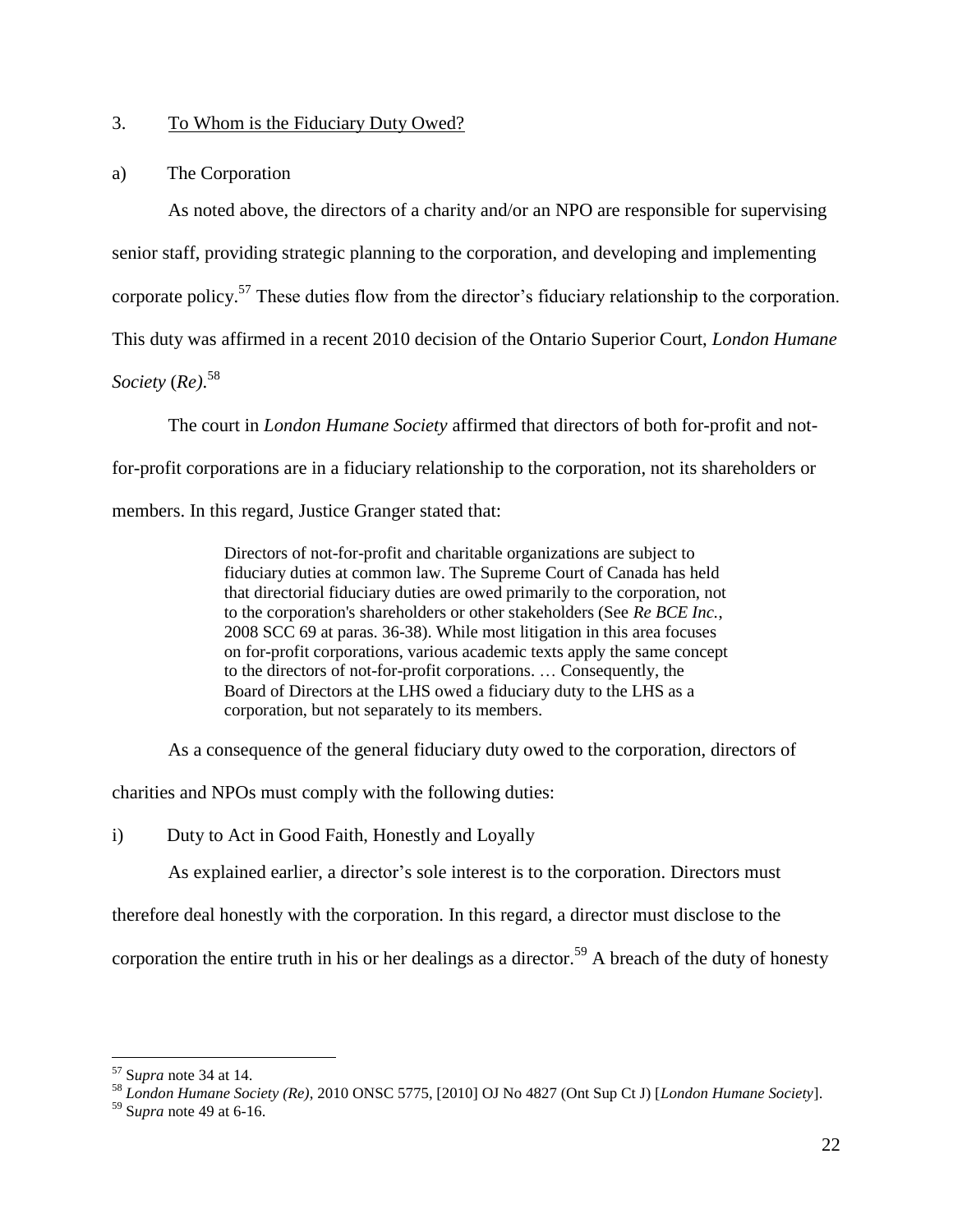involves misfeasance or purposeful error and not merely inactivity. <sup>60</sup> The interests of the director must not be placed in conflict with those of the corporation.

# ii) Duty of Diligence

Directors must be diligent in attending to their legal duties. This is complied with by being familiar with all aspects of the corporation's operations through attending board meetings and reviewing the minutes of missed board meetings.<sup>61</sup>

## iii) Duty of Obedience

Directors must comply with all applicable legislation and the corporation's governing documents (letters patent, by-laws, etc). In this regard, directors must assist in implementing valid corporate decisions. Failure to do so could amount to a breach of duty to the corporation.<sup>62</sup> A director is also obliged to see that the corporation and its officers and agents obey the general law applicable to the corporation. $63$ 

In this regard, CRA produces numerous administrative publications for registered charities, including publications on topics such as fundraising and how charities can conduct related business. While there is no case law directly on point, it is arguable that compliance with such administrative publications would form part of the duty of obedience, since non-compliance with CRA requirements could result in loss of charitable status and the imposition of a 100% revocation tax.<sup>64</sup>

## iv) Duty to Avoid Conflict of Interest

Directors and trustees must avoid the *appearance* of a conflict of interest. Certain investments, such as loans to donors or directors of the charity or NPO, or to companies in which

<sup>60</sup> *D'Amore v McDonald*, [1973] OJ No 1860, [1973] 1 OR 845 (Ont H Ct J), affd [1973] OJ No 2176, 1 OR (2d) 370 (Ont CA).

<sup>61</sup> S*upra* not[e 49](#page-21-1) at 6-16.

<sup>62</sup> S*upra* not[e 33](#page-14-0) at 19.

<sup>63</sup> *Angus v R. Angus Alberta Ltd.* (1988), [1988] AJ No 207, 39 BLR 1(Alta CA).

<sup>64</sup> S*upra* not[e 4](#page-5-0) at s 188.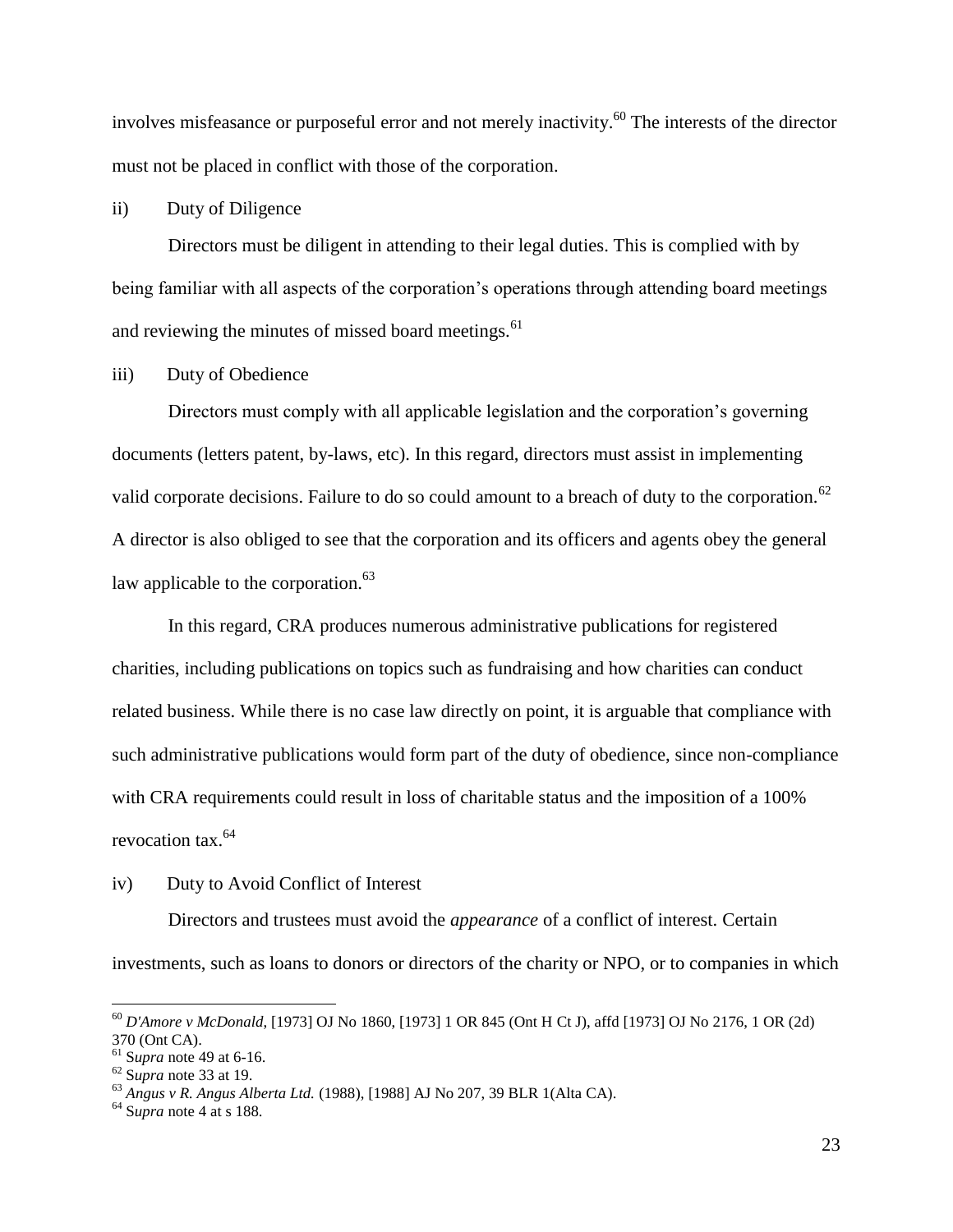they have an interest can be a breach of this duty by a director.<sup>65</sup> Even if these investments are made at market rates, there may be an appearance of conflict of interest.<sup>66</sup> A conflict of interest can also arise where a director sits on the board of two not-for-profit corporations that wish to contract with one another. $67$ 

Both the OCA and CCA contain provisions for a director with an interest in a contract to declare their interest in order to avoid liability for any profit realized from that contract. Specifically, section 71 of the OCA permits a director to avoid liability in respect of profit from a contract if the director declares his or her conflict of interest at a meeting of the directors and abstains from any discussion or vote on the matter. The effect of such a declaration means that the director is not accountable to the corporation or to any of its members or creditors for any profit realized from the contract, and the contract is not voidable by reason only of the director holding that office or of the fiduciary relationship thereby established. Under the OCA, if a director is liable in respect of profit realized from any such contract and the contract is by reason only of his or her interest therein voidable, the director is guilty of an offence and on conviction is liable to a fine of not more than \$200.<sup>68</sup>

Section 98 of the CCA, which also deals with conflicts of interest, requires every director with an interest in a contract with the corporation to disclose such interest. Under the CCA any director who fails to disclose a conflict of interest will potentially be subject to a summary conviction with a maximum fine of  $$1000.<sup>69</sup>$ 

The ONCA and CNCA, on coming into force, expand the provisions concerning conflict of interest such that they will apply to both directors and officers and address transactions the

<sup>65</sup> *David Feldman Charitable Foundation (Re),* [1987] OJ No 1432, 58 OR (2d) 626 (Ont Surr Ct) [*David Feldman*].

<sup>66</sup> S*upra* not[e 36.](#page-15-1)

<sup>67</sup> S*upra* note [49](#page-21-1) at 6-13.

<sup>68</sup> S*upra* not[e 2](#page-4-2) at s 71(6).

<sup>69</sup> S*upra* not[e 3](#page-4-3) at s 149.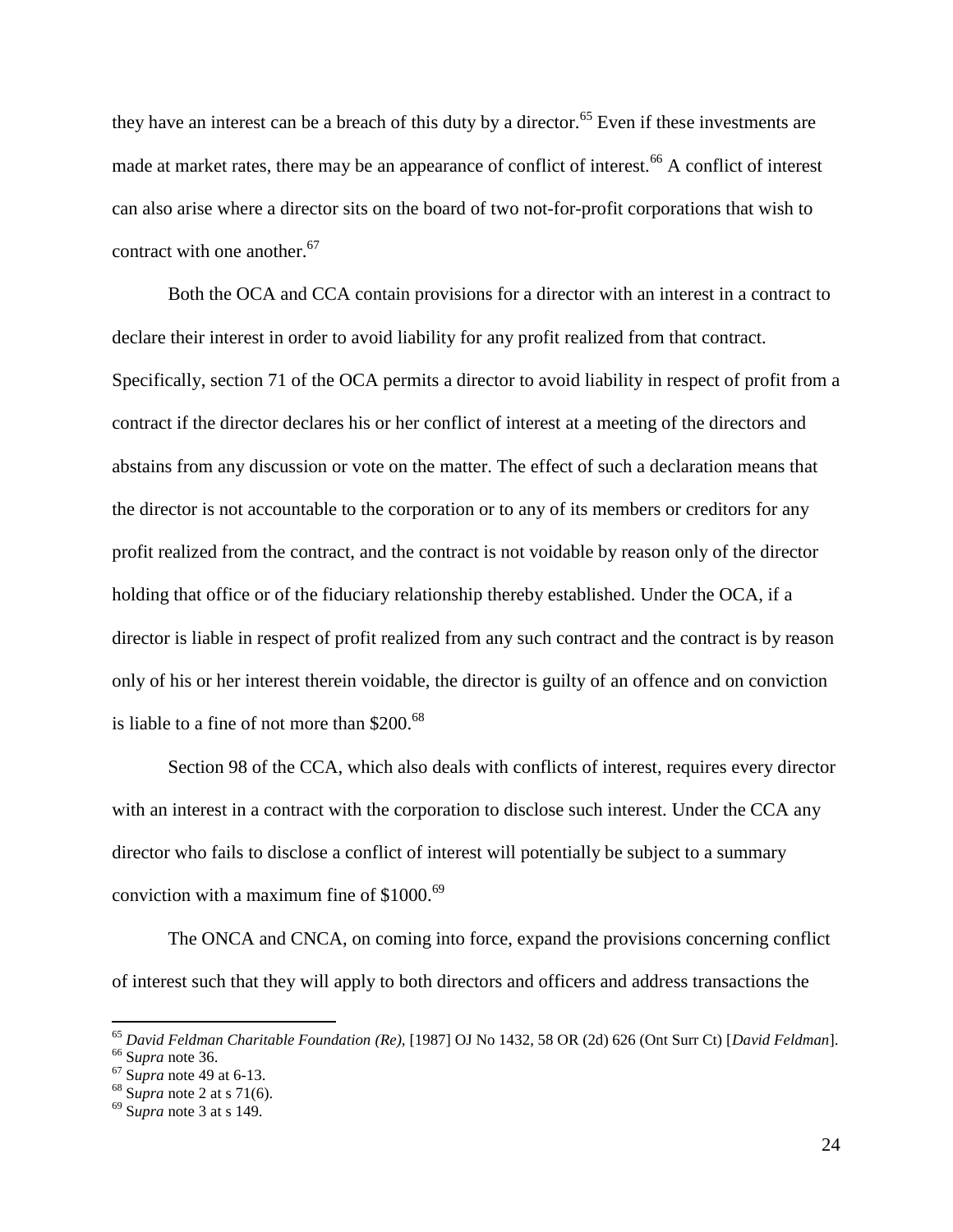corporation enters into on a more general basis as opposed to being limited to contracts.<sup>70</sup> In this regard, the ONCA and CNCA will contain substantially the same statutory conflict of interest regime found in the CBCA and OBCA.

However, neither the OCA and the CCA currently, nor CNCA and ONCA in the future, will extinguish the common law duty regarding directors of a charity avoiding a conflict of interest. In this regard, despite the statutory protection provided where the director declares a conflict of interest, where the high fiduciary duties apply to a director of a charity, no reliance should be placed on these provisions, since the director could still be in breach of their fiduciary duty at common law.

Further regulations will be discussed below concerning the duty to act gratuitously concerning the fact that directors of charities cannot receive remuneration for their services as a director, and cannot receive remuneration for other services without court approval.

v) Duty to Continue

Directors have continuing obligations to the corporation which cannot simply be relieved by resignation. Directors can only resign from the corporation where there are adequate individuals to replace the resigning director. Resignation simply to avoid personal liability is ineffective and may constitute breach of fiduciary duty where the director puts his or her own interests ahead of those of the corporation.

<span id="page-27-0"></span>b) High Fiduciary Duties with Regard to Charitable Property

While some of the high fiduciary duties with respect to charitable property, being similar to the duties of trustees, are akin to those that flow from the fiduciary relationship between directors and the corporation, such as the duty of loyalty and the duty to avoid conflicts of interest, the following duties relate specifically to the high fiduciary duties where charitable

 $70$  Supra not[e 39](#page-17-1) at s 41(1)(a).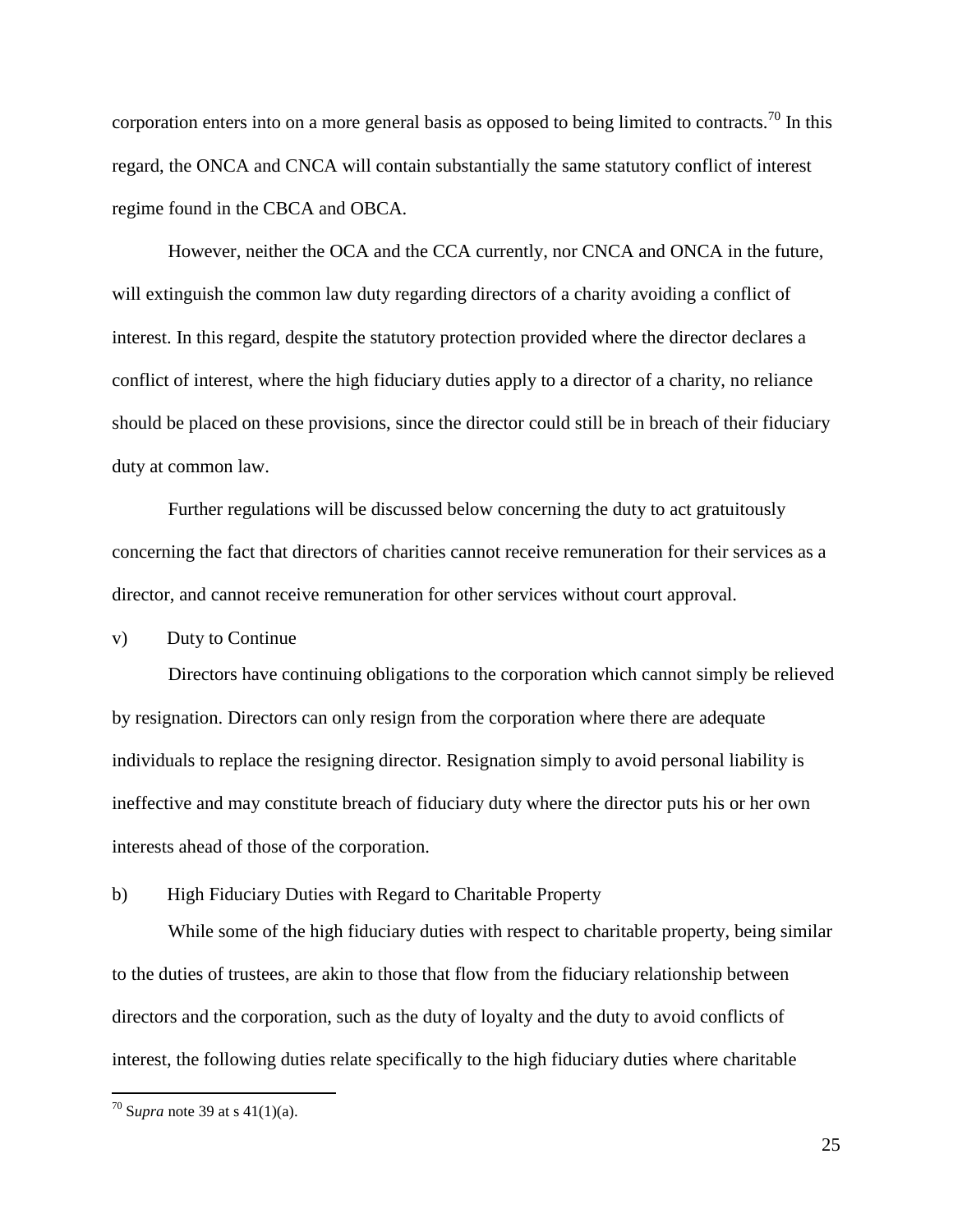property is involved, whether such property is held by a charity or by an NPO as discussed later in this paper.

## i) Duty to Carry out the Charitable Purpose

Charities will have one or more charitable purposes, which are found in the letters patent where the charity is incorporated as a not-for-profit corporation. In this regard, the charity's resources must be used to carry out the purposes of the charity.<sup>71</sup> Specifically, the directors have a positive duty to further the charitable purposes of the corporation.<sup>72</sup> As part of the duty to observe the charitable purposes of the corporation, or special purpose charitable trust property, if the directors determine that the charitable purposes cannot be effectively accomplished, they are under a duty to secure its effective use by applying for a scheme from the court.<sup>73</sup>

#### ii) Duty to Protect and Conserve Trust Property

<span id="page-28-0"></span>Directors of a charity are under the usual duty to protect and conserve trust property under their administration.<sup>74</sup> Directors must keep the charitable property safe.<sup>75</sup> In this regard, directors in Ontario must ensure that such property is appropriately invested in accordance with terms of the *Trustee Act*. <sup>76</sup> This statutory requirement is explained later in this paper with respect to the liability for directors and officers of charities and NPOs concerning investment of charitable property.

With regard to charitable purpose trust assets of the corporation, the decision of the Ontario Court of Appeal in *Christian Brothers*<sup>77</sup> means that restricted charitable purpose trusts are no longer recognized as separate trusts distinct from the general assets of the charity for

<sup>71</sup> S*upra* not[e 36.](#page-15-1)

<sup>72</sup> *Harries v Church Commissioners for England (*sub nom *Lord Bishop of Oxford v Church Commissioners of England*), [1992] 1 WLR 124, [1993] 2 All ER 300, (1991) 135 SJLB 180 (Chancery Div).

<sup>73</sup> *Andrews v. M'Guffog* (1886) 11 App Cas 313 at 329 (HL).

<sup>74</sup> George Duke, *The Law of Charitable Uses*, (London: Henry Twyford, 1676) at 116.

<sup>75</sup> Hubert Picarda, *The Law and Practice Relating to Charities*, 4th ed (Oxford: Bloomsbury Professional, 2010) at 629.

<sup>76</sup> *Trustee Act*, RSO 1990, c T 23.

<sup>77</sup> *S*upra note [56.](#page-23-0)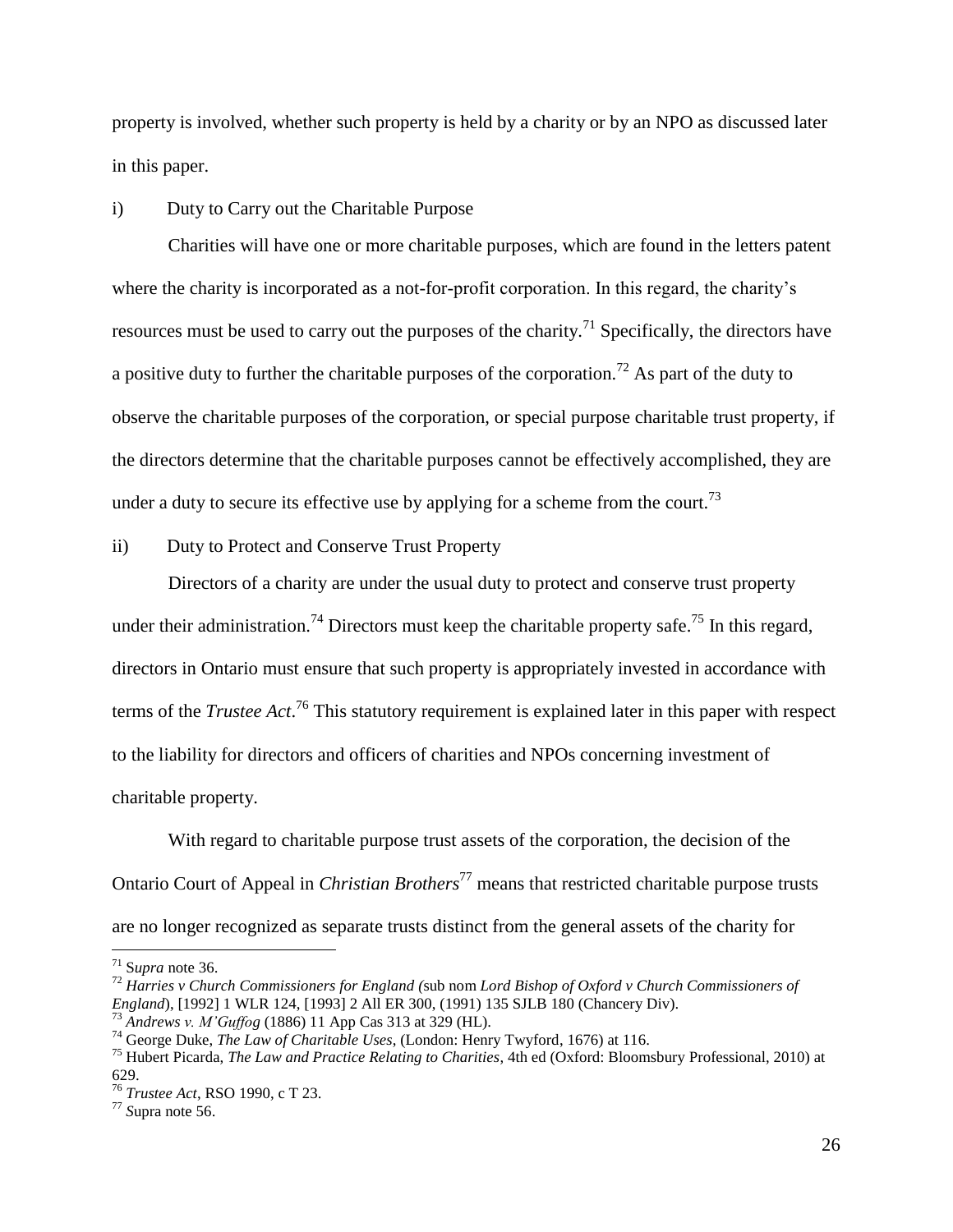exigibility purposes. Therefore, it is important for directors to consider what steps can be taken to assist in protecting those trusts. This may mean having the restricted charitable purpose trust property held outside of the charity itself, subject of course to applicable insolvency legislation. Options in this regard include utilizing an arms-length parallel foundation or a community foundation to receive and hold such trust property. This could be achieved by having the parallel foundation or a community foundation named as the successor trustee of the charitable purposes, with the description of the applicable charitable purpose contained in either the trust document itself or in the objects of the parallel foundation or a community foundation being sufficiently broad enough that the charitable purpose extends beyond simply naming the intended charity in the event of such charity's dissolution or insolvency.<sup>78</sup>

iii) Duty to Act Gratuitously for the Charity

Directors in Ontario cannot receive any remuneration, either directly or indirectly from the charity. In *Toronto Humane Society*<sup>79</sup> the directors of the charity were held to be in a trusteelike position and, as such, were accountable to the OPGT under the CAA, *Trustee Act*, and the "broad inherent jurisdiction in the court in charitable matters." The court followed the English case of *Re French Protestant Hospital*, <sup>80</sup> involving the issue of whether the directors of a hospital corporation could receive remuneration for services rendered in their professional capacity. In that case, the court adopted the line of case law with respect to fiduciaries not being

 $78$  Terrance S. Carter, "Considerations When Drafting Restricted Charitable Purpose Trusts" (Paper delivered at the Ontario Bar Association, "Trusts, Trustees, Trusteeships, 1 October 2010), online: Carters Professional Corporation <http://www.carters.ca/pub/article/charity/2010/tsc1001.pdf>.

<sup>79</sup> *Supra* note 49.

<sup>80</sup> [1951] 1 Ch 567, [1951] 1 All ER 938.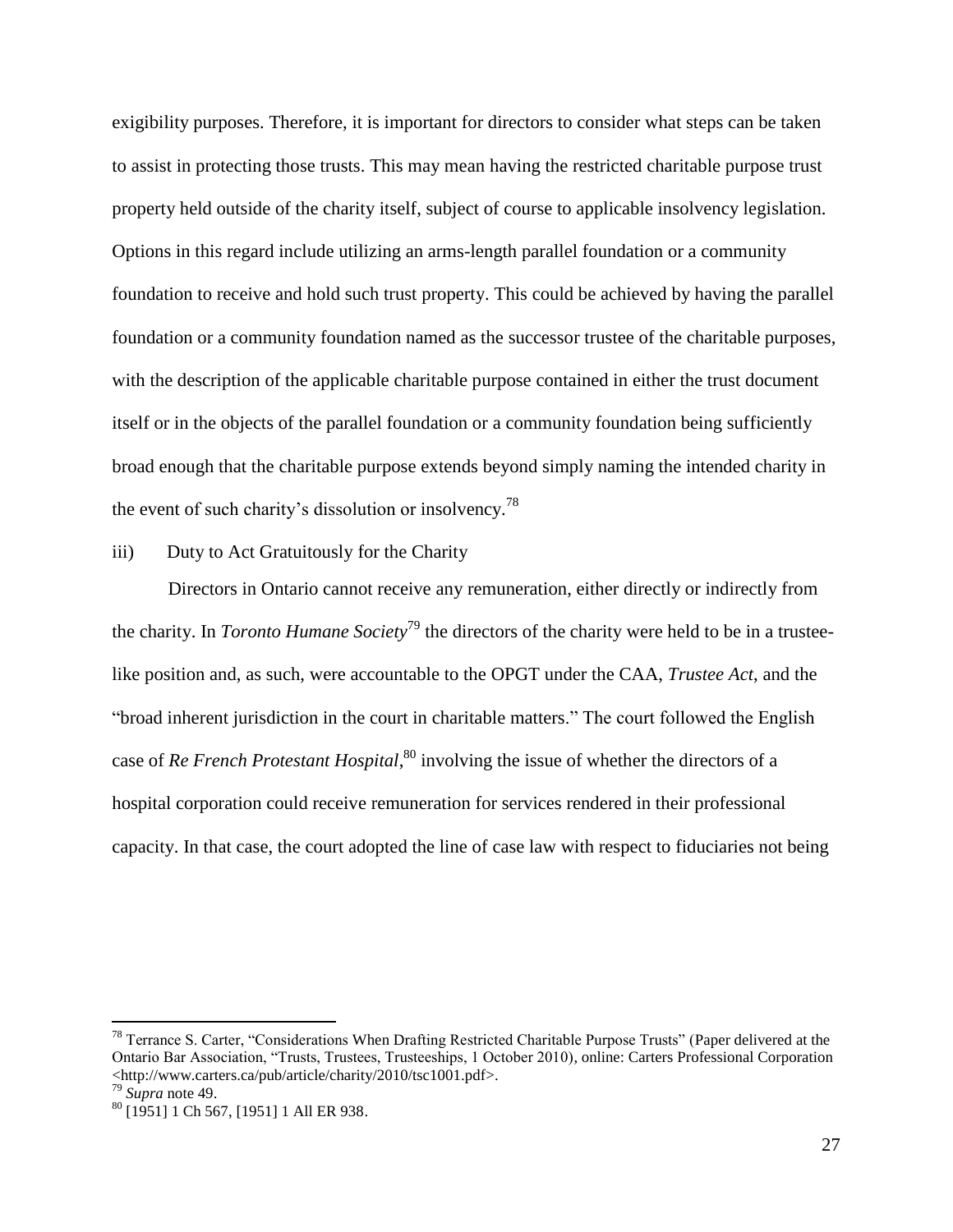permitted to profit by virtue of their position and as such could not receive remuneration. This case has been followed in several subsequent cases in Ontario.<sup>81</sup>

In *Faith Haven Bible Training Centre (Re)*, a religious education school which was a registered charity ceased operations and its directors distributed the assets on winding up in part to themselves, despite a provision in the letters patent that directors were to receive no remuneration. The court found that the transfer of property and payments to directors was so egregious that the court held that, "these breaches of trust, particularly in their context of conflict of interest and duty, are so blatant (and therefore should have been so obvious in spite of legal counsel) that I could not conscientiously say that the conduct "ought fairly to be excused"". The court would have ordered the directors to repay to Faith Haven the monies wrongfully paid out with interest, but was prepared to approve the payments under a section of the *Trustee Act* given the time and effort the directors had put in over a nine year period to the charity. However, directors of charities should be aware that they can be compelled by the court to repay improper payments to themselves on a joint and several basis for breach of their fiduciary duty in this regard.

While directors can seek approval for remuneration from the court under section 13 of the CAA for payment for services other than as a director, the onus will be on the applicant to show that such payment for services "is in the best interest of the trust in light of the circumstances and the basic rules of equity which affect trustees."<sup>82</sup>

<sup>81</sup> *David Feldman, supra* note 63; *Faith Haven Bible Training Centre (Re)*, [1988] OJ No 969, 29 ETR 198 (Ont Surr Ct) [*Re Faith Haven*]; *Harold G. Fox Education Fund v Public Trustee* (1989), 69 OR (2d) 742, [1989] OJ No 1085 (Ont H Ct J) [*Harold G. Fox*].

<sup>82</sup> *Harold G. Fox*, *ibid*.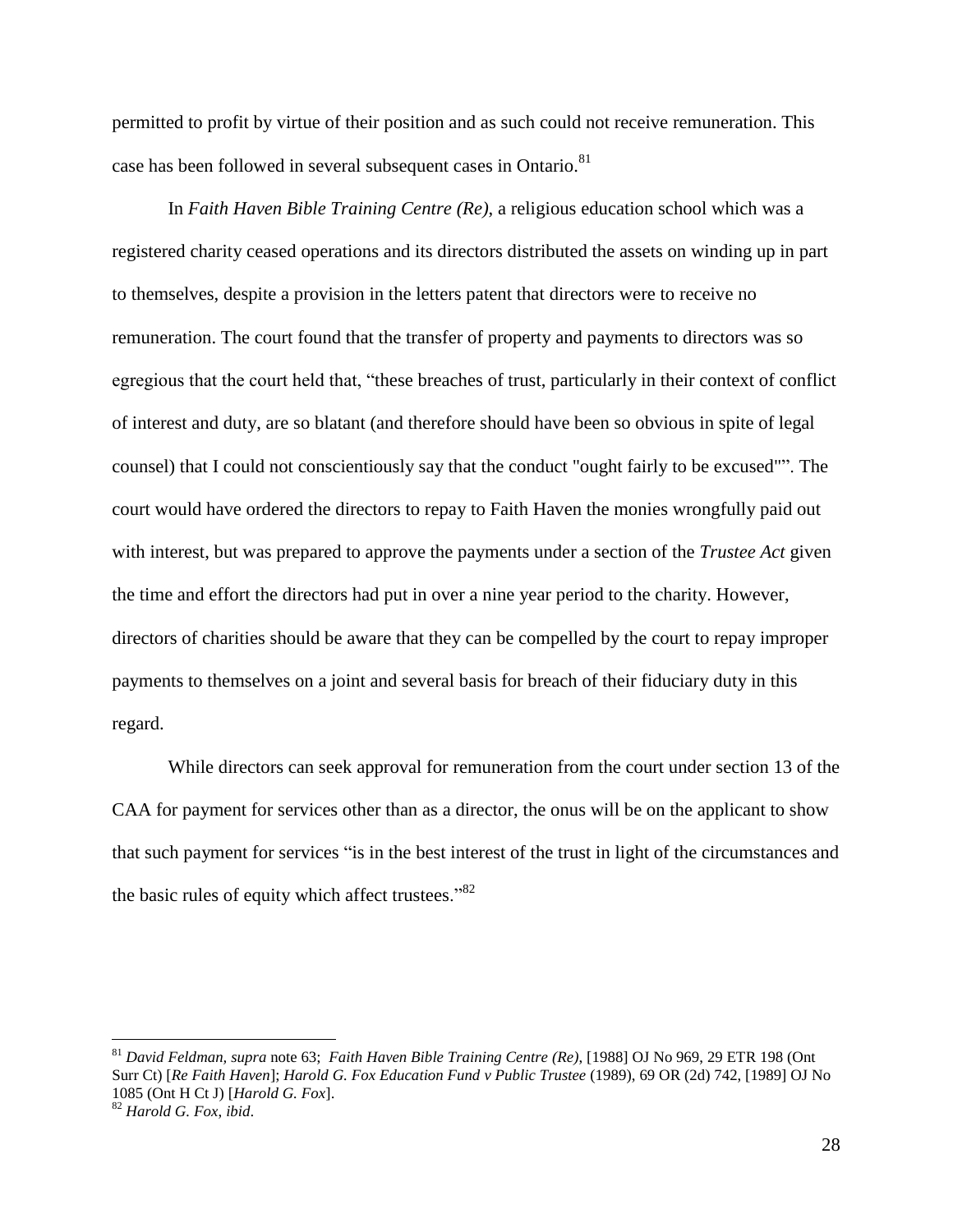#### iv) Duty to account

 $\overline{a}$ 

Directors of charities must keep records to evidence that the charitable property has been properly managed. The OPGT can compel the directors of a charity to pass the accounts of the organization before the court under section 4 of the CAA with respect to charitable property.

<span id="page-31-0"></span>c) Duties to the Public/Donors

The high fiduciary duty placed upon directors of charities with regard to public fundraising programs was underscored in the case of *Ontario (Public Guardian and Trustee) v AIDS Society for Children (Ontario)*. <sup>83</sup> In that case, complaints had been made that the AIDS Society was not applying its funds for its charitable purposes. It was discovered that despite raising \$921,440 through public donations, no funds had been expended on charitable programs and the AIDS Society was in debt. In an application by the OPGT for the passing of accounts, the court held that directors of a charity, although not strictly trustees, have a fiduciary obligation to the charity and the property held by the charity. Further, the charity and its directors are accountable to the public for all monies publicly raised from it, and to utilize such monies to further the objects of the charitable institution. As agents of the charity, fundraising companies have a duty to account for the gross amounts of monies raised from the public and not simply the net amount that was paid to the charity pursuant to the terms of the fundraising contracts.<sup>84</sup>

<span id="page-31-2"></span><span id="page-31-1"></span>This duty was affirmed in the decision of *Pathak v Hindu Sabha*, <sup>85</sup> in which the court agreed with the OPGT that Hindu Sabha, as a charitable corporation owed a fiduciary duty to the public.<sup>86</sup> In a related proceeding dealing with the same charity, the court stated:

<sup>83</sup> *Ontario (Public Guardian and Trustee) v AIDS Society for Children (Ontario),* [2001] OJ No 2170, [2001] OTC 432 (Ont Sup Ct J) [*AIDS Society*].

<sup>84</sup> See also the case of *Ontario (Public Guardian and Trustee) v National Society for Abused Women and Children,* [2002] OJ No 607 (Ont Sup ct J) [*National Society for Abused Women and Children*] discussed below, wherein the court confirmed that there is a fiduciary obligation of directors to account for all fundraising costs, and that donors are entitled to know about fundraising and administrative costs when making donations.

<sup>85</sup> *Pathak v Hindu Sabha*, [2004] OJ No 1981, [2004] OTC 406 (Ont Sup Ct J).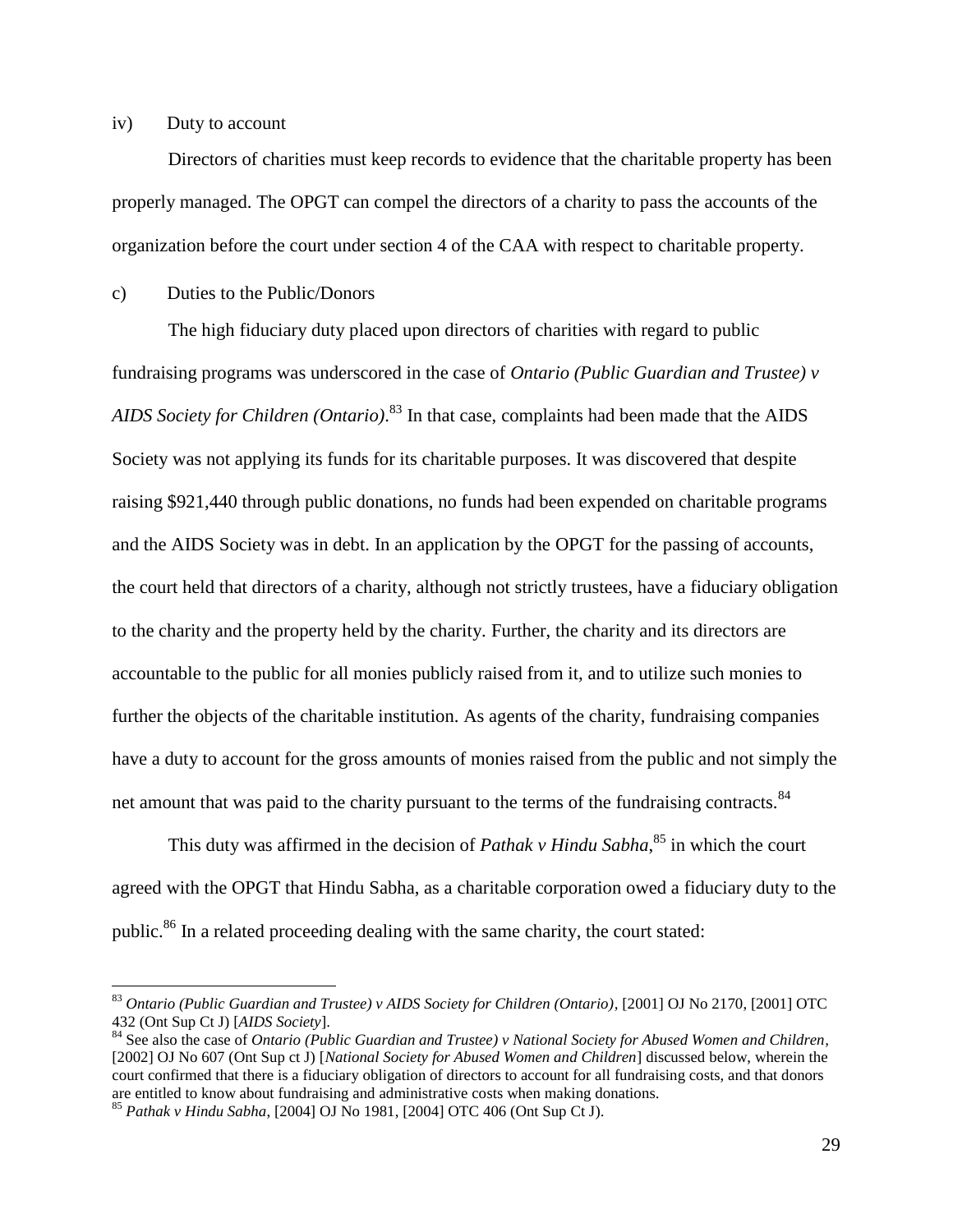The Public Guardian and Trustee submits that Hindu Sabha's interests would best be served by ending the ongoing litigation. The Public Guardian and Trustee submits further that the public has an interest in seeing that charitable property for which income tax receipts have been issued, is applied to carry out the intended charitable purposes and not diverted to fund litigation between groups within the charity. I agree.<sup>87</sup>

<span id="page-32-1"></span>More recently, in the 2010 case of *Ontario Society for the Prevention of Cruelty to* 

*Animals v Toronto Humane Society*, <sup>88</sup> the court emphasized that directors of charitable organizations have enhanced duties towards the charity and the court has enhanced power to monitor and regulate charities where funds are mismanaged. The judge in that case re-affirmed that the courts have inherent jurisdiction to supervise the activities of charities. What is interesting about this decision is that it highlights the immense power of the courts to ensure that the charitable purposes are being carried out by the charity with respect to its property. In fact, the court in that decision held that courts have the power to direct the management of the charity in order to control charitable property, as they must ensure that charitable property is being properly applied correctly in relation to its charitable purpose. While this is not a new power, the decision should serve to remind directors of charities of the high fiduciary obligations that are placed upon them in relation to the management of charitable property.

<span id="page-32-0"></span>d) Duties owed to Members

Directors have certain duties to the members of the corporation, although as noted above, it is not specifically a fiduciary relationship. Nonetheless, directors must ensure that the corporation abide by the terms of its letter patent and by-laws, which have been considered by the courts as akin to a contract between the corporation and its members.<sup>89</sup>

<sup>86</sup> *Ibid* at para 29.

<sup>87</sup> *Pathak v Hindu Sabha*, [2004] OJ No 3317 at para 40, 48 BLR (3d) 207 (Ont Sup Ct J).

<sup>88</sup> *Ontario Society for the Prevention of Cruelty to Animals v Toronto Humane Society*, 2010 ONSC 608, [2010] OJ No 279 (Ont Sup Ct J) [*Ontario Society*].

<sup>89</sup> S*upra* not[e 34](#page-15-0) at 27.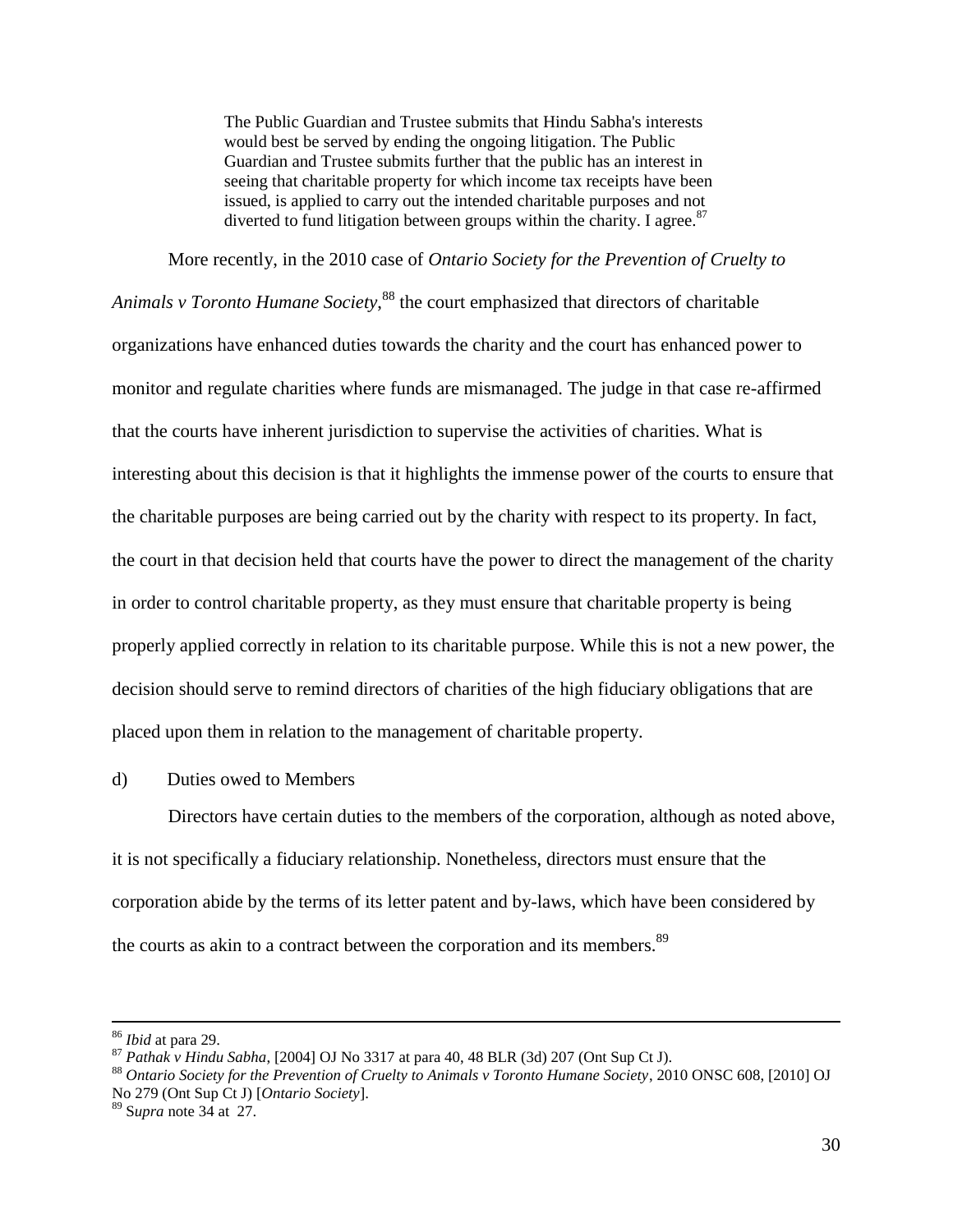In *London Humane Society*, the directors sought to significantly alter the voting privileges of its membership. The court recognized the contractual nature of the relationship between members of charities and their directors, which is "governed by statute, the creational documents of the corporation, its bylaws and fiduciary obligations and duties of good faith.<sup>"90</sup> In doing so, the court affirmed the earlier decision of the Ontario Superior Court of Justice Divisional Court in *Chu v Scarborough Hospital Corp*. <sup>91</sup> In the *Chu* decision, Justice Linhares de Sousa affirmed earlier case law that a corporation, as well as the individuals who become members, which would include directors, have entered into an implicit contractual obligation to comply with the constating documents and by-laws of the corporation:

> The Board has not acted fairly towards the Hospital's Approval Annual Members. It has misconstrued its powers to appoint such members and to amend the Hospital's by-laws. In addition, the Board cannot on the one hand adopt a by-law amendment that by its very language created a reasonable expectation that Approved Annual Members would have meaningful input into the governance review process and resulting bylaw amendments, and then dash those expectations by removing the item from the agenda and relying on a highly formalistic position that the memberships of the Approved Annual Members had evaporated. The evidence paints the picture of a Board interpreting the Hospital's by-laws in an unreasonable way that places complete control of governance matters in the hands of the directors and negates any meaningful role for Approved Annual Members.<sup>92</sup>

The court in *Chu* also stated that, "the court will not intervene with determinations made by a non-share capital corporation in accordance with its by-laws provided the corporation does not demonstrate bad faith or act contrary to the rules of natural justice."<sup>93</sup> Although the court in the *London Humane Society* decision did not find that the directors had acted contrary to the rules of natural justice, the court did cite the above statement prior to embarking on its analysis.

<sup>90</sup> *Supra* note [58](#page-24-2) at para 16.

<sup>91</sup> *Chu v The Scarborough Hospital Corporation*, [2007] OJ No 3131, 35 BLR (4th) 254 (Ont Sup Ct J (Div Ct)).

<sup>92</sup> *Ibid* at para 15

<sup>93</sup> *Ibid* at para 22.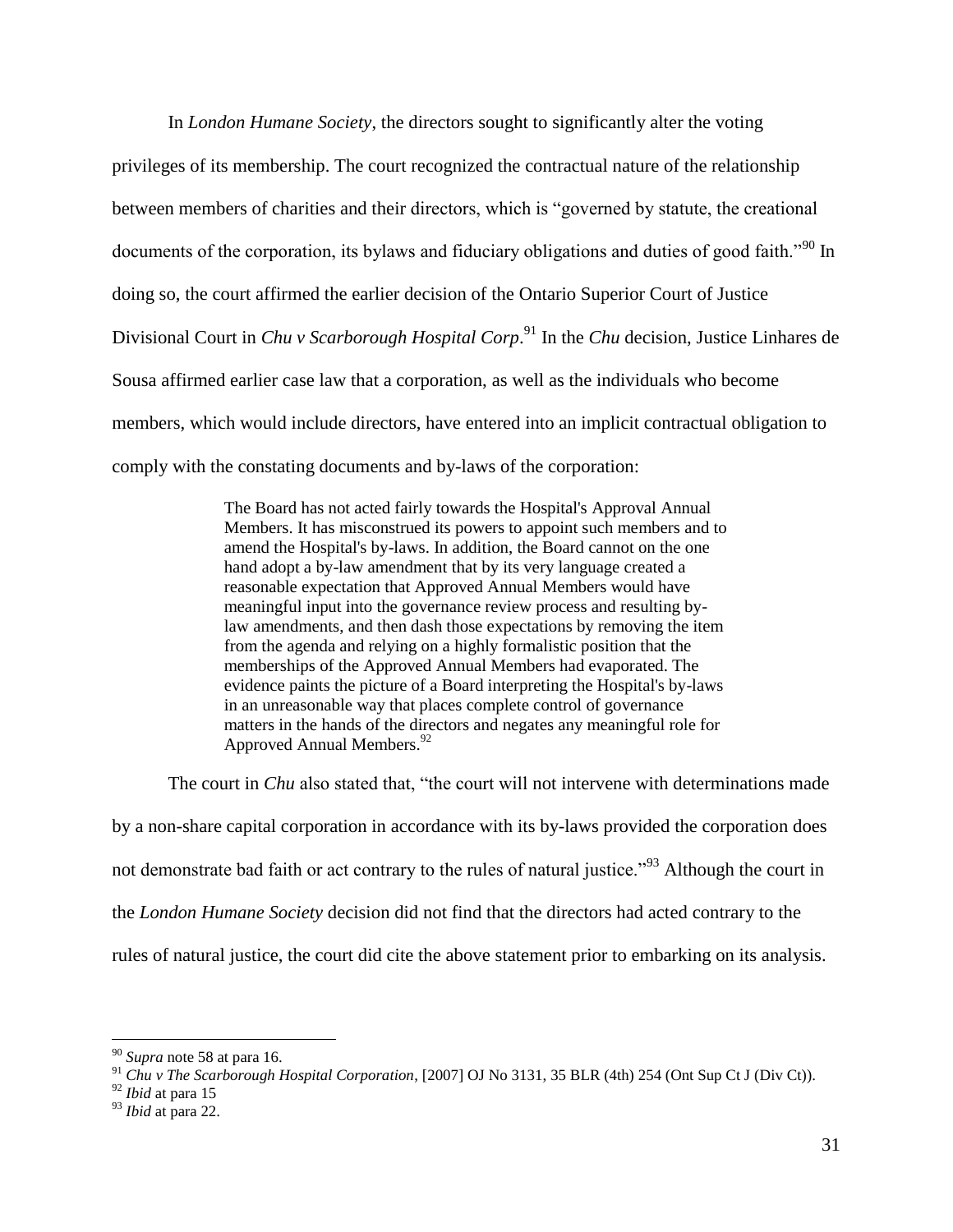#### <span id="page-34-0"></span>4. Application of Fiduciary Duties to Officers

As noted in the discussion concerning the case law referred to above, the majority of cases dealt strictly with the directors of charities. As such, it is not clear if the same fiduciary duties with respect to directors of the corporation will apply to the officers as well. However, one commentator has concluded that:

> Since non-share (nonprofit and charitable) corporations are by their very nature intended to benefit some social welfare purpose, officers of such corporations are, undoubtedly, obligated to serve the corporation loyally and in good faith, and to avoid a conflict of duty and self-interest.<sup>94</sup>

For corporations incorporated under the OCA, certain officers (i.e. chairman and president) must

be directors in any event by virtue of subsection 291(1):

Except in the case of the president and the chair of the board of directors, no officer of the corporation need be a director or a shareholder or member of the corporation unless the by-laws so provide.

As such, while it is clear under the OCA that the president and chair of Ontario not-for-

profit corporations must be directors, the OCA allows for other officers such as the secretary, treasurer or vice-president not to be directors. However, it is not clear what duties apply to such officers without an examination of their role within the organization. In this regard, the Supreme Court of Canada in *Canadian Aero* held that officers were also subject to the same fiduciary duties as directors where they were ""top management" and not mere employees."<sup>95</sup> As one commentator suggests, a fiduciary duty for officers "arises not so much from the formal relationship of the parties - although this is often important in determining whether fiduciary duties are owed - but from the nature of the relationship. If one party undertakes to act primarily for another's benefit, then a fiduciary duty will arise."<sup>96</sup>

<sup>94</sup> S*upra* not[e 33](#page-14-0) at 23.

<sup>95</sup> *Supra* note 45.

<sup>96</sup> S*upra* not[e 33](#page-14-0) at 23.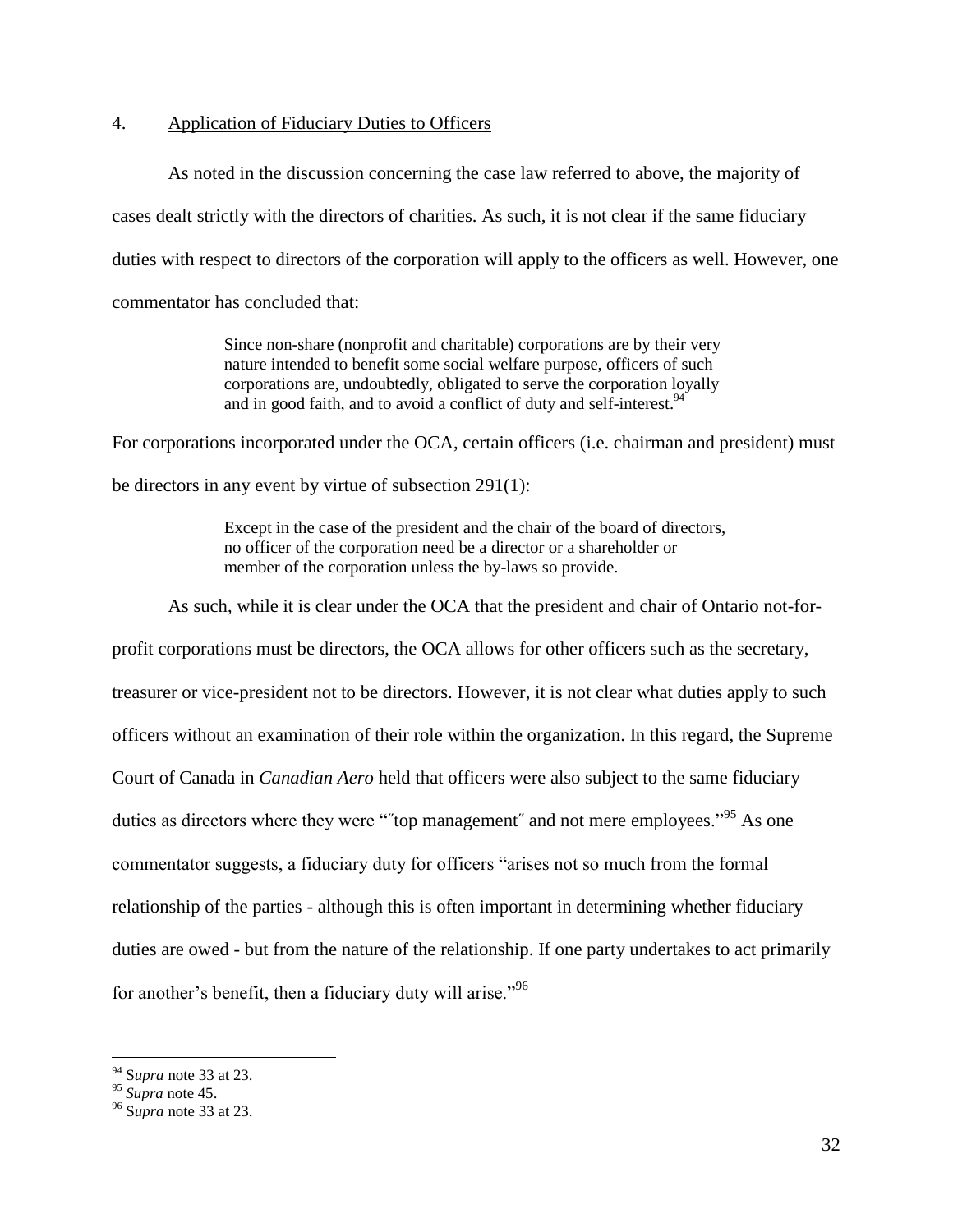In a recent 2009 decision of the Delaware Supreme Court, *Gantler v Stephens*, <sup>97</sup> the court stated that, "[i]n the past, we have implied that officers of Delaware corporations, like directors, owe fiduciary duties of care and loyalty, and that the fiduciary duties of officers are the same as those of directors. We now explicitly so hold." While this case is a decision of the Delaware Supreme Court dealing with for-profit corporations, it is certainly possible that Canadian courts could reach a similar finding in the context of officers of corporations in Canada, including charities and NPOs.

In most instances, the officers of a NPO or a charity carry out the actual day-to-day management and business of the corporation, for example, where they form an executive committee.<sup>98</sup> Where this is the case, it is likely that the officers, whatever their title, would be seen as "top management" and therefore would arguably be liable for breach of the same fiduciary duties applicable to directors of those corporations. In this regard, the Ontario High Court of Justice decision in *R.W. Hamilton Ltd. v Aeroquip Corp.* held that an officer or manager does not have a fiduciary duty to his employer unless the position he occupies involves the power and ability to direct and guide the affairs of the company.<sup>99</sup>

# <span id="page-35-0"></span>**E. FIDUCIARY DUTIES CONCERNING CHARITABLE PROPERTY FOR NON-PROFIT ORGANIZATIONS**

While directors and officers of NPOs do not have the same high fiduciary duties as directors and officers of charities, the fiduciary duties of directors and officers with respect to charitable property discussed above will also apply where NPOs raise funds intended for charitable purposes, such as when a community service club raises money for a local hospital.

 $97$  (2009), 965 A 2d 695 at 709 (Del Sup Ct).

<sup>98</sup> *Supra* note [25](#page-12-0) at 8-9.

 $99$  (1988), 65 OR (2d) 345, [1988] OJ No 906 (Ont H Ct J).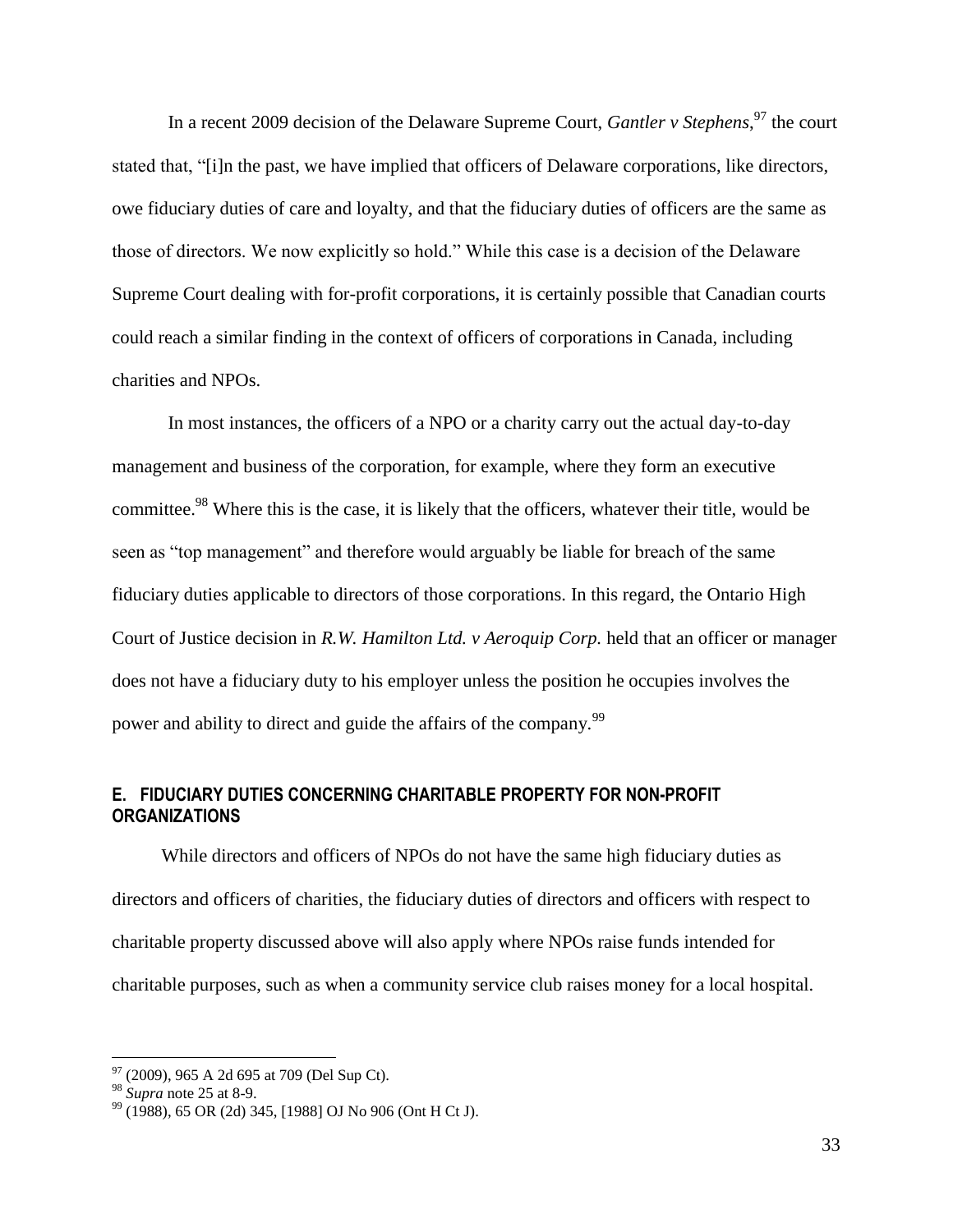In this regard, it should be pointed out that each special purpose charitable trust fund for a particular application is generally required under common law to be held separately from other restricted trust funds and cannot be commingled with other funds. However, under regulations adopted under the CAA, the common law rule was changed by legislature so that charities may now commingle funds received for a restricted or special purpose with other funds similarly received into a single account or investment portfolio, provided that the following restrictions and obligations are complied with:

- The directors may only commingle if it advances the administration and management of each of the individual restricted funds;
- The directors may allocate all gains, losses, income and expenses ratably on a fair and reasonable basis to the individual funds;
- <span id="page-36-0"></span>The directors must maintain detailed records relating to each individual fund; and
- $\bullet$  The directors must maintain detailed records relating to the combined fund.<sup>100</sup>

However, the NPO fundraising for a charitable purpose may not commingle any of its restricted charitable purpose funds with its general operating funds. Commingling restricted or special purpose funds with general funds of the NPO in contravention of the CAA regulations could expose the directors and officers of the NPO to allegations of breach of trust and could result in personal liability in the same way that directors and officers of a charity could be liable for misapplication of charitable property.

The above-noted permission, though, to commingle restricted charitable purpose trust funds is only applicable to those entities included in section 1 of the CAA. Section 1(1) specifically refers to executors or trustees who have been vested under a will or "other instruments" in writing with real or personal property for charitable purposes. An "instrument in writing" for the purposes of the CAA does not include the by-laws of the NPO.<sup>101</sup> However, the

<sup>100</sup> *Charities Accounting Act*, O Reg 4/01, s 3.

<sup>101</sup> *Supra* not[e85.](#page-31-1)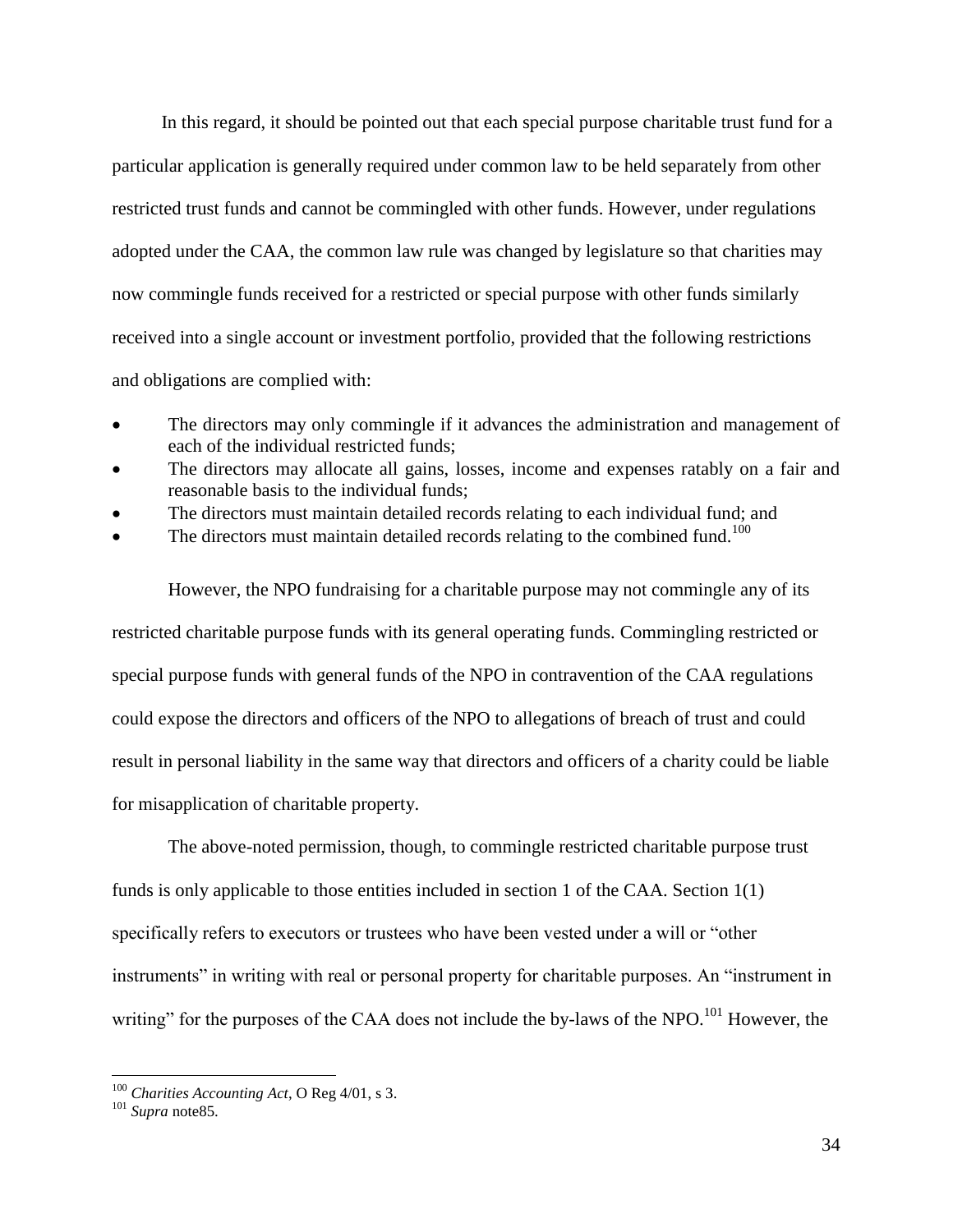OPGT has informally taken the view that the requirements for an instrument in writing in the case where an NPO raises funds for a charity would include any agreement by the NPO to raise funds on behalf of the charity, or even an advertisement or brochure describing or promoting the fundraising event to the public.

While it is not necessarily clear whether this would include NPOs that hold funds raised for charitable purposes, the OPGT takes the position that an NPO that holds funds raised for charitable purposes would be caught by the definition in subsection  $1(2)$  of the CAA and therefore would have to comply with the commingling requirements under the regulations of the CAA*.*

## <span id="page-37-0"></span>**F. LIABILITIES OF DIRECTORS AND OFFICERS FOR BREACH OF DUTIES**

<span id="page-37-1"></span>a) Liability for Breach of Fiduciary Duty

Directors and potentially officers who breach their fiduciary duties with respect to the corporation are liable for any loss that the corporation suffers as a result. An example of a particularly notorious breach of fiduciary duty similar to the *AIDS Society* decision discussed above, involved the *National Society for Abused Women and Children*<sup>102</sup> where the directors of the charity entered into fundraising contracts with businesses that they either owned or with whom they were employed, and approved commissions between 75% and 80% of the gross funds raised, together with additional monthly administrative fees.

The fundraising efforts for the National Society for Abused Women and Children raised close to \$1million, but only \$1,365 made its way to charitable work. The court found that the fundraising contracts were void *ab initio*, as the amount of compensation paid to the fundraising

<sup>102</sup>*Supra* note [84.](#page-31-2)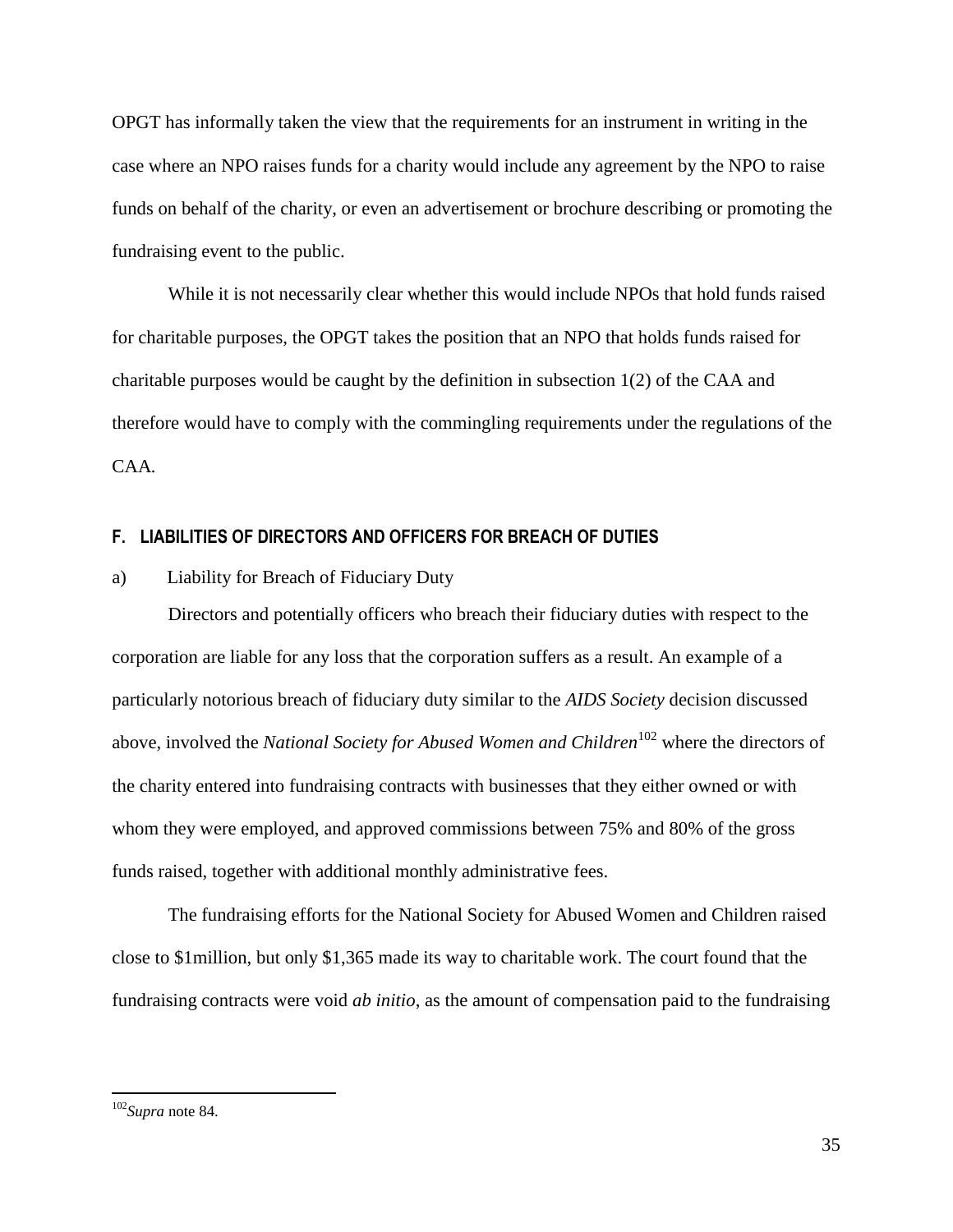companies under the contracts was unconscionable. The court required the directors to pay all monies that they had received through the fundraising companies over to the OPGT.

Other examples of breach of fiduciary duty can include mismanagement of corporate funds and property,  $^{103}$  or the appropriation of corporate opportunity.<sup>104</sup> The appropriation of a corporate opportunity is distinct from a conflict of interest as a result of the director's interest in a contract, in that the former cannot be permitted, whereas the latter can be excused in limited circumstances under the incorporating statute.<sup>105</sup> An example would occur where the director of the corporation learned of an opportunity by virtue of their position as director, that director would then be precluded from using that information on a personal basis.

# <span id="page-38-0"></span>b) Liability for Breach of Trust

As noted above, directors and officers of charities and NPOs have high fiduciary duties with respect to charitable property and fulfilling their charitable purposes. The reality is that this high fiduciary duty and trustee like duties in relation to charitable purposes are very similar. They both require directors to take proactive steps to protect charitable property as if it was their own property.

As the guiding mind of the corporation, directors, and to a lesser extent as discussed above, officers, are responsible for the way charitable property is handled and to adhere to the charitable objects of the corporation found in its letters patent. Where mismanagement of charitable property occurs, directors and officers can incur personal liability for the full amount of any loss. Any breach of trust may lead to the director being held personally liable. In this regard, Professor Donavan Waters has described a breach of trust as follows:

<sup>103</sup> *Dominion Trust Co*. *(Re)* (1916), 23 BCR 401, [1916] BCJ No 97, 32 DLR 63 (BCSC); *Hart v Felson* (1924), 30 RLNS 109 (unknown court).

<sup>104</sup> *Supra* note [47.](#page-21-2) 

<sup>105</sup> Carol Hansell, *Directors and Officers in Canada: Law and Practice*, loose-leaf, (Toronto: Carswell, 1999) ch 10 at 72.2.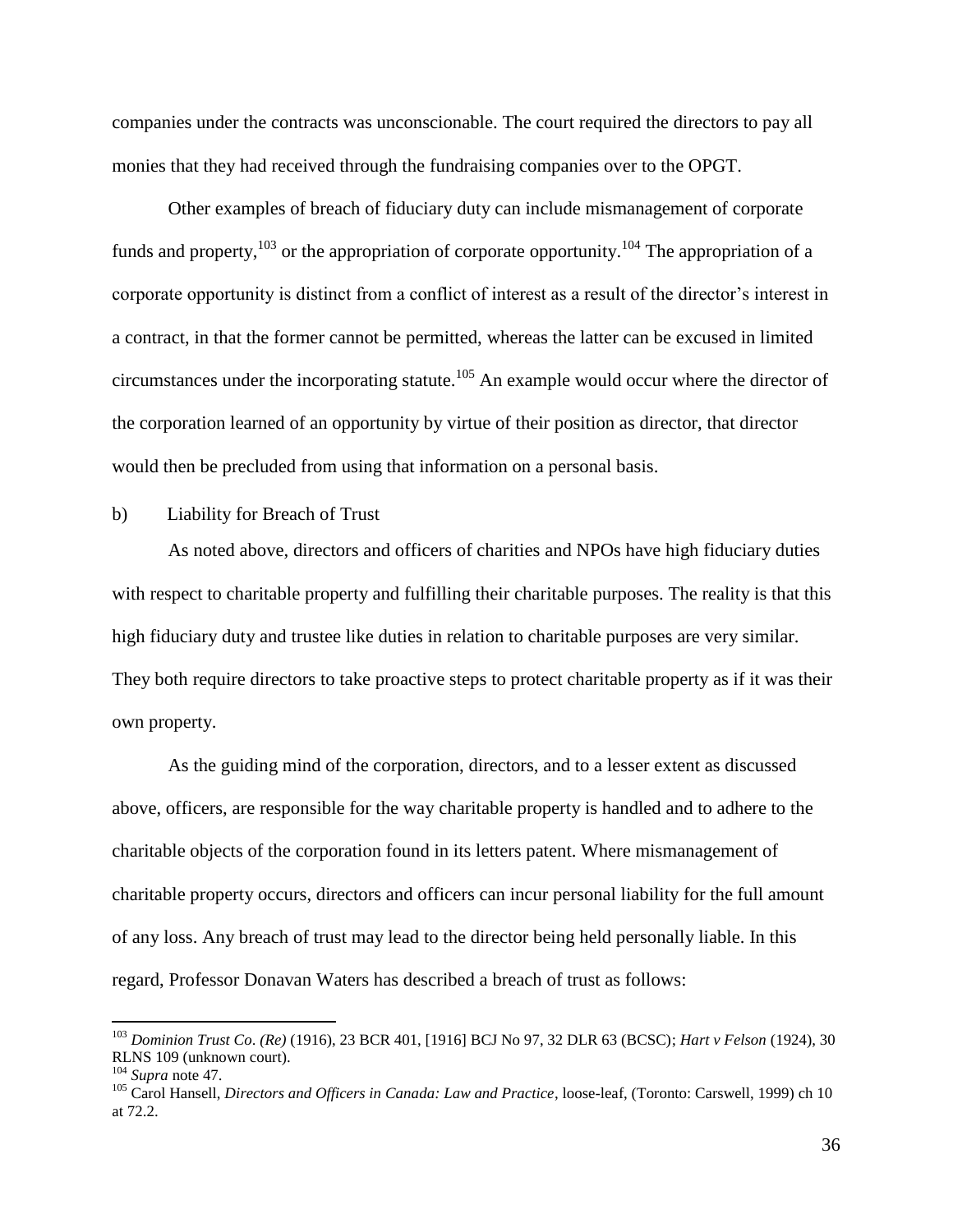A breach of trust occurs when the trustee's duty to act precisely within the terms of his obligations is not fulfilled. If he fails in this, it is of no significance that he had no intention of departing from his duty. Trustees have been found in various conditions of blame-worthiness – fraudulent, willfully neglectful, slovenly in their conduct of trust affairs, and incompetent – but none of these elements needs to be provided in order to establish a breach of trust. If the letter of the trustee's obligation has not been adhered to for whatever reason, he is liable to his beneficiaries for any loss which has occurred as a result.<sup>106</sup>

#### <span id="page-39-0"></span>c) Liability for Special Purpose Charitable Trusts

As noted earlier, a special purpose charitable trust is property held by a charity in trust for a specific charitable purpose that falls within the parameters of the general charitable purpose of the charity as set out in its constating documents.<sup>107</sup> As well, a board would be acting *ultra vires* if it were to authorize the corporation to hold property as a special purpose charitable trust where the special charitable purpose was outside the scope of the charity's corporate objects<sup>108</sup> (pending the exclusion of the *ultra vires* doctrine under the CNCA and ONCA, as discussed below).

To the extent that a gift constitutes a special purpose charitable trust, the charity can only

use the gift to accomplish the specific charitable purpose established by the donor and for no

other purpose. The Supreme Court of Canada has confirmed this common law principle.<sup>109</sup>

<span id="page-39-1"></span>d) Liability for Breach of Corporate Authority

When directors act beyond the scope of the authority set out in the corporation's objects,

they may be found personally liable.<sup>110</sup> In this regard, every director is under a duty of obedience to comply with the objects stated in the letters patent or by-laws. While in general a charity must

<sup>106</sup> Donovan W.M. Waters, Mark Gillen, & Lionel Smith, *Waters' Law of Trusts in Canada,* 3d ed (Toronto: Carswell, 2005) at 1208.

<sup>&</sup>lt;sup>107</sup> For a more fulsome discussion on special purpose charitable trusts, see Terrance S. Carter, "Donor-Restricted" Charitable Gifts: A Practical Overview Revisited II", (Paper delivered at the 2006 CAGP\*ACPDP Annual National Conference), online: Carters Professional Corporation <http://www.carters.ca/pub/article/charity/2006/tsc0421.pdf>. <sup>108</sup> *Ibid* at 13.

<sup>109</sup> *Guaranty Trust Company of Canada, Executor of the Estate of Dorothy Elgin Towle v. Minister of National Revenue* (1966), 67 DTC 5003 (SCC).

<sup>110</sup> S*upra* note [49](#page-21-1) at 6-16.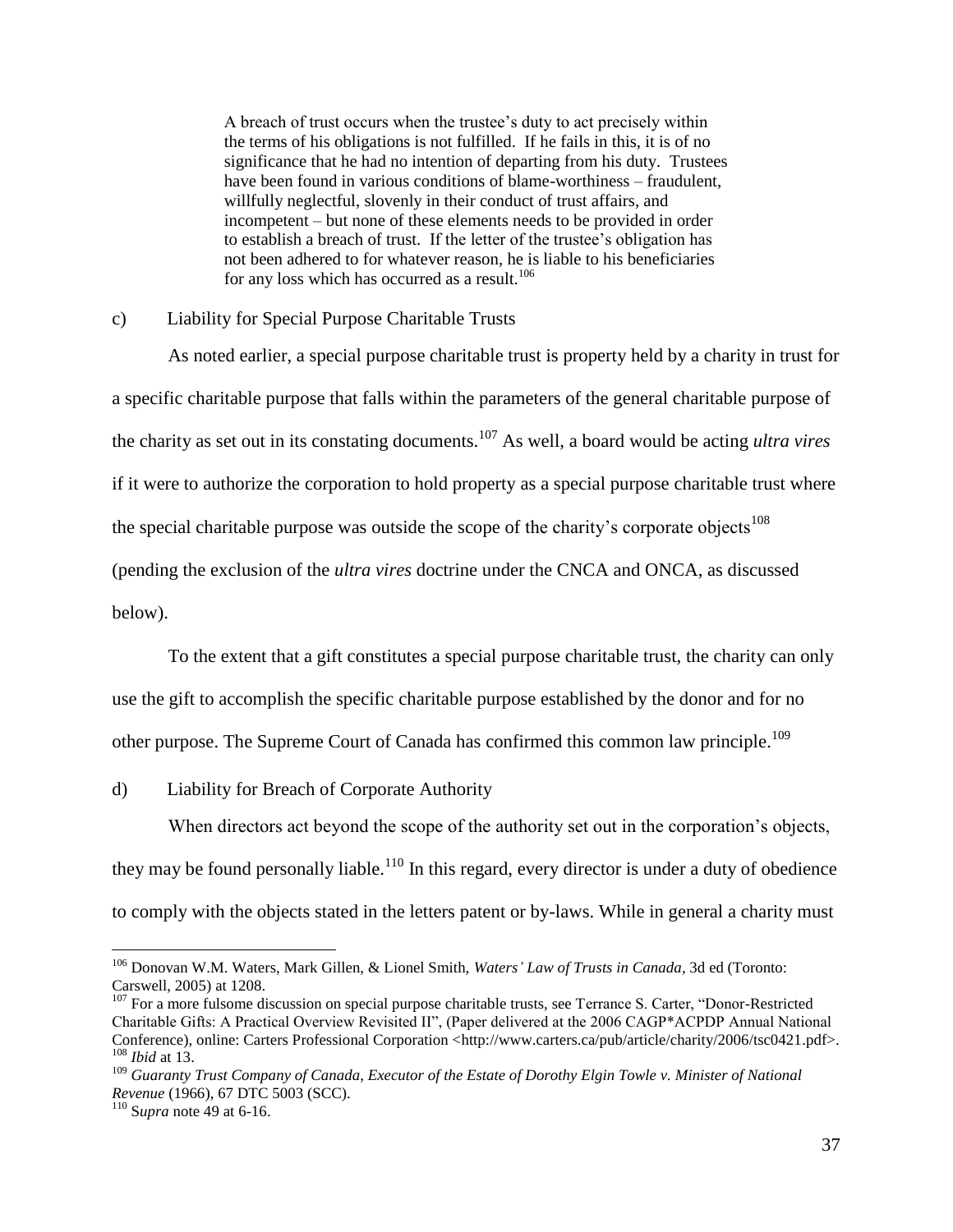apply its resources to charitable purposes, and an NPO must not pursue a purpose other than to make a profit, they are still limited to what activities they can carry out through the purposes set out in their constating documents.<sup>111</sup>

While a corporation could likely still be found to be in breach of trust for misapplying charitable property, the issue of acting *ultra vires* will no longer be a concern once the ONCA and CNCA come into force, as they each give the corporation the same powers of a natural person as those given to directors of for-profit corporations under modern business corporations legislation. $^{112}$ 

However, this change will not relieve the directors or officers of those corporations from the need to comply with the objects of the corporation. From a practical stand point, the directors will still be exposed to liability notwithstanding the removal of the *ultra vires* doctrine under the ONCA and CNCA.

# <span id="page-40-0"></span>e) Liability for Imprudent Investments<sup>113</sup>

Whether or not Ontario's *Trustee Act* applies to directors has been a matter of some debate in the past. However, amendments to the CAA in 2001 resolved this issue in Ontario. In this regard, section 10.1 of the CAA confirms that sections 27 to 30 of the *Trustee Act* apply to all charities and NPOs that deal with charitable property in the Province of Ontario. Section 10.1 of the CAA provides that an executor and trustee, including a director of a charitable corporation referred to in section 1(2) of the CAA, is required to comply with the investment requirements in the *Trustee Act*. In this regard, the *Trustee Act* established a prudent investment standard

 $111$  *Supra* note [10](#page-6-1) at 14.

<sup>112</sup> ONCA, *supra* note [39](#page-17-1) at s 15 and CNCA, *supra* note [38](#page-16-1) at s 16.

<sup>&</sup>lt;sup>113</sup> For more information see Terrance S. Carter, "Considerations in Drafting Investment Policies in Ontario", *Charity Law Bulletin No 207* (29 April 2010) online: Carters Professional Corporation

<sup>&</sup>lt;http://www.carters.ca/pub/bulletin/charity/2010/chylb207.htm>; Terrance S. Carter, "Investment Powers of Charities and Not-For-Profits under Ontario's Trustee Act", *Charity Law Bulletin No 192* (24 February 2010) online: Carters Professional Corporation <http://www.carters.ca/pub/bulletin/charity/2010/chylb192.htm>.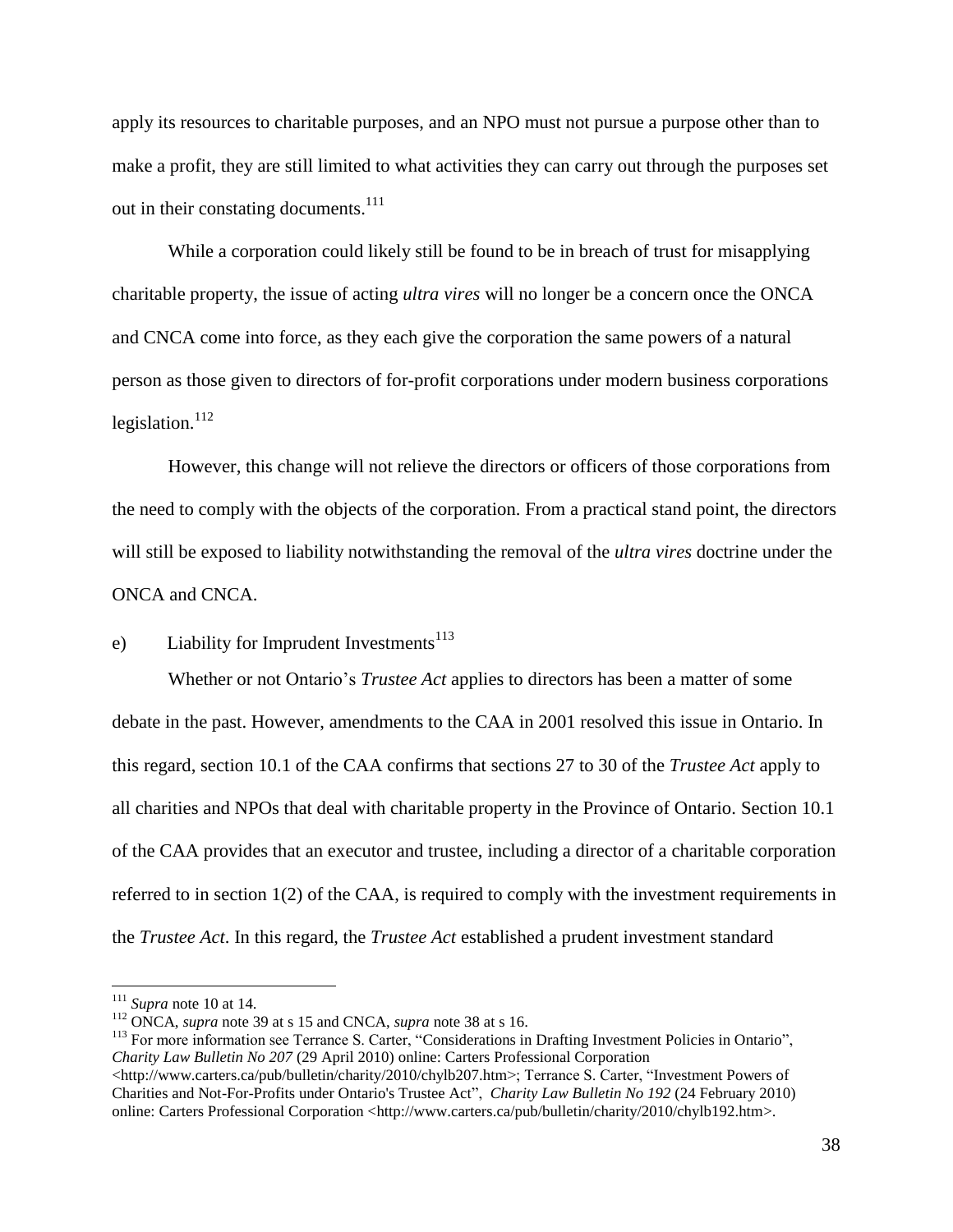governing investment decision-making of trustees of charitable property and permits trustees to delegate their investment decision making to qualified investment managers under certain circumstances as set out under the *Trustee Act*.

However, an important exception to this rule is found in section 27(9) of the *Trustee Act*, which states that the investment powers in the *Trustee Act* "do not authorize or require a trustee to act in a manner that is inconsistent with the terms of the trust."<sup>114</sup> The *Trustee Act* further provides that the constating documents of a charitable corporation under the CAA are deemed to form part of the terms of the trust.<sup>115</sup> This means that if the letters patent of the corporation contain different investment powers from those under the *Trustee Act*, the investment powers of the letters patent will take precedence, regardless of whether the charitable corporation is incorporated in Ontario, federally, or in another province.

With regard to the "prudent investor" standard of care, subsection 27(1) of the *Trustee Act* states that "a trustee must exercise the care, skill, diligence and judgment that a prudent investor would exercise in making investments." Based on this standard of care, subsection 27(2) states that "a trustee may invest trust property in any form of property in which a prudent investor might invest." Although the *Trustee Act* does not define what is meant by a "prudent investor," subsection 27(5) states that a trustee must consider the following seven criteria in the planning for investment of trust property in addition to any others that are relevant in the circumstances:

- 1. general economic conditions;
- 2. the possible effect of inflation or deflation;

3. the expected tax consequences of investment decisions or strategies;

4. the role that each investment or course of action plays within the overall trust portfolio;

5. the expected total return from income and the appreciation of capital;

<sup>114</sup> *Supra* note [76](#page-28-0) at s 27(9).

<sup>&</sup>lt;sup>115</sup> *Ibid* at s 27(10).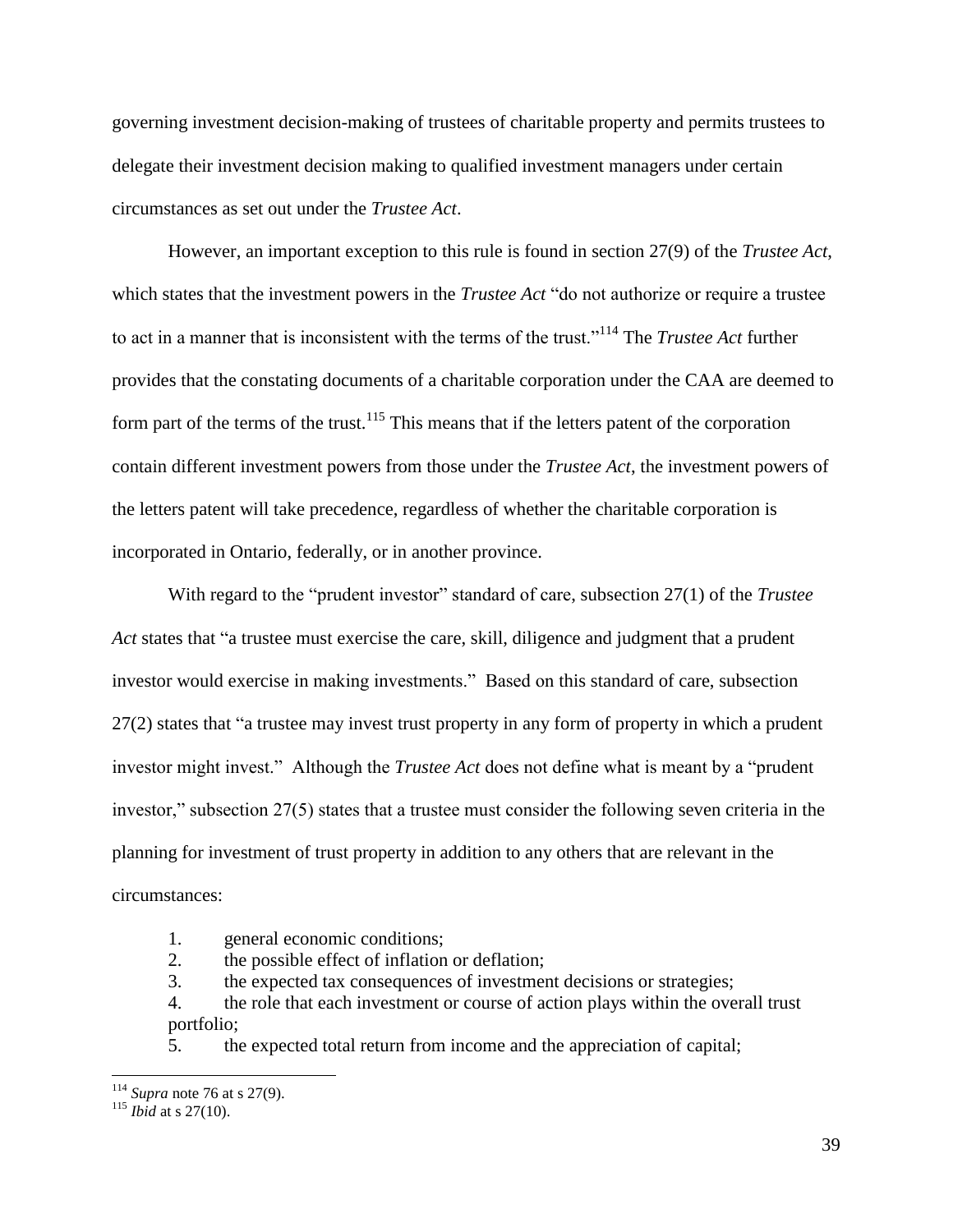6. needs for liquidity, regularity of income and preservation or appreciation of capital; and

7. an asset's special relationship or special value, if any, to the purposes of the trust or to one or more of the beneficiaries.

Subsection 27(6) of the *Trustee Act* also states that "a trustee must diversify the investment of trust property to an extent that is appropriate to, (a) the requirements of the trust; and (b) general economic and investment market conditions." Therefore, where the *Trustee Act* applies, before the directors of a charity can make an investment, they must be satisfied that the investment to be made meets the prudent investment stand set out in the *Trustee Act*, failing which directors may be exposed to personal liability for an imprudent investment.

Ontario's *Trustee Act* allows a trustee to obtain advice in relation to the investment of trust property, and can rely on such advice in meeting the mandatory requirements. Specifically, a trustee is not liable for losses to the trust where he or she relies upon such advice, provided that a prudent investor would rely upon the advice under comparable circumstances.<sup>116</sup> While these sections give affirmation that charities and NPOs can obtain advice with regard to their investments, they do not give any guidance about how to evaluate whether a prudent investor would rely on such advice. For this reason, it is advisable, if a charity or NPO, where applicable, decides to rely on investment advice, to document the reasons why the directors thought it was reasonable to rely on that advice.

Under the *Trustee Act*, it is possible for the board to delegate investment decision making to an agent (e.g. an investment manager). However, before the statutory authority to delegate investment decision-making can be utilized, it is necessary for the directors to develop, implement, regulate and review two or possibly three, separate documents. These documents include (1) an investment policy to evidence compliance with the mandatory investment criteria,

<sup>116</sup> *Ibid* at s 27(7)-(8).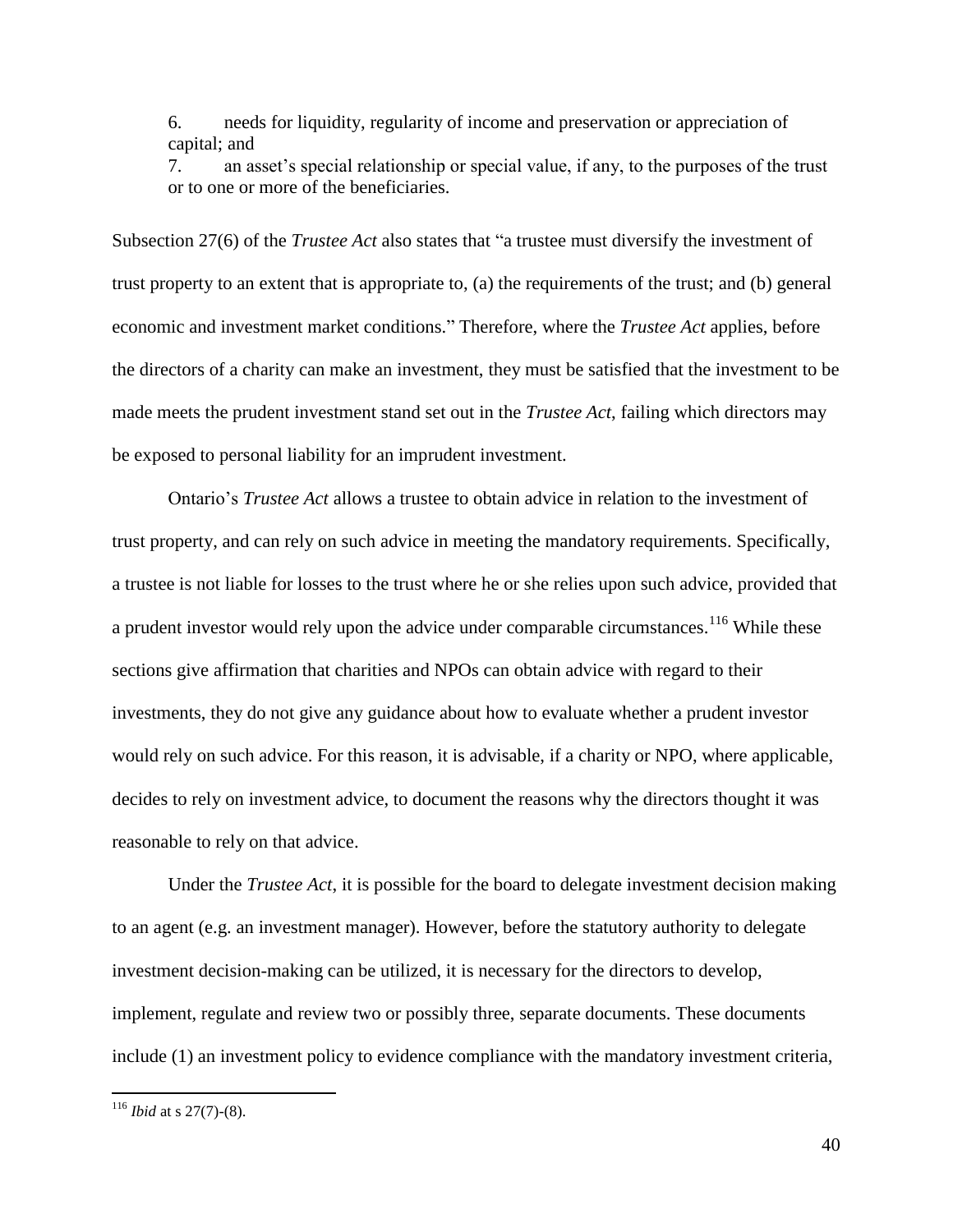(2) a specific investment plan for each investment fund requiring a specific investment plan, and

(3) an agency agreement with the agent to whom investment decision-making is to be delegated.

Such documentation should be reviewed and updated on a regular basis.

In Ontario, the *Trustee Act* requires that there be an investment policy if investment

decision making is delegated.<sup>117</sup> Although it is not a requirement that there be an investment

policy where there is no delegation of investment decision making, it is advisable for a charity or

NPO dealing with charitable property to adopt an investment policy for the following reasons:

- An investment policy can provide the board of the organization with protection from personal liability in the event that a loss occurs, if such a loss resulted from the board relying on the policy for the investment of trust property, and the policy was such that a prudent investor would adopt under similar circumstances. Section 28 of the *Trustee Act* enumerates this protection.<sup>118</sup>
- An investment policy can assist in ensuring that the board has addressed the statutory requirements to comply with the investment criteria set out in the *Trustee Act*, as well as the related statutory requirements under the *Trustee Act* regarding diversification of investments.
- If the trustees of a charity, either now or in the future, decide to delegate investment decision making to an investment manager, there must be an investment policy in place to guide the investment manager.

Generally, the purpose of an investment policy is to ensure that the provisions of the

*Trustee Act* and the applicable common law requirements are complied with, while also ensuring that the specific terms of investments for different funds of the organization are set out in separate investment policies often referred to as "specific investment plans." These specific investment plans are then deemed to be incorporated by reference into and become part of the general investment policy. This approach will generally provide flexibility for the future while at the same time ensuring consistency when multiple specific investment plans are required for different funds.

<sup>117</sup> *Ibid* at s 27.1(2).

<sup>118</sup> *Ibid* at s 28.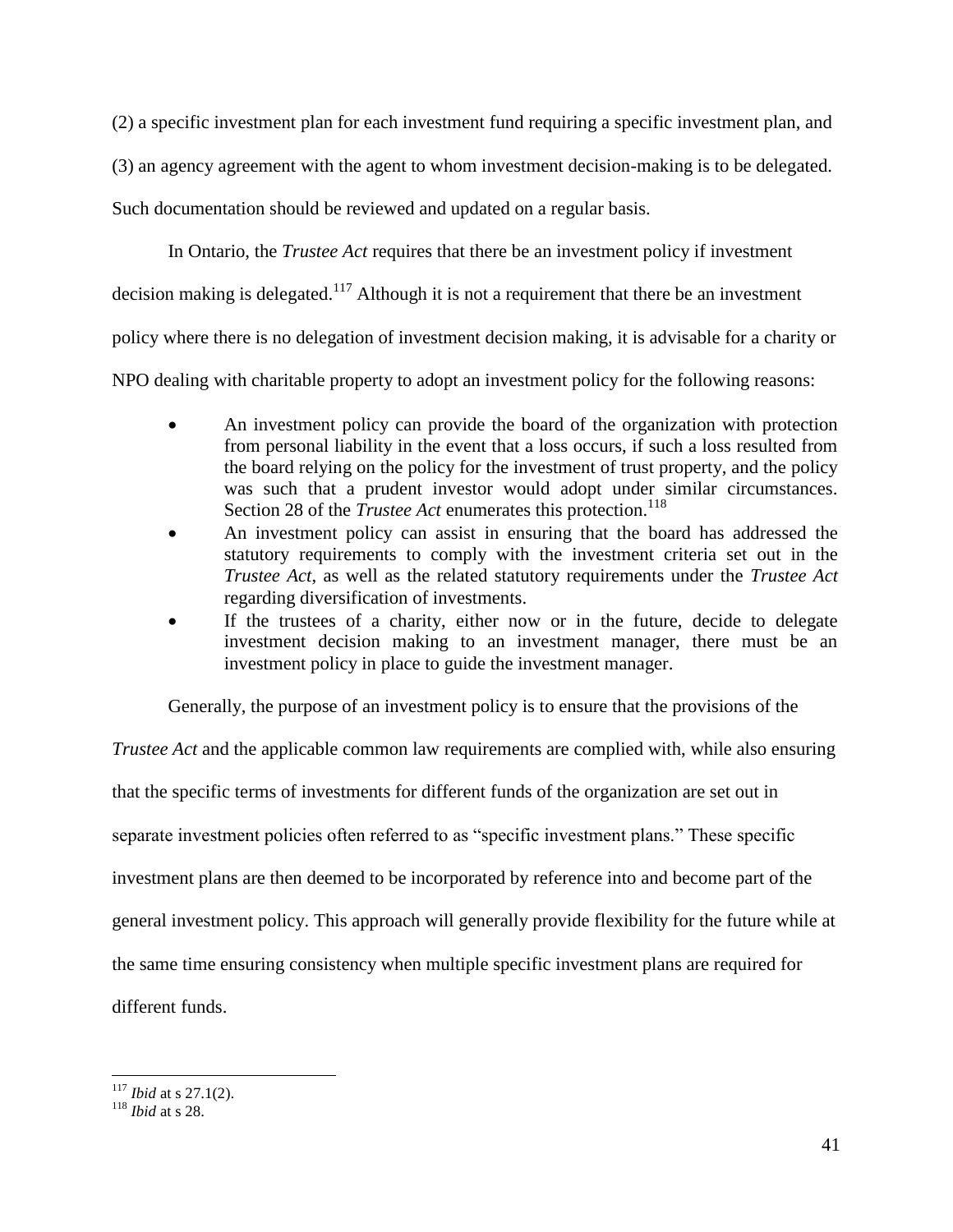As the forms of investment policies that are currently utilized by investment managers in the investment community do not necessarily comply with the terms of the *Trustee Act*, the investment policy should state that any investment policies that are provided by investment managers are to be incorporated by reference into the investment policy of the organization as a specific investment plan, but are to be read subject to the overriding terms of the investment policy of the organization. In the event there is a conflict between the terms of a specific investment plan and the investment policy of the organization, then the conflicting terms of the specific investment plan would be deemed to be amended in accordance with the applicable terms of the investment policy of the organization. This would help protect the board of directors from exposure to personal liability for unintentionally failing to comply with the applicable terms of the *Trustee Act* because of an erroneous term of a specific investment plan prepared by an investment manager.

### <span id="page-44-0"></span>**G. SELECTED STATUTORY DUTIES, LIABILITIES AND PROTECTION**

Many federal and provincial statutes impose specific duties, offences and penalties for acts and omissions committed by directors of corporations, as well as occasional statutory protection. Given that the corporation cannot be sufficiently punished itself, its directors and officers are often exposed to similar liability as the corporation. As will be seen below concerning liability under the ITA, statutory liability may be imposed on directors and even *de facto* directors.

Penalties for non-compliance with statutory requirements can result in directors, and possibly officers, being subject to fines, repayment of debt and even imprisonment, as discussed below. Since the focus of this paper is on federal and Ontario jurisdictions, directors of charities and NPOs located or operating in other provinces must also review the comparable provincial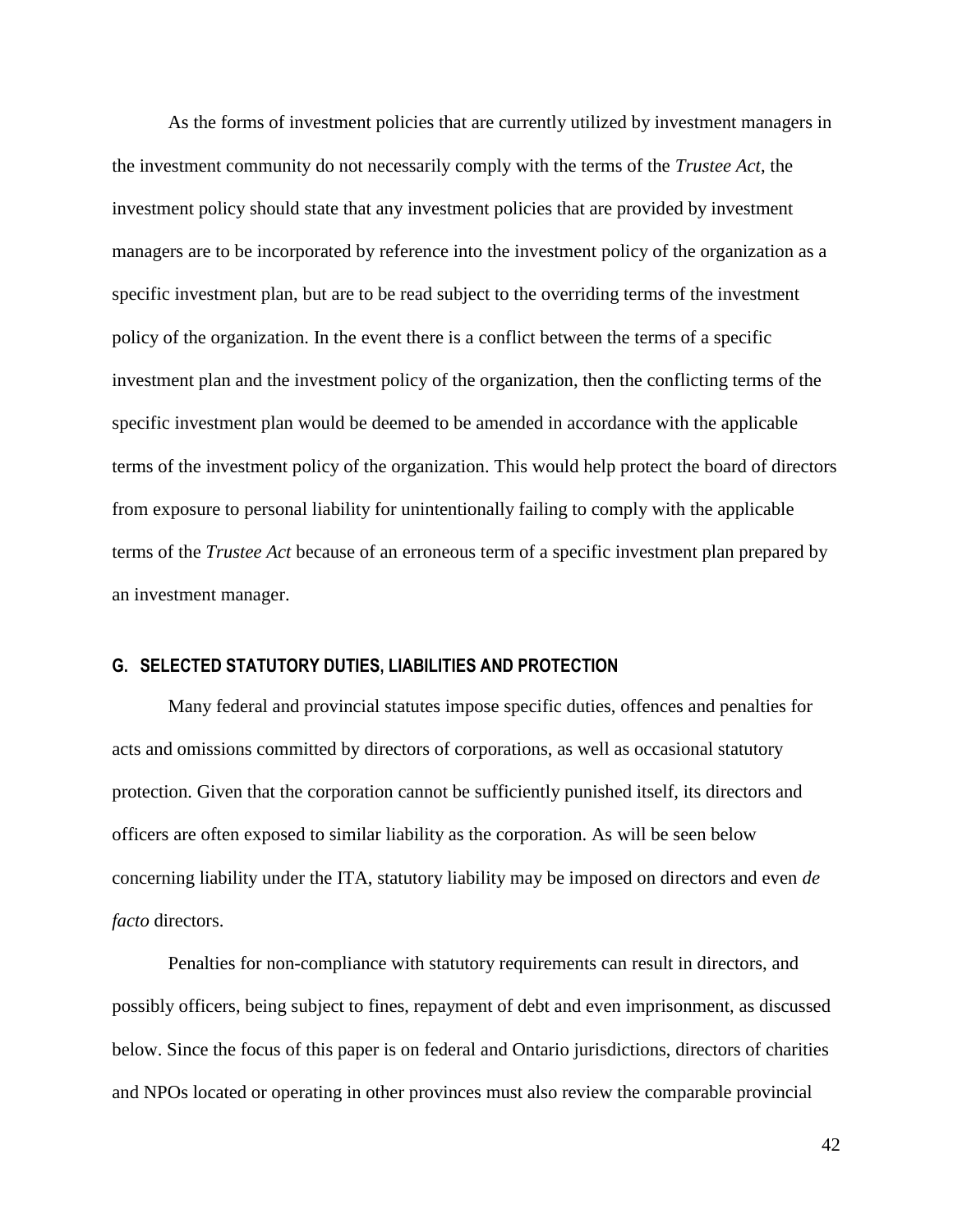legislation and statutory obligations. It is obviously beyond the scope of this paper to discuss all applicable statutes that affect charities. As such, only a selection of some of the more important statutory duties, liabilities and protections are described below. For those wanting a more comprehensive resource in this area, *Charities Legislation and Commentary*,<sup>119</sup> available from LexisNexis is recommended.

#### <span id="page-45-0"></span>1. Federal Statutes

#### <span id="page-45-1"></span>a) Canada Corporations Act

Although the CCA will soon be replaced by the CNCA over the next three years as more federal corporations convert to the CNCA, the CCA remains the governing statute for federal corporations at the prescribed time and therefore is central to understanding the duties and liabilities of federally incorporated charity and NPO corporations.

In this regard, directors of a charity or NPO are jointly and severally liable for all unpaid wages due for services by employees for the corporation while they were directors.<sup>120</sup> Debt liability is limited to six months wages and claims must be commenced within six months after wages were due and must be brought while the person is still a director or within 12 months of ceasing to hold office. $121$ 

Failure to file the requisite information with Industry Canada can lead to personal liability with no limitation period or defence for a director who permits a breach to occur. An annual report for the corporation is to be filed on or before June  $1<sup>st</sup>$  of each year for information effective as of March  $31<sup>st</sup>$  of the year in question.<sup>122</sup> Failure to do so can result in a fine to the corporation of \$20 to \$100 for each day the default continues and directors who permit such

<sup>119</sup> Adam Parachin, Terrance S. Carter, & Maria Elena Hoffstein, *Charities Legislation & Commentary*, 2011 ed (Toronto: LexisNexis, 2011).

 $120$  *Supra* note [3](#page-4-3) at s 99(1).

 $121$  *Ibid* at s 99(2).

<sup>122</sup> *Ibid* at s 133(3).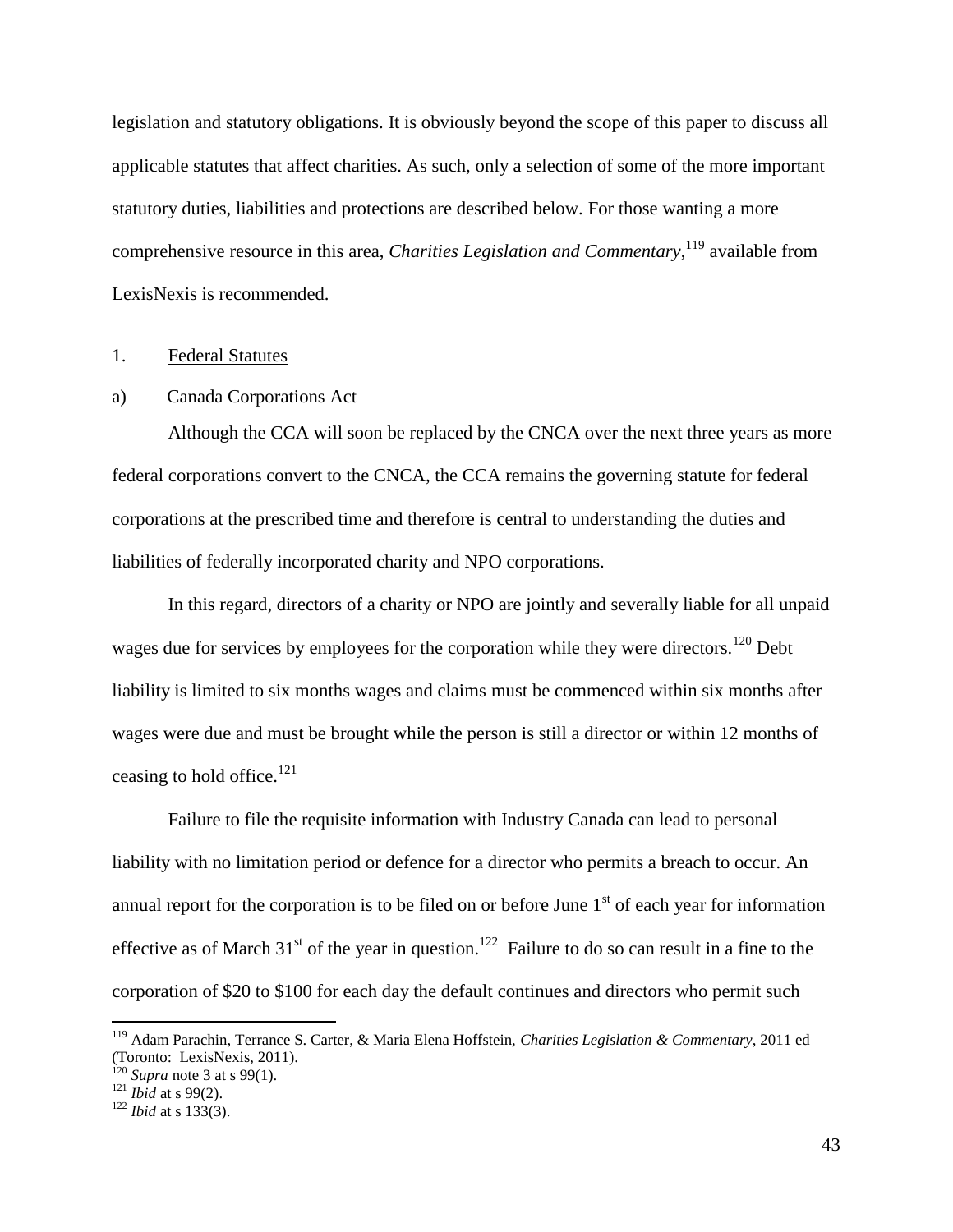default are liable to the same fine.<sup>123</sup> If failure to file an annual report or hold an AGM results in winding up of the corporation by court order, then directors who are aware of the default may be held liable for costs incurred in winding-up the corporation.<sup>124</sup>

Directors have an obligation to protect the corporation against flawed or incomplete representation of the corporation on business documents or to third parties. Failure to do so may result in a fine to the director of \$200 along with personal liability to the holder of any financial instrument for the full amount if the corporation does not pay.<sup>125</sup>

Section 149 of the CCA contains a general offence provision which exists for breach of any section of legislation. No penalty has been prescribed but directors can be liable up to \$1000 and imprisoned for up to a year for doing anything contrary to the legislation or for failing to comply with the CCA.

# <span id="page-46-0"></span>b) Canada Not-For-Profit Corporations Act

In addition to the continuing similar liability for wages described under the CCA as described above, directors and officers of charities and not-for-profit need to be aware that the CNCA generally expand the rights and remedies available to members of not-for-profit corporations. In this regard, members will be able to apply to the court for an oppression remedy, a court-ordered liquidation, a derivative action and compliance and restraining order.<sup>126</sup> It is also important to note that the CNCA also enhances the accountability of directors to members by providing members with the power to remove directors by ordinary resolution at any time.<sup>127</sup> Members will also have the right to submit proposals to amend by-laws or nominate directors or

<sup>123</sup> *Ibid* at s 133(3).

<sup>124</sup> *Ibid* at s 150(2).

<sup>125</sup> *Ibid* at s 27.

<sup>126</sup> *Supra* note [38](#page-16-1) at s 253, 224(1), 251, 252 and 259.

<sup>127</sup> *Ibid* at s 130 and 131.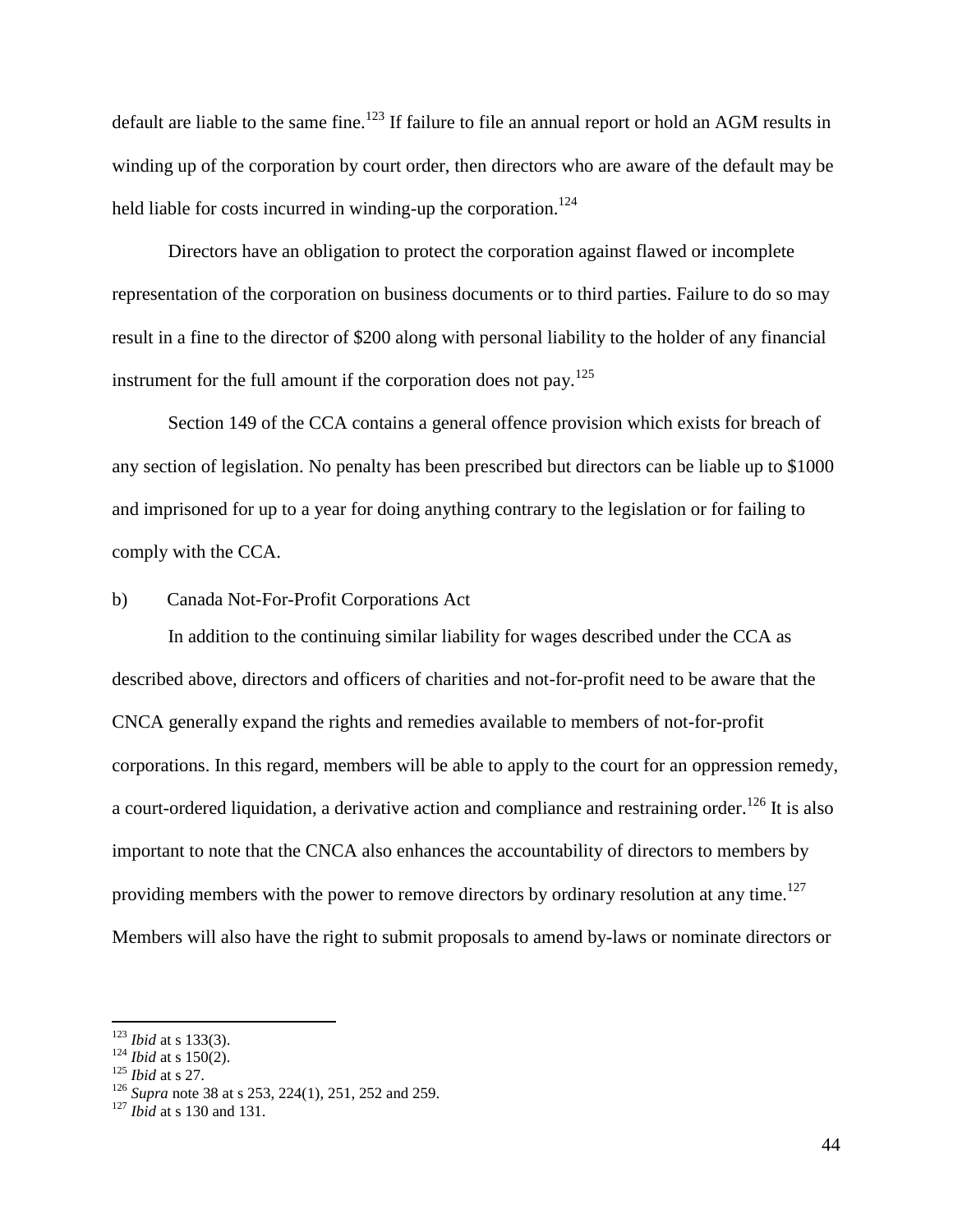require any matter to be discussed at annual meetings.<sup>128</sup> The CNCA will also provide a due diligence defence for directors and officers as discussed later in this paper.

<span id="page-47-0"></span>c) Income Tax Act

Directors of a charity or NPO can be jointly and severally liable in their personal capacities to pay all employee income tax deductions which the corporation fails to remit for two years following ceasing to be a director.<sup>129</sup> Directors of charities may be personally liable if the charity fails to comply with numerous reporting requirements under the ITA, for example, filing of annual charity information return, T-3010B.<sup>130</sup> CRA will also revoke the charitable status of a charity that delays in filing this return.<sup>131</sup>

Directors may also face fines and imprisonment where they are involved in making false or deceptive statements in any return required under the ITA or willfully evading compliance with the ITA. $^{132}$ 

While the OCA and CCA do not provide a statutory standard of care, the Federal Court of Appeal ("FCA") has articulated the standard of care of directors of NPO's in the context of the ITA. In *Wheeliker v Canada*<sup>133</sup> volunteer directors of an NPO were held personally liable for withholding tax the corporation owed to CRA as the directors had failed to remit to CRA tax withheld from the wages paid to the corporation's employees in the amount of \$17,886.91. The directors were aware of the failure of the corporation to remit the sums, in some cases for up to a year, before the corporation was put into bankruptcy.

<sup>128</sup> *Ibid* at s152(6).

<sup>129</sup> *Supra* note [4](#page-5-0) at s 227.1.

<sup>130</sup> *Ibid* at s 238.

<sup>131</sup> *Ibid* at s 168(1)(c)

<sup>132</sup> *Ibid* at s 239.

<sup>133</sup> *Wheeliker v Canada (sub nom Canada v Corsano (C.A.))*, [1999] FCJ No 401, [1999] FC 173, [1999] ACF no 401 (FCA) [*Wheeliker*].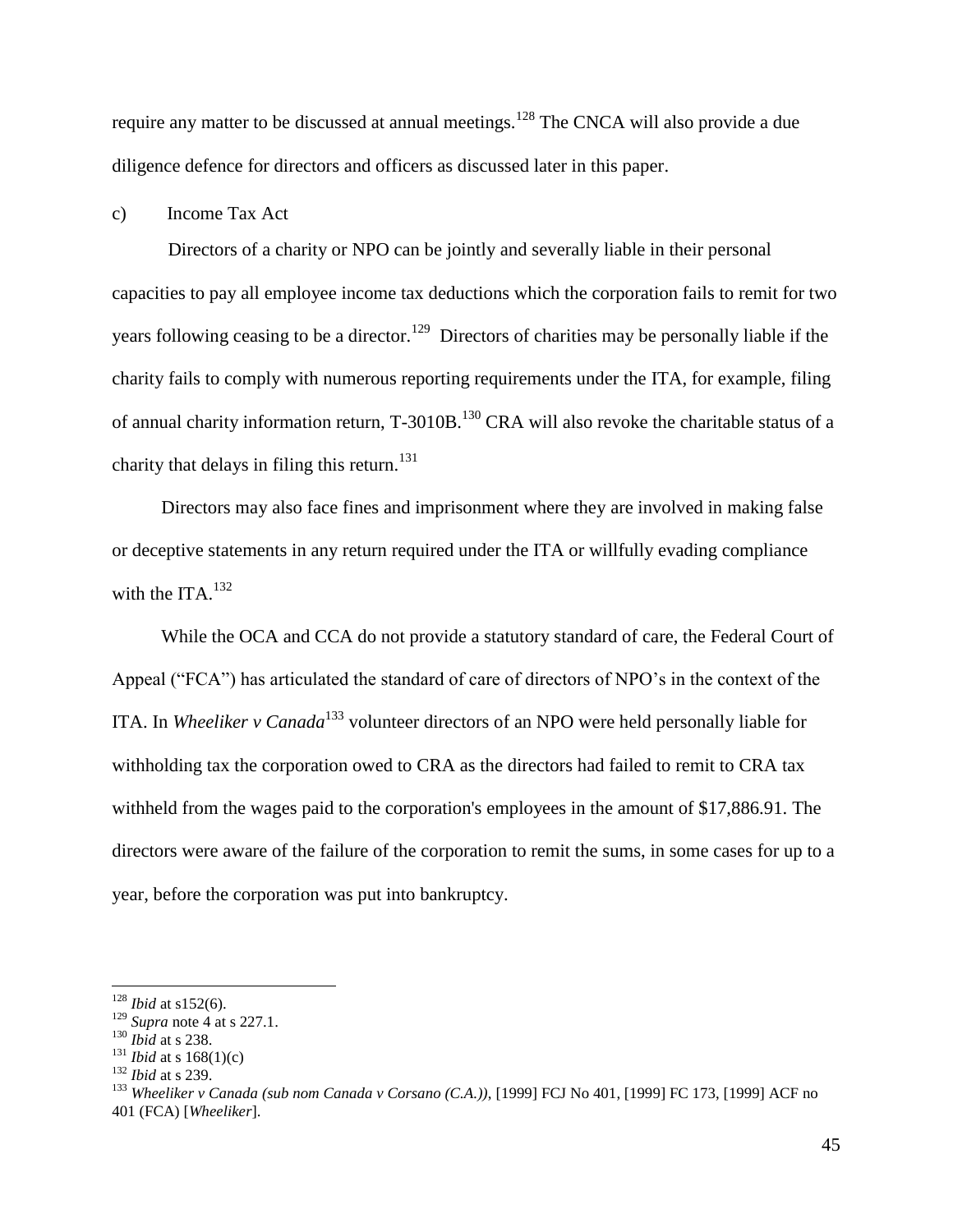The FCA found that the directors were liable for the sums due because they did not exercise the degree of care, diligence and skill that a reasonably prudent person would have exercised in comparable circumstances under subsection 227.1(3) of the ITA. Justice Letourneau commented that the standard of care was no less rigorous for a director of a "not-for-profit corporation" than for a director of a corporation run for profit. In this regard, with respect to compliance under the ITA, directors of not-for-profit corporations will be held to an objective standard of care in ensuring that all returns and source deductions are completed. As such, directors of a charity or an NPO need to take proactive steps to ensure that source deductions are remitted on a timely basis in order to avoid exposure to personal liability.

In *Rancourt v Canada*,<sup>134</sup> the Tax Court of Canada also dealt with the issue of the standard of care to be met by a director of an NPO under the *Excise Tax Act*. <sup>135</sup> Unlike the *Wheeliker* decision, the director in this case was found to have discharged her duty. In *Rancourt*, the corporation's activities involved distributing shows and operating a performance hall and bar under the name "L'Espace Alizé." The corporation failed to pay the amounts of net GST that it was required to remit. The Minister of Revenue sought to have Rancourt, one of the directors, held liable for the outstanding amount and assessed accordingly. The court found that for someone with limited business and management experience similar to that of Rancourt*,* actions by the corporation, including the appointment of a new accountant, indicated that the decisions made by the directors were the ones needed to redress the corporation's financial situation and ensure that the GST remittances were paid. Rancourt met the standard of care by doing what a reasonably prudent person would have done in comparable circumstances.

<sup>134</sup> *Rancourt v Canada,* 2008 TCC 285, [2008] TCJ No 242 (TCC) [*Rancourt*].

<sup>135</sup> *Excise Tax Act,* RSC 1985, c E-15 ["ETA"].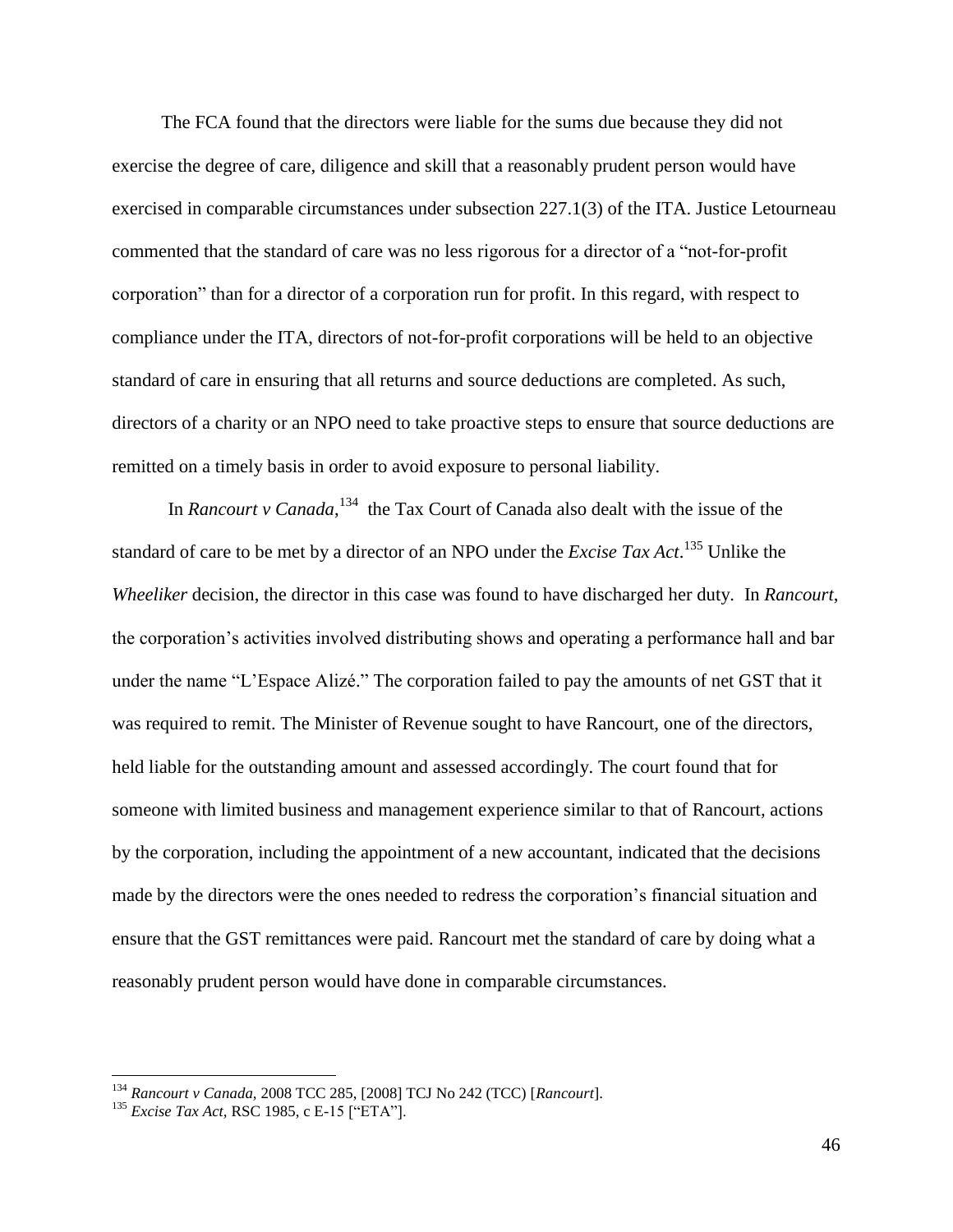With regard to the other duties of directors and officers of a charity under the ITA, the OPGT during a recent CBA/OBA Charity Law Symposium outlined the interaction of the common law fiduciary duties of directors and officers described earlier in this paper, with certain statutory requirements of registered charities.<sup>136</sup> While it's beyond the scope of this paper to fully discuss this interaction, the chart prepared by the OPGT has been reproduced below as a useful reference tool:



### <span id="page-49-0"></span>d) Anti-terrorism Considerations

It has become increasingly evident that charities, both in Canada and worldwide, have become one of the silent victims of the global anti-terrorism initiatives that have been carried out during the past decade. Charities face the uncertainty of whether overly broad legislation will be applied to their activities, a literally impossible task of ensuring strict compliance, and uncertainty as to whether they will be able to effectively continue their operations in the face of mounting restrictions.

<sup>136</sup> *Supra* note [52.](#page-22-1)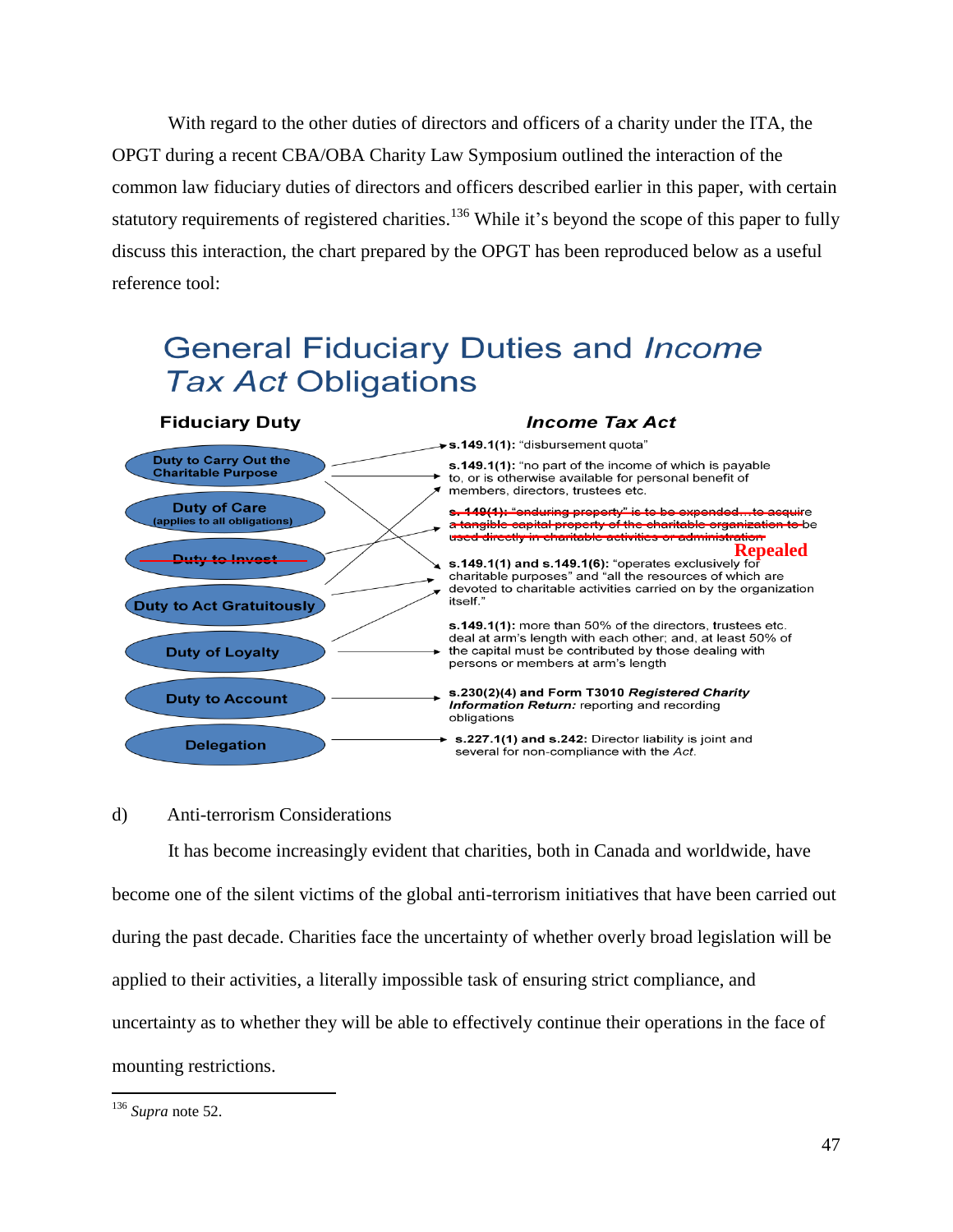In this regard, directors of charities, as well as NPOs may also need to consider addressing due diligence considerations under Canada's broad reaching anti-terrorism legislation.<sup>137</sup> The requirements under that legislation can significantly impact charities and NPOs, particularly those operating outside of Canada in conflict zones. Accordingly, a charity or NPO will need to take appropriate steps to ensure that it conducts the necessary due diligence inquiries of donors, staff, volunteers as well as its partners overseas.<sup>138</sup> The charity may also want to consider retaining discretion in the trust document for any express trust property it receives that it not be required to apply the trust monies to the restricted charitable purpose in the event of anti-terrorism concerns as determined in the sole discretion of the charity.

With regard to exposure to liability, directors and officers of a charity or NPO can be caught under the enhanced anti-terrorism provisions of the *Criminal Code*, <sup>139</sup> which now broadly defines "terrorist activity" to encompass acts or omissions both inside and outside Canada committed in whole or in part for political, religious or ideological purposes, objectives or causes. The latter component of the definition was recently clarified by the Ontario Court of Appeal in  $R \, v$  *Khawaja*,<sup>140</sup> which noted that the phrase "terrorist activity" does not prohibit or criminalize any political, religious, ideological thought, belief or opinion, but rather defines certain conduct. In fact, section 83.01(1.1) specifically states that "the expression of a political, religious or ideological thought, belief or opinion does not come within … the definition [of] "terrorist activity" … unless it constitutes an act or omission that satisfies the criteria of that

<sup>137</sup> *Charities Registration (Security Information) Act*, SC 2001, c 41, s 113; *Proceeds of Crime (Money Laundering) and Terrorist Financing Act*, SC 2000, c 17, *Anti-terrorism Act*, SC 2001, c 41; *Foreign Missions and International Organizations Act*, SC 1991, c 41; *Public Safety Act, 2002*, SC 2004, c 15.

<sup>&</sup>lt;sup>138</sup> For more information see [www.antiterrorismlaw.ca.](http://www.antiterrorismlaw.ca/) See also Terrance S. Carter, Sean S. Carter, & Nancy E. Claridge, "The Impact of Anti-Terrorism Legislation on Charities in Canada: The Need for an Appropriate Balance" (26 October 2007) online: Carters Professional Corporation [<http://www.carters.ca/pub/article/charity/2007/tsc1026.pdf>](http://www.carters.ca/pub/article/charity/2007/tsc1026.pdf).

<sup>139</sup> *Criminal Code of Canada*, RSC 1985, c C-46

 $140$  2010 ONCA 862, [2010] OJ No 5471, 103 OR (3d) 321 (Ont CA).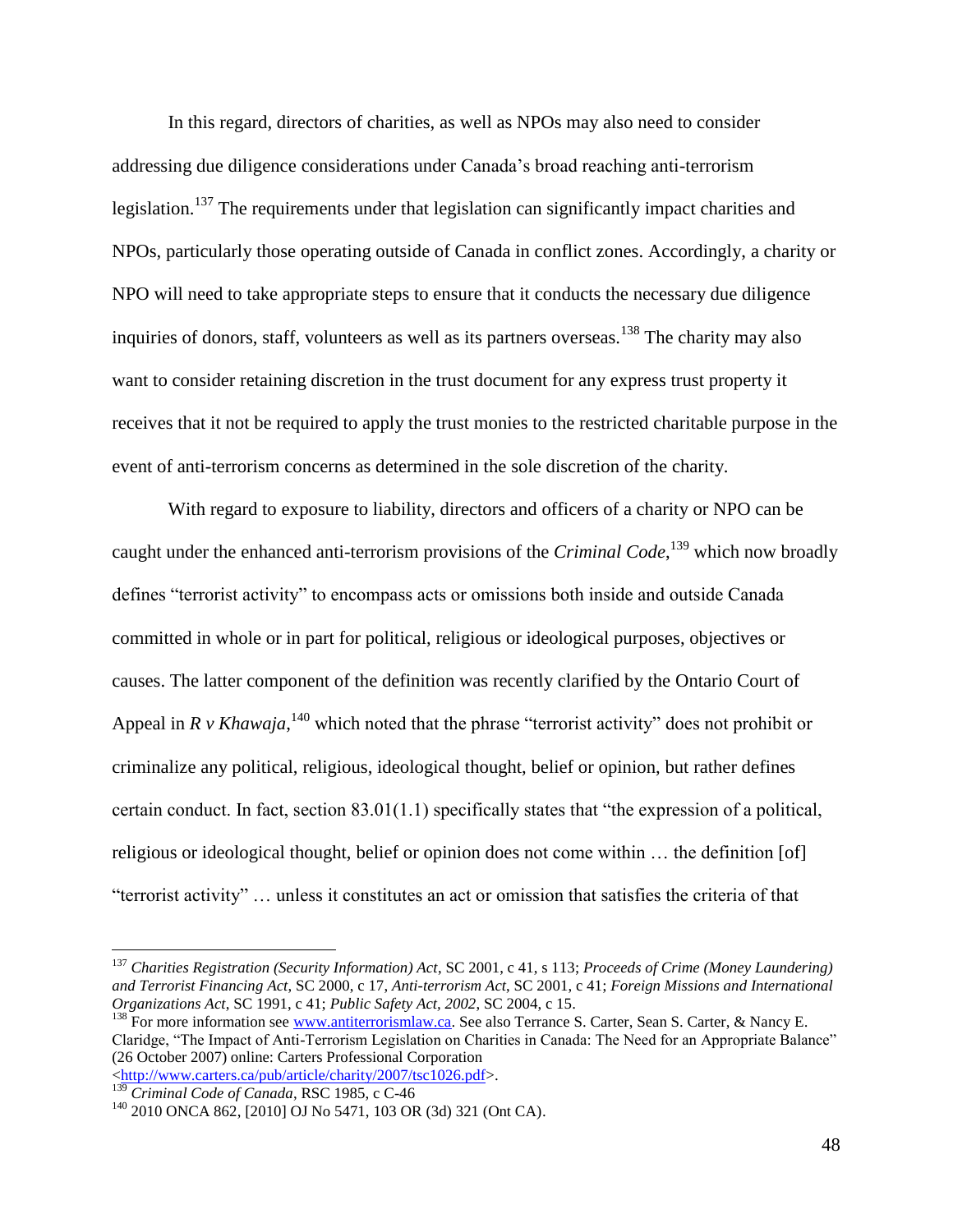paragraph."<sup>141</sup> Notwithstanding this clarification, directors can still face imprisonment under section 83.19 of the *Criminal Code* for a maximum of 14 years for "facilitating" a "terrorist activity." In this regard, facilitation is deemed under ss. 83.19(2) to have occurred whether or not the person knows that a "terrorist activity" has been facilitated, that any "terrorist activity" was foreseen or planned at the time it was facilitated, or even if the "terrorist activity" was actually carried out.

In addition, directors and officers of charities can still face fines, penalties and imprisonment under numerous other sections of the *Criminal Code*, which under section 83.13 and 83.14 allows a judge to make an order for the seizure or forfeiture of property that is owned or controlled by or on behalf of a "terrorist group" or that has been or will be used, in whole or in part, to "facilitate" a "terrorist activity."

Apart from compliance with anti-terrorism laws, maintaining due diligence is also mandatory in accordance with the common law fiduciary duties of directors to protect charitable property discussed above. While due diligence is not a defence against anti-terrorism charges, the anti-terrorism laws do not abrogate directors' fiduciary duties to the charity and its donors. If a charity's assets are frozen or seized, the charity's directors and officers could be exposed to civil liability for breaching their fiduciary duty to protect the organizations' charitable assets, as well as exposed to criminal charges. If they are found to have been negligent, this could be a very significant liability quite apart from any possible criminal sanctions. Directors and officers of charities and NPOs, where applicable, will therefore want to help protect themselves against a finding of negligence by demonstrating their intent to comply through exercising appropriate due diligence.

<sup>&</sup>lt;sup>141</sup> For a fuller discussion of the case, see Nancy E. Claridge, "Ontario Court Of Appeal Restores Motive Requirement in Definition of Terrorist Activity", *Anti-Terrorism & Charity Law Alert No. 23* (27 January 2010) online: Carters Professional Corporation [<http://www.carters.ca/pub/alert/ATCLA/ATCLA23.pdf>](http://www.carters.ca/pub/alert/ATCLA/ATCLA23.pdf).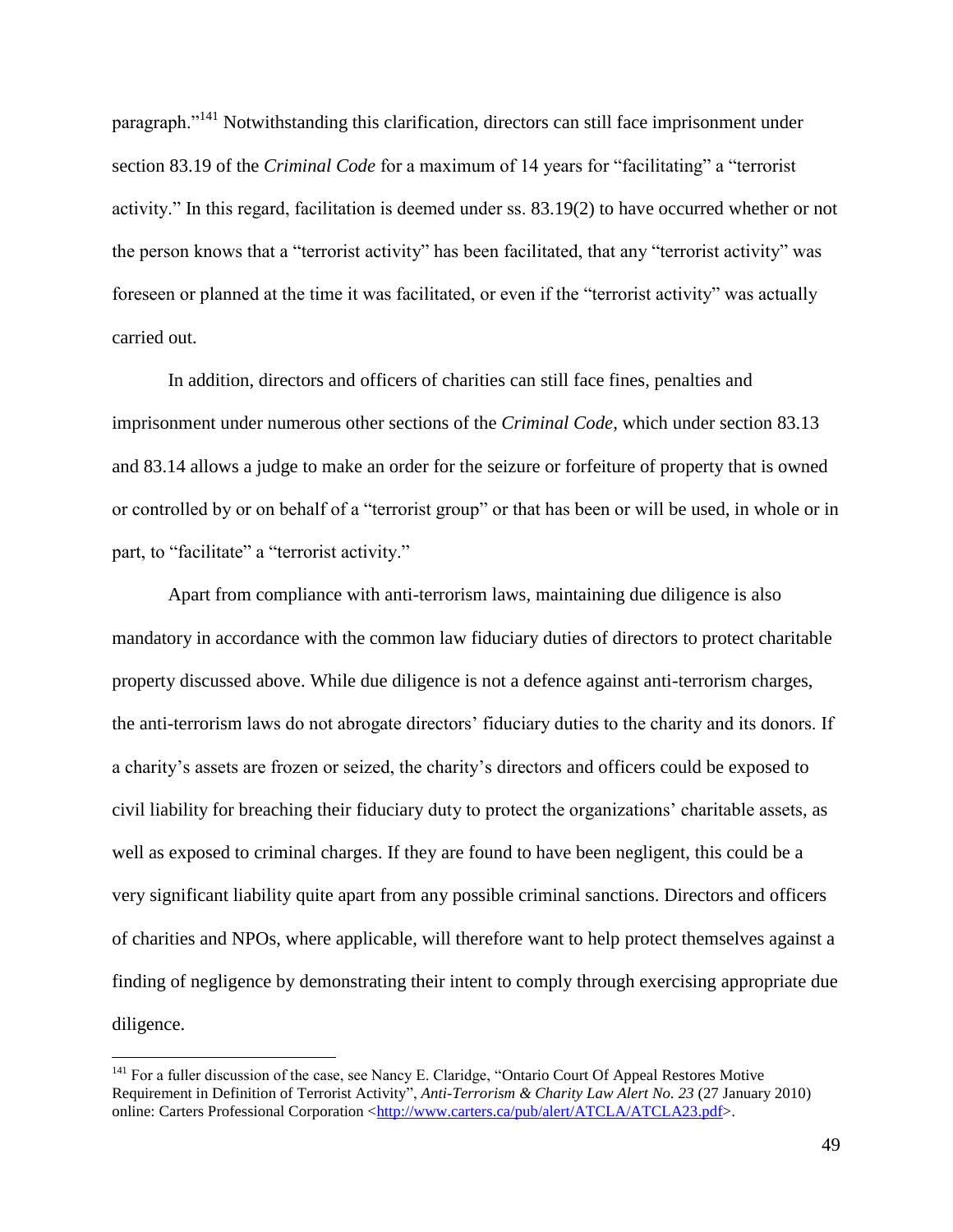# <span id="page-52-0"></span>2. Ontario Statutes

#### <span id="page-52-1"></span>a) Corporations Act

The OCA is the current governing document providing for incorporation of not-for-profit corporations. Like the federal CAA, the OCA is set to be replaced by new governing legislation in the form of the ONCA, but not until sometime in 2012.

Under the OCA, directors are jointly and severally liable to the employees, apprentices and other wage earners for all debts due for services performed for the corporation, not exceeding six months wages and twelve months vacation pay.<sup>142</sup> However, a director will not be liable unless the corporation has been sued in the action against the director and employees cannot collect from the corporation, or before or after an action has been commenced the corporation has ceased operations by liquidation, winding up or bankruptcy and the debt has been proved.<sup>143</sup>

Failure to keep proper books, records and registers at the head office of the corporation and failure to make such books, records and registers available for inspection by entitled persons may result in personal liability for the directors.<sup>144</sup>

Directors are required to disclose their interest in a contract to be entered into by the corporation at the next meeting of directors. Failure to disclose is an offence under the OCA, resulting in liability being imposed on the director for any profit realized from the contract, the voidability of the contract, and a penalty on conviction up to  $$200$ .<sup>145</sup> Like the CCA, the OCA

 $142$  *Supra* note [2](#page-4-2) at s 81(1).

<sup>143</sup> *Ibid* at s 81(2).

 $101a$  at s  $61(2)$ .<br><sup>144</sup> *Ibid* at s 109(3).

<sup>145</sup> *Ibid* at s 71.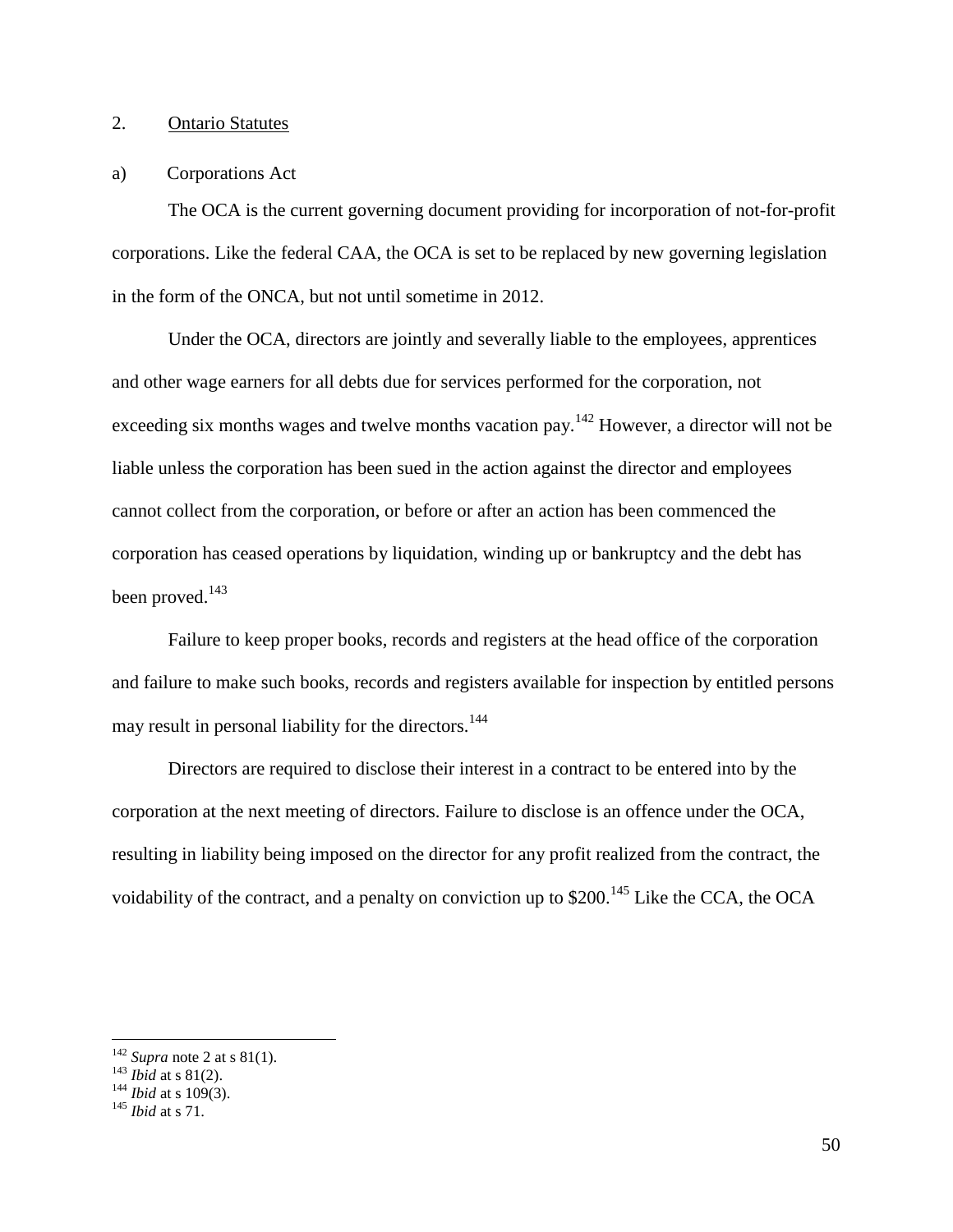contains a general offence provision for any breach of its provisions for which no penalty is prescribed, which could result in a fine up to \$200 on conviction.<sup>146</sup>

#### <span id="page-53-0"></span>b) Ontario Not-for-Profit Corporations Act

Like the CNCA, the ONCA expands member's rights. A member who is entitled to vote at an annual meeting may raise any matter as a "proposal" but must give 60 days notice. Directors can refuse to discuss the proposal if they give at least 10 days notice, but a member may appeal the refusal decision to court.<sup>147</sup> Members also have a right to access membership lists<sup>148</sup> and the right to inspect financial records.<sup>149</sup> Like the CNCA, the ONCA will also provide a due diligence defence as discussed later in this paper.

# <span id="page-53-1"></span>c) Charities Accounting Act

Since there are no identifiable beneficiaries that can enforce a charitable purpose, the courts have generally recognized over the centuries that the Crown has an inherent *parens patriae* responsibility over charitable activities to represent and protect the interest of charities.<sup>150</sup> This responsibility is exercised in Ontario by the OPGT. This common law jurisdiction of the Crown has been supplemented by statute through the CAA, which provides the OPGT with the authority to seek an order under s. 4 of the CAA if he or she is of the opinion that there has been a misapplication or misappropriation of any charitable funds, an improper or unauthorized investment of any monies, or failure to apply charitable property as directed by the donor.

As noted earlier in this paper, prior to regulations made pursuant to s. 5.1 CAA coming into effect, charities had to keep money donated to them for a special purpose separate from its

<sup>146</sup> *Ibid* at s 13(5).

<sup>147</sup> *Supra* note [39](#page-17-1) at s 56.

<sup>&</sup>lt;sup>148</sup> *Ibid* at s 96(1).

<sup>149</sup> *Ibid* at s 98(2).

<sup>150</sup> *In Re Baker* (1984), 47 OR (2d) 415 (Ont H Ct J); *Toronto Aged Men's and Women's Homes v Loyal True Blue and Orange Home*, [2003] OJ No 5381, 68 OR (3d) 777 (Ont Sup Ct J); *Asian Outreach Canada v Hutchinson,* [1999] OJ No 2060, 28 ETR (2d) 275 (Ont Sup Ct J); *Pathak v Hindu Sabha supra* note [85;](#page-31-1) *Ontario (Public Guardian and Trustee) v AIDS Society for Children (Ontario)*, [2001] OJ No 2170, [2001] OTC 432 (Ont Sup Ct J).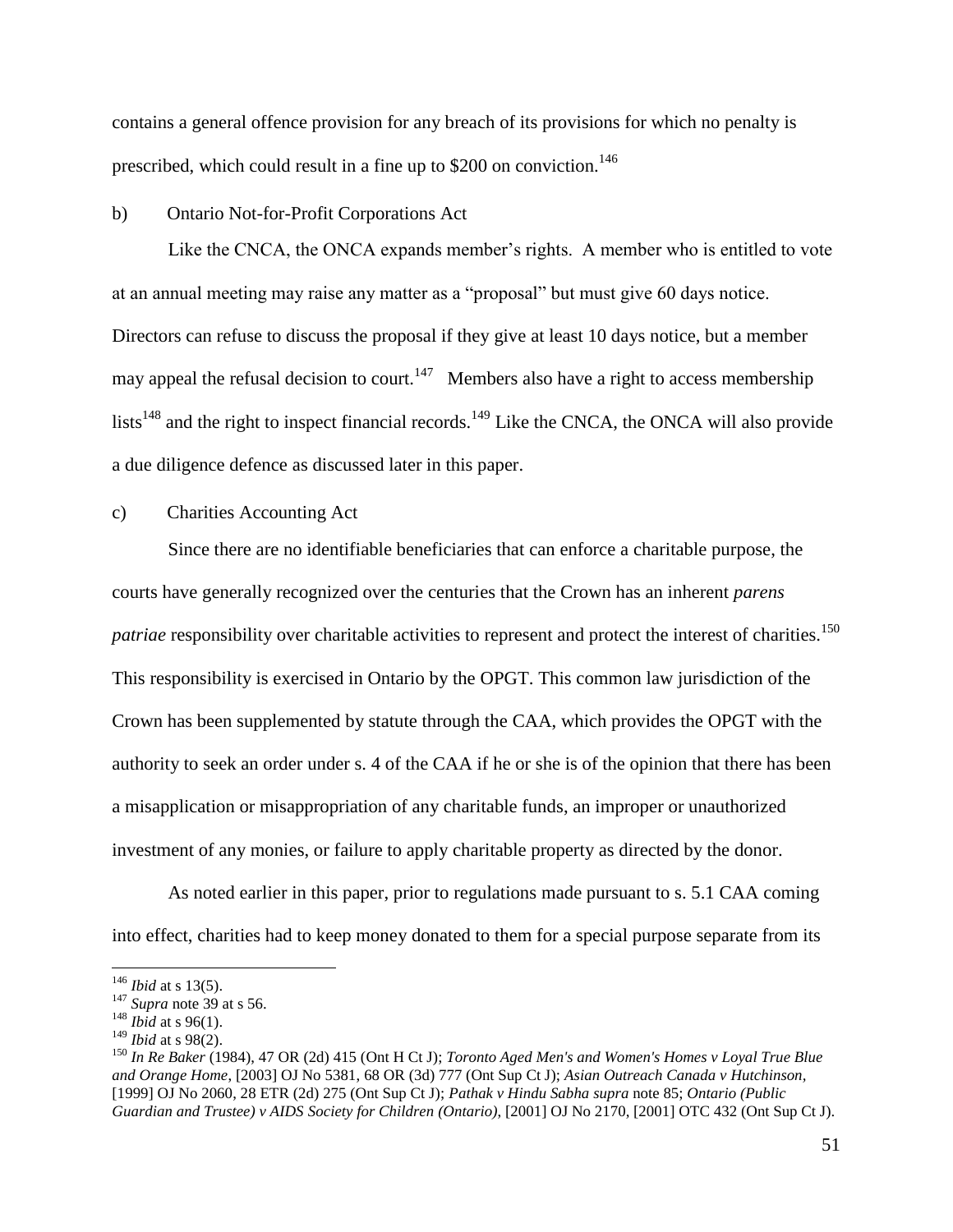general funds and could not combine them even with other restricted funds. While it is now possible to commingle restricted funds (but not with general funds), directors of a charity are obligated keep records set out by regulation as discussed earlier above<sup>151</sup>. It is also important to note that these requirements are in addition to requirements that may exist under any other law that relates to the combination of the funds for investment purposes, and as a result the records required by other laws relating to the combined funds must also be kept.<sup>152</sup>

In relation to third-parties alleging that a charity has misapplied its charitable property, ss. 6(1) of the CAA states that:

> Any person may complain as to the manner in which a person or organization has solicited or procured funds by way of contribution or gift from the public for any purpose, or as to the manner in which any of such funds have been dealt with or disposed of.

Applications under ss. 6(1) can be brought *ex parte* by a complainant, i.e., without notice to the charity or anyone else, with the court being able to order the OPGT to conduct a public inquiry under the *Public Inquiries Act*.<sup>153</sup> A donor may also complain to the OPGT that a "direction" imposed by the donor on a gift is not being complied with by the charity. This in turn could result in an application by the OPGT to obtain a court order requiring the charity to comply with the terms of the donor direction in accordance with s. 4(d) of the CAA.

Lastly, ss. 10(1) of the CAA permits two or more individuals to make a court application where they allege a breach of a trust created for a charitable purpose or seek the direction of the court for the administration of a trust for a charitable purpose. The only limitation of this provision is that notice must be given to the OPGT who can appear and be represented at a hearing. This is a very powerful section of the CAA which directors of a charity should bear in

<sup>&</sup>lt;sup>151</sup> *Supra* note [100](#page-36-0) at s 3(5) and s 3(6)

<sup>&</sup>lt;sup>152</sup> For more details see, Ontario Public Guardian and Trustee, "Changes to the Charities Accounting Act", (9 December 2010) online: Ministry of the Attorney General [<http://www.attorneygeneral.jus.gov.on.ca/english/family/pgt/charbullet/bullet6.asp>](http://www.attorneygeneral.jus.gov.on.ca/english/family/pgt/charbullet/bullet6.asp).

<sup>&</sup>lt;sup>153</sup> RSO 1990, c P 41.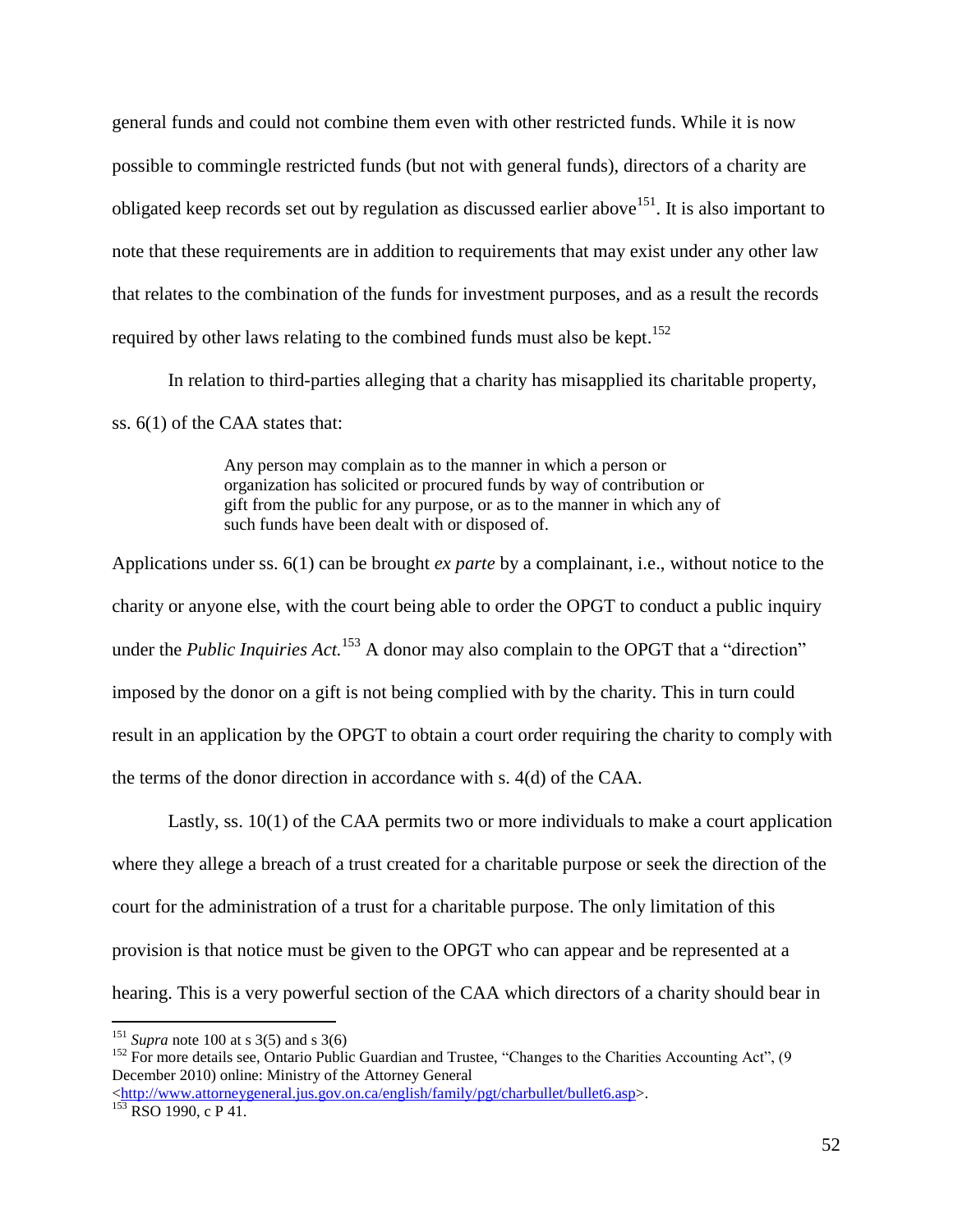mind. It should be noted that section 10 is available to any two or more persons and is not limited to only members only, so long as they are alleging breach of trust or seeking the direction of the court in the administration of a charitable purpose trust.<sup>154</sup>

#### <span id="page-55-0"></span>3. Statutory Protection of Directors

Unlike their business counterparts, there is little in the way of statutory protection for directors and officers of charities and NPOs. The following, though, provides a brief overview of certain select statutory protections from liability that are either in place at the present time or will come into place in the near future under the ONCA and the CNCA.

#### <span id="page-55-1"></span>a) Canada Not-for-profit Corporations Act

Under the CNCA, the possibility of a corporation's activities being *ultra vires* will be now eliminated, although this will likely be of limited practical benefit as explained earlier in this paper.<sup>155</sup> The CNCA will also increase director protection by including a statutory due diligence defence in sections 149 and 150. Those sections state that a director is not liable if he or she has exercised the care, diligence and skill that a reasonably prudent person would have exercised in comparable circumstances. This will also include good faith reliance on financial statements and reports of professionals. While this language is reflective of the objective standard that applies under the CNCA, it must be remembered that the common law high fiduciary duties with regards to charitable property will continue to have application notwithstanding the objective standard of care and due diligence defence under the CNCA.

In addition, the remedies discussed above that are available to members for a derivative or oppression action are precluded in the case of a "religious corporation." However, for this

<sup>154</sup> *Ontario Society, supra* note [88](#page-32-1) at para 28-34; *St. James' Preservation Society v Toronto (City)*, [2006] OJ No 2726 at para 51, 272 DLR (4th) 149 (Ont Sup Ct J).

<sup>&</sup>lt;sup>155</sup> *Supra* note [38](#page-16-1) at s 7(3.1).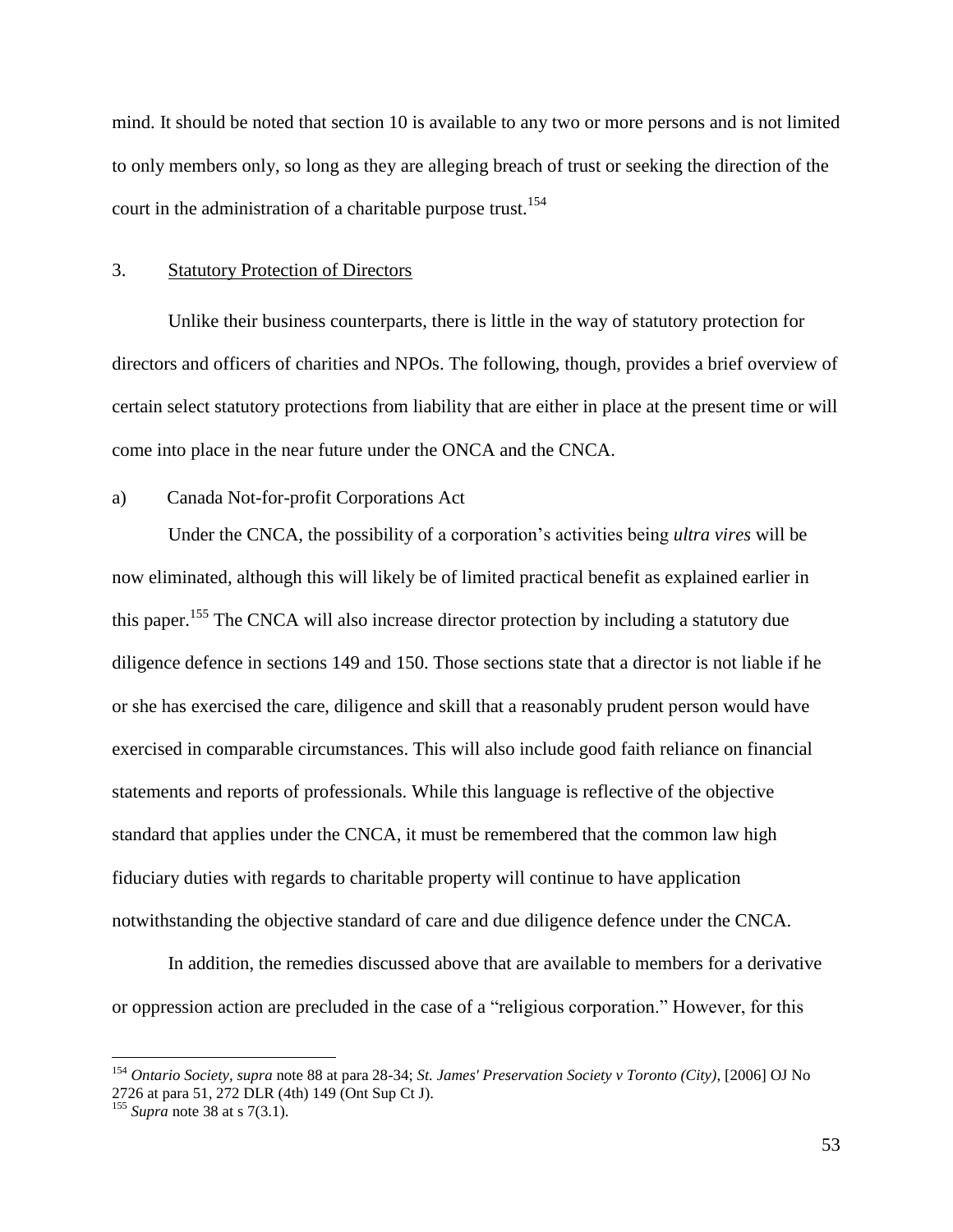exemption to apply, the corporation must: be a religious corporation; the act or omission, conduct or exercise of powers must be based on a tenet of faith held by the members of the corporation; and, it was reasonable to base to decision on a tenet of faith, having regard to the activities of the corporation.<sup>156</sup>

<span id="page-56-0"></span>b) Ontario Not-for-profit Corporations Act

Similar to the CNCA, the possibility of a corporation's activities being *ultra vires* will also be eliminated under the ONCA. Like the CNCA, directors are provided with a "reasonable diligence defence" including reliance on officers and employees of the corporation and on professional advice. A director or officer is not liable if they exercised the care, diligence and skill that a reasonably prudent person would have exercised in comparable circumstances, and good faith reliance on financial statements and reports of professionals meets this defence.<sup>157</sup>

Like the CNCA, a derivative action is not available in the case of a religious corporation.<sup>158</sup> However, religious corporations are not defined under the ONCA.

## <span id="page-56-1"></span>**H. INDEMNITIES AND INSURANCE FOR DIRECTORS AND OFFICERS OF CHARITIES**

Given the liabilities to which directors and officers of charities and NPOs are exposed, it is important for board members to ensure that the corporation has provided appropriate provision for indemnification and insurance as necessary.

In this regard, the OCA permits a corporation, with the approval of the members at a meeting of the members, to indemnify a director or officer for all "costs, charges and expenses" arising from an action in relation to the director's execution of the duties of his office. In this regard, section 80 of the OCA states

<sup>156</sup> *Ibid* at s 251(3), 253(2) and s 224(2).

<sup>157</sup> *Supra* note [39](#page-17-1) at s 44.

<sup>158</sup> *Ibid* s 183(3).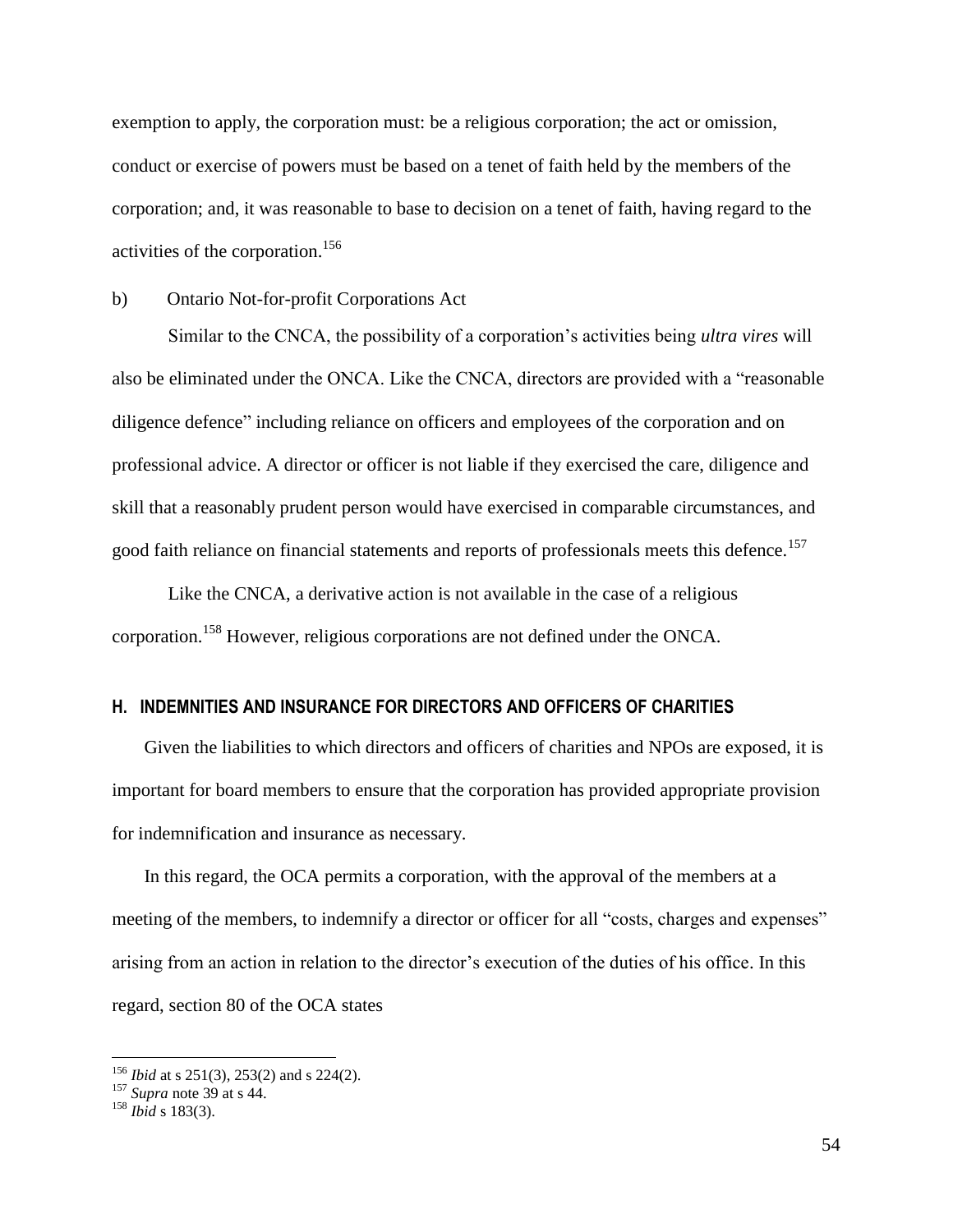Every director and officer of a company, and his or her heirs, executors and administrators, and estate and effects, respectively, may, with the consent of the company, given at any meeting of the shareholders, from time to time and at all times, be indemnified and saved harmless out of the funds of the company, from and against,

(a) all costs, charges and expenses whatsoever that he, she or it sustains or incurs in or about any action, suit or proceeding that is brought, commenced or prosecuted against him, her or it, for or in respect of any act, deed, matter or thing whatsoever, made, done or permitted by him, her or it, in or about the execution of the duties of his, her or its office; and

(b) all other costs, charges and expenses that he, she or it sustains or incurs in or about or in relation to the affairs thereof, except such costs, charges or expenses as are occasioned by his, her or its own wilful neglect or default.

Section 133 of the OCA permits a not-for-profit charitable corporation to indemnify its officers and directors. However, Ontario Regulation  $4/01$  under the CAA<sup>159</sup> specifically restricts the indemnification of directors of charities for liability that relates to their failure to act honestly and in good faith in performing their duties. This requirement has also been written into the ONCA, which limits indemnification for directors and officers to instances where "the individual acted honestly and in good faith with a view to the best interests of the corporation or other entity, as the case may be." $160$ 

Regardless of which corporate statute applies, Regulation 4/01 under the CAA requires that prior to a charity consenting to the indemnification of its directors, the board of directors must consider the following five factors, of which factors 1, 2 and 5 are relevant to indemnification. The other factors apply to situations where the board is considering purchasing directors and officers insurance, which is discussed later in the paper:

1. The degree of risk to which the executor, trustee, director or officer is or may be exposed.

<sup>159</sup> *Supra* note [100.](#page-36-0) 

 $^{160}$  *Supra* note [39](#page-17-1) at s 46(3)(a).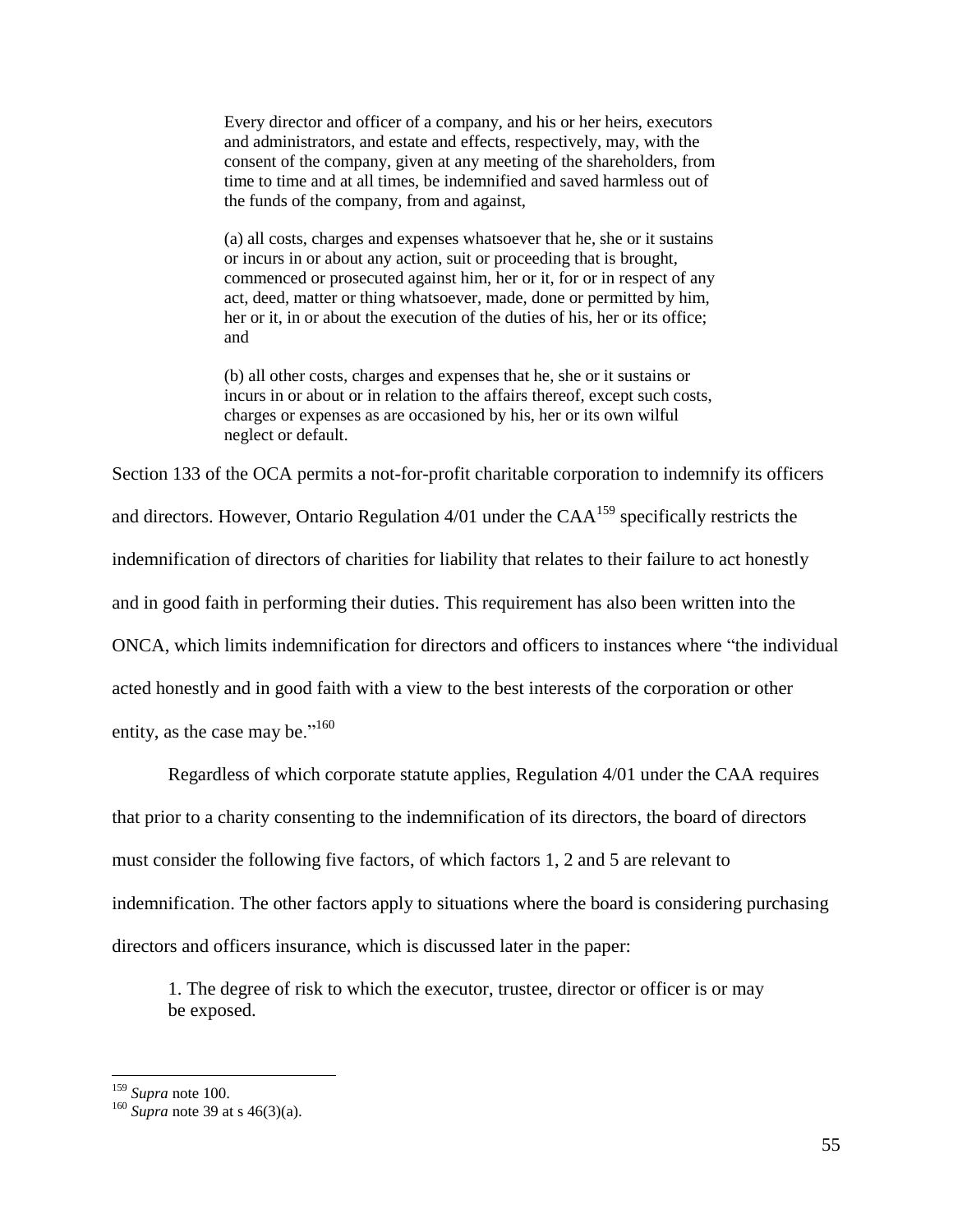2. Whether, in practice, the risk cannot be eliminated or significantly reduced by means other than the indemnity or insurance.

3. Whether the amount or cost of the insurance is reasonable in relation to the risk.

4. Whether the cost of the insurance is reasonable in relation to the revenue available to the executor or trustee.

5. Whether it advances the administration and management of the property to give the indemnity or purchase the insurance.<sup>161</sup>

With regard to directors and officers insurance, charities can also purchase personal liability insurance for their directors and officers without need of a court order provided that the factors referenced above are first considered by the board of directors.<sup>162</sup> However, the regulations stipulate that the terms of the policy must not impair a person's right to bring an action against a director or officer.<sup>163</sup>

The ability for directors or officers of the corporation to receive indemnification or purchase insurance is also restricted in that in doing so it must not render the corporation insolvent.<sup>164</sup> Directors and officers must keep notes to evidence that these requirements have been met.<sup>165</sup>

In a recent decision, the Ontario Superior Court of Justice has provided some important guidance concerning the issue of the availability of indemnification for directors of not-for-profit corporations who incur costs in relation to their acts or omissions as directors of the corporation. The decision in *Deol v Grewal*, <sup>166</sup> confirms that the principles established in for-profit corporations are applicable to not-for-profit entities. In *Deol*, the successful plaintiffs sought costs on a substantial indemnity basis in the amount of over \$400,000 to be paid by the individual defendants. The defendants, who were directors of the charity, submitted that no costs

 $\overline{a}$ 

<sup>165</sup> *Ibid* s 1(3).

<sup>161</sup> *Supra* not[e100](#page-36-0) at s 2(5).

 $162$  *Ibid* at s 2(3).

<sup>163</sup> *Ibid* s 2(4).

<sup>164</sup> *Ibid* s 2(6).

<sup>166</sup> [2009] OJ No 3217 (Ont Sup Ct J) [*Deol*].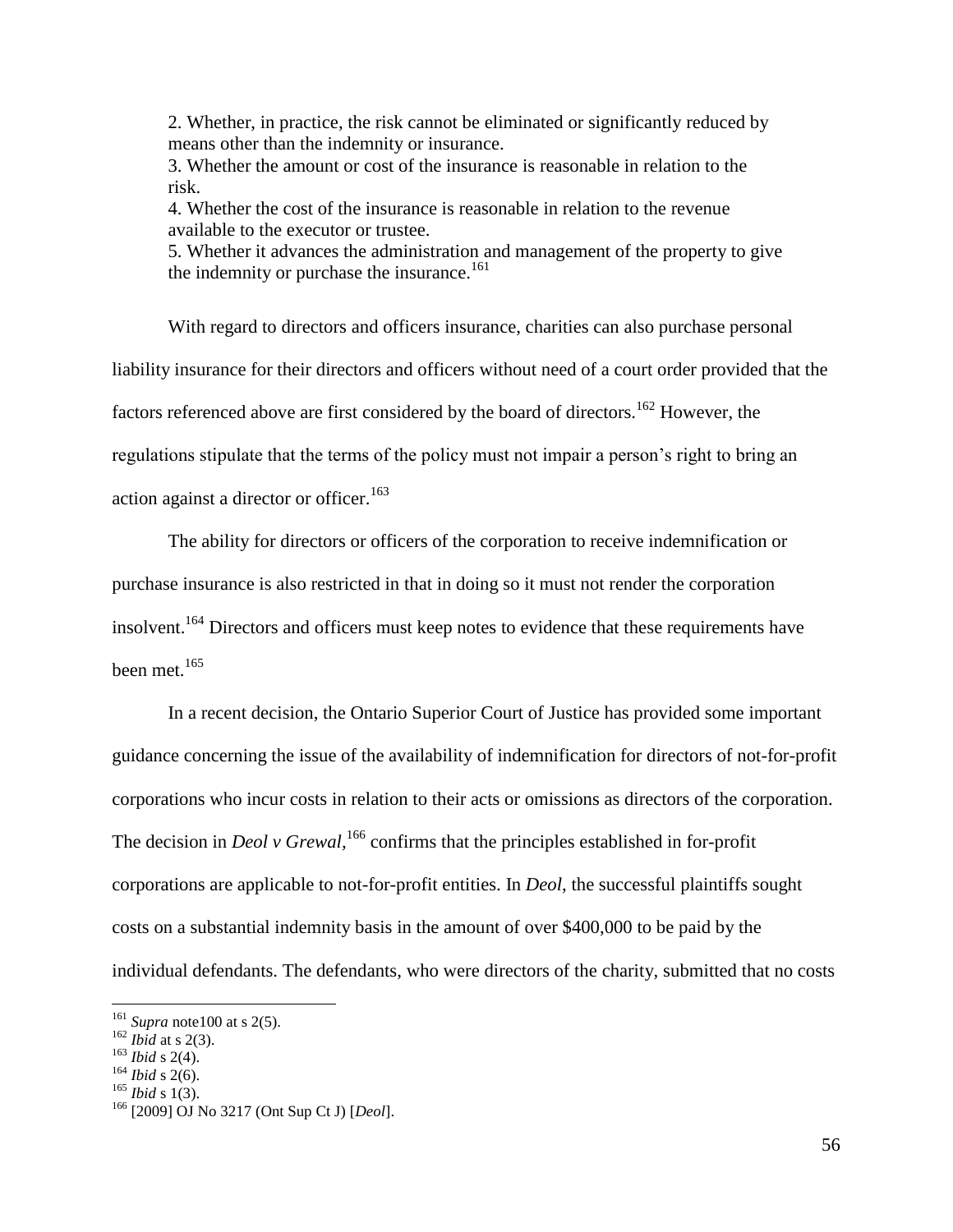should be awarded, but if they were that they should only be on a partial indemnity basis of no more than \$115,000. The defendants also submitted that they should be indemnified by the charity in accordance with both the OCA and their by-law.

Although there were no allegations of misuse of corporate funds or misappropriation of charitable property, the court held that the conduct exhibited by the defendant directors in taking control of the charity constituted *mala fides*, as they pursued their own interests in doing so above those of the corporation, thereby disentitling the defendants to indemnification. The court held that the test for determining whether a director or officer is entitled to indemnification is set out in the decision of *Ontario (Public Guardian and Trustee) v Unity Church of Truth.* 167 Although the issue of indemnification was not directly dealt with in that decision, Justice Sheard commented in obiter that he agreed with a statement written in a letter by counsel for the OPGT, which stated that a director of a charity ought to be indemnified only for those acts properly undertaken in the administration of the charity or undertaken in breach of trust under an honest and reasonable mistake.<sup>168</sup>

<span id="page-59-0"></span>In a more recent decision, *Pandher v Ontario Khalsa Darbar*, <sup>169</sup> the Court of Appeal reversed a lower court judgment holding the defeated directors of a charity personally responsible for costs, which arose from litigation between two factions of the same board. The Court of Appeal affirmed the common law position that absent a finding of the directors pursuing their own interests ahead of those of the corporation, the court should not award costs against the directors on a personal basis. The court cited another Court of Appeal decision concerning a for-profit corporation, *Bennett v Bennett Environmental Inc*., <sup>170</sup> which stated:

<sup>167</sup> [1998] OJ No 1291, 59 OTC 120 (Ont Ct J (Gen. Div)).

<sup>168</sup> *Ibid* at para 44.

 $169$  2010 ONCA 273, [2010] OJ No 1471 (Ont CA).

 $170$  2009 ONCA 198 at para 23, [2009] OJ No 853 (Ont CA).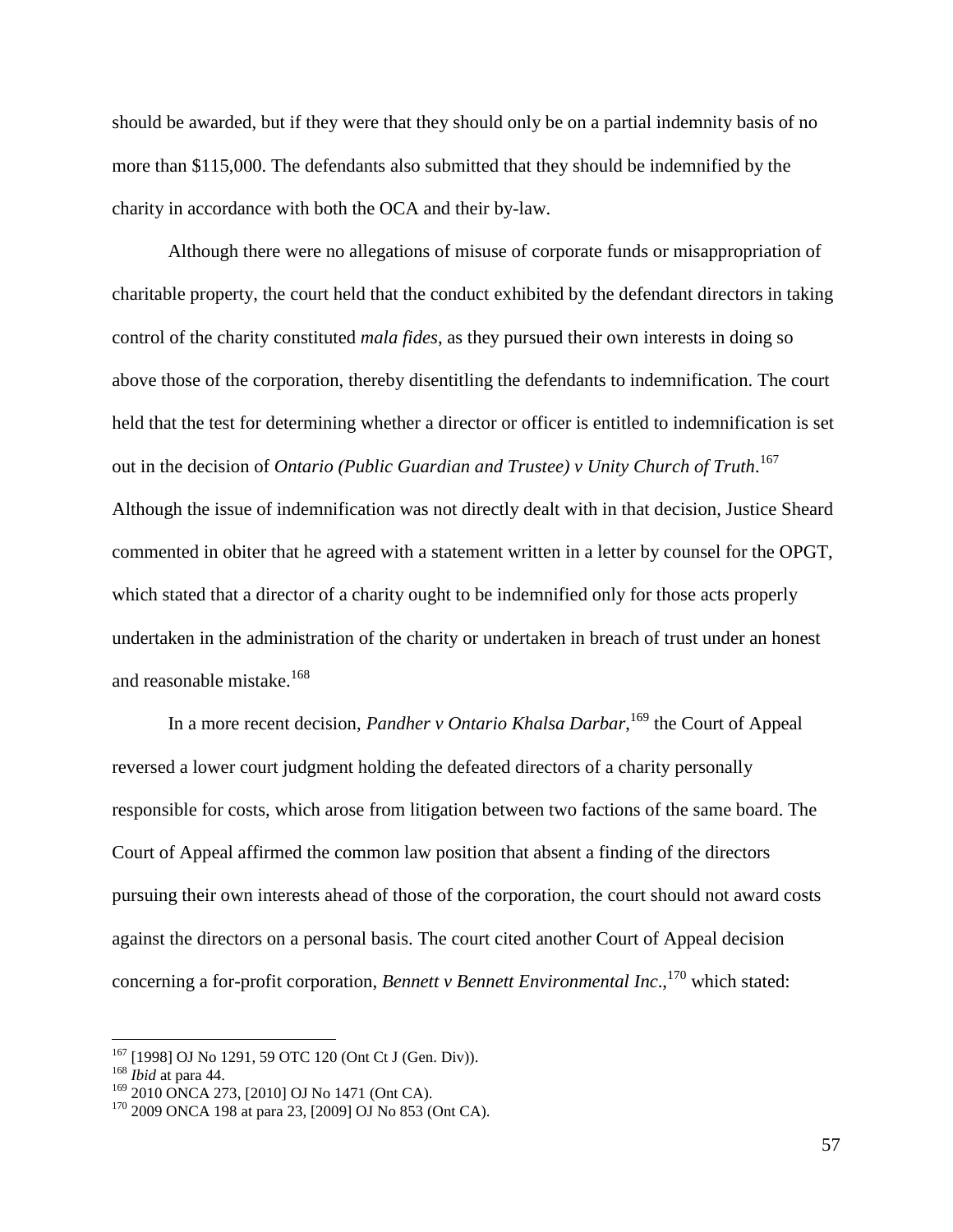the primary purpose of indemnification is to provide assurance to those prepared to become corporate directors that they will be recompensed for any adverse consequences arising from well-intentioned entrepreneurism undertaken on the corporation's behalf.

The Court of Appeal affirmed that this approach applies equally to not-for-profit corporations.<sup>171</sup>

Although these decisions offer some comfort to the directors and officers of charities, it is still important that charities ensure compliance with the regulations under the CAA in the acquisition of directors' and officers' liability insurance or the adoption of an indemnification by-law. $172$ 

In addition, it should be noted that directors' and officers' insurance policies are not standard, so the quality of coverage varies substantially between insurers. In this regard, directors should review their policies to make sure they have coverage for all of the potential risks they may face. It is therefore important for directors and officers of charities and NPOs to ask their insurance broker for a written explanation regarding the monetary limits of their policy, the extent of that coverage, and any exclusions contained within the policy to ensure that adequate coverage is available for the above discussed liabilities.

# <span id="page-60-0"></span>**I. CONCLUSION**

The duties and liabilities that apply to directors and officers of charities and NPOs crisscross a mine field of different statutory schemes and common law principles. While the advent of new statutory regimes at the federal and provincial level in providing an objective standard of care and due diligence defence will certainly be of some assistance, directors and officers of charities and NPOs, where applicable, must still have careful regard to the furtherance of their charitable purposes when dealing with charitable property and the common law high fiduciary

<sup>171</sup> *Supra* note [169](#page-59-0) at para 11.

<sup>&</sup>lt;sup>172</sup> Robert Hayhoe, "When should Charities Indemnify Directors?", *The Lawyers Weekly* (3 December 2010).